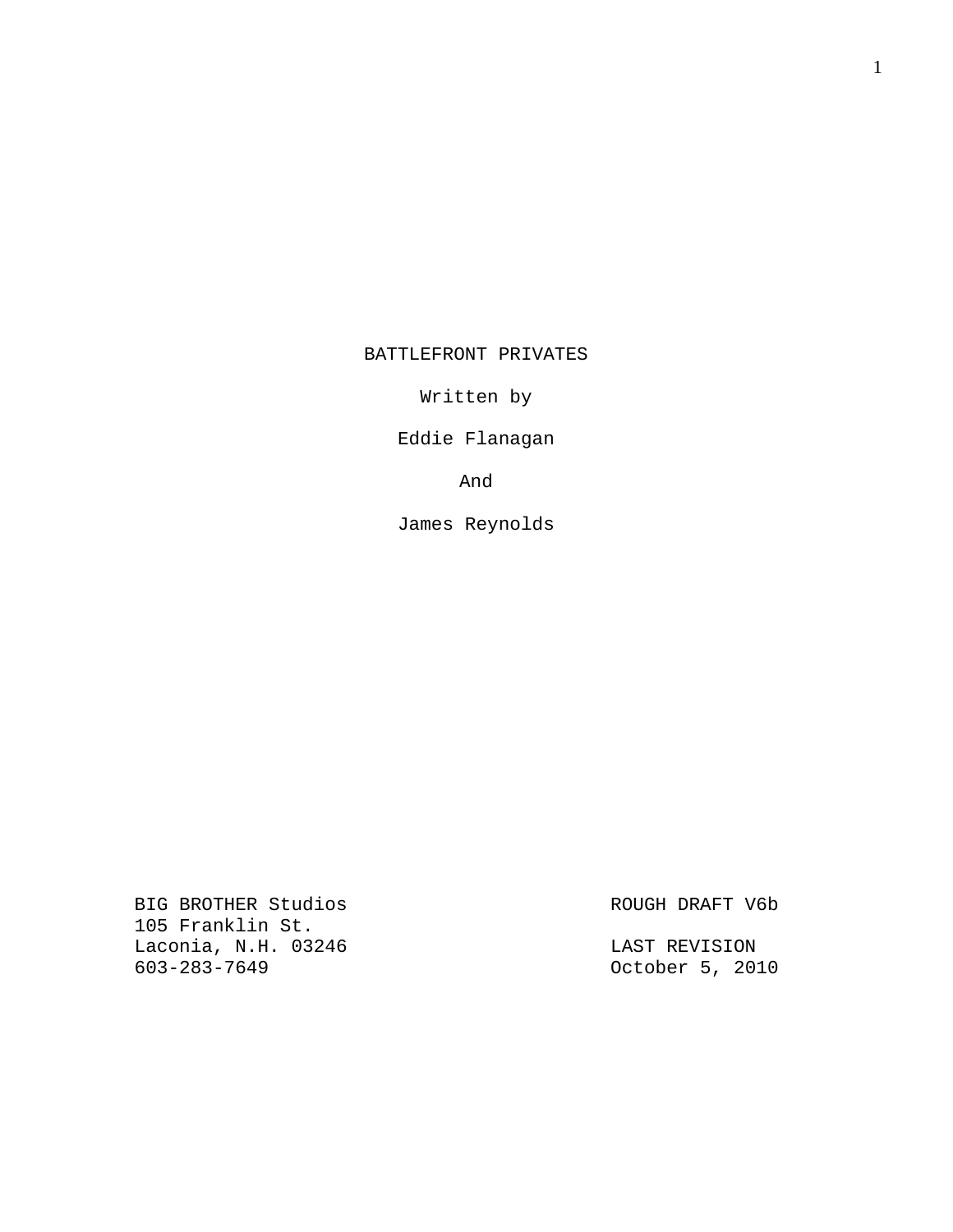#### FLANAGAN & BLAKE

In

# BATTLEFRONT PRIVATES

CHARACTER LIST

Skip Brown - Eddie Flanagan

Buddy Smith - Tyler Blake

(Roommate) Butch "Mumbles" McVey -

(Roommate) Chip Clark -

Sergeant Amos Brown -

General Andrew Collins -

Administrator George Porter -

Corporal Smokey Roberts -

President Dean Chapman -

(Villain) Agent Walter Davenport -

Lieutenant Henry Watson -

Postman (Mailman) -

Exterior - Skip Brown's House -- 1

The title and credits appear then fades to an army base. Soldiers are marching being lead by their sergeant. The camera then slowly fades from the opening credits and pans down a street then stops at a house and zooms in at the door.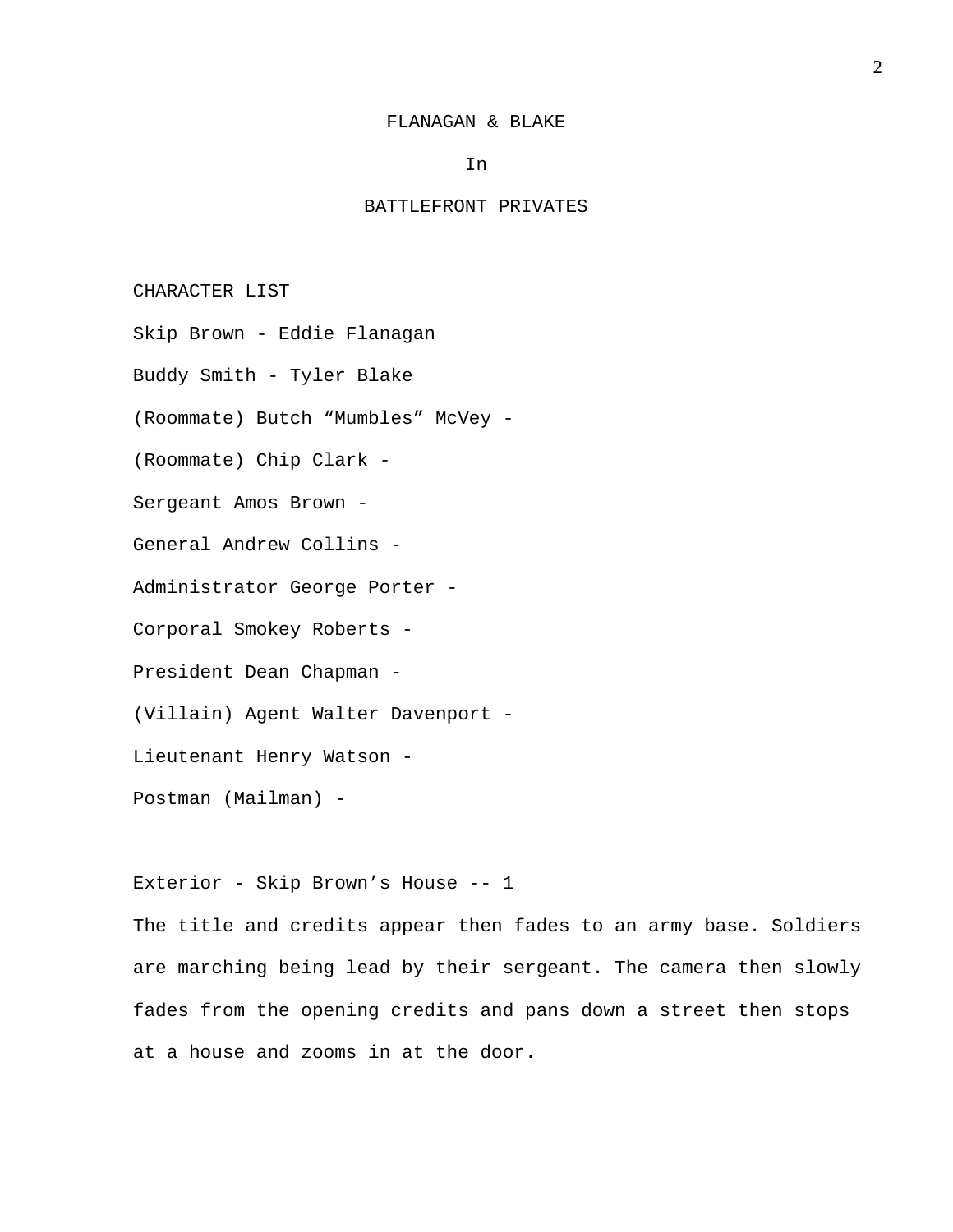Interior - Skip Brown's House - Kitchen -- 2 Skip Brown is sitting at his kitchen table having breakfast and reading a newspaper when he receives a phone call from his good friend, Buddy Smith. They chat on the phone and make plans for lunch together.

#### SKIP BROWN:

Hello Buddy, how are you today? Oh, I'm just fine. Lunch today, at noon? Why yes, of course. I'd be glad to join you. The usual spot them? Alright, I'll see you there. Bye now.

# Exterior - Sidewalk Café -- 3

At the café, the two men are eating a fine meal reading the newspaper and looking at the scenery. Skip looks up and sees his brother, Sergeant Amos Brown, leading his company with pride and dignity as they March on by the café to make their way back to the base.

SKIP BROWN:

That life isn't for me, Buddy. I'd never make a good solider as my dear brother has. He's made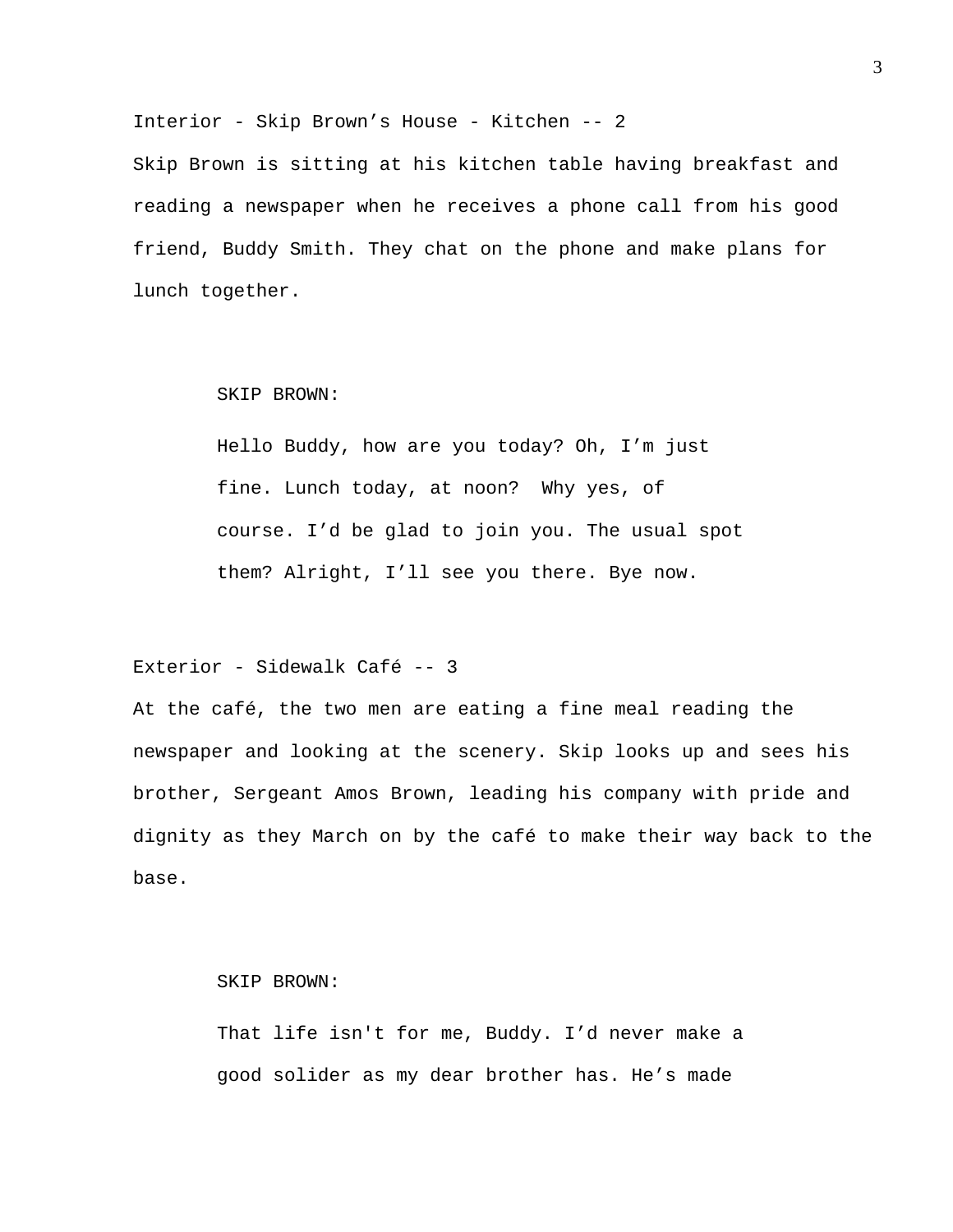a career out of it you know. I myself haven't got what it takes.

## BUDDY SMITH:

I guess you're right Skip. I don't think I'm cut out for that as well.

## POSTMAN:

Excuse me, gentlemen.

#### SKIP BROWN:

Oh hello (postman).

## POSTMAN:

Good afternoon. I have a telegram for you both.

It looks important, very official looking.

The two men look at the camera, stunned that they have received an important telegram.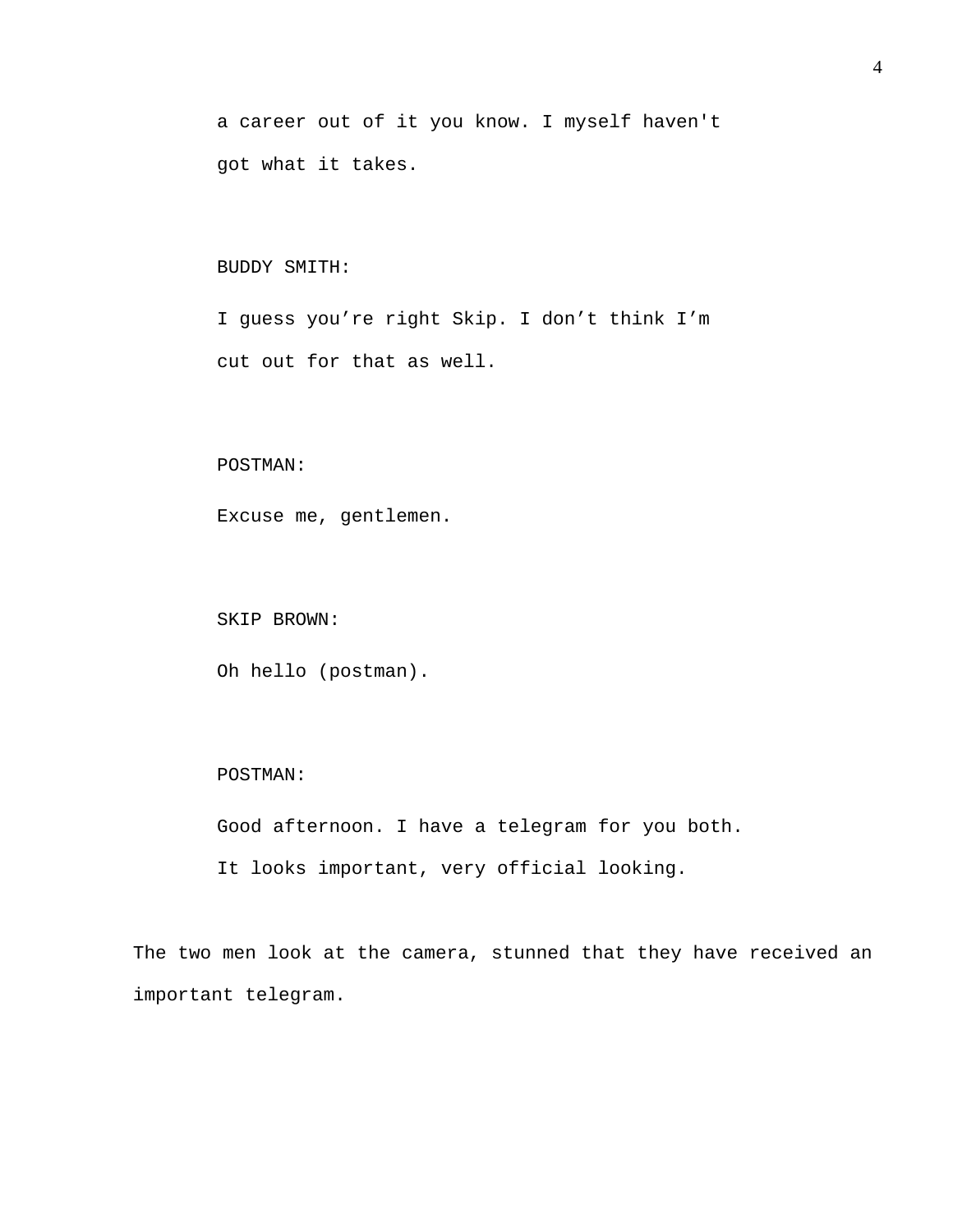# POSTMAN:

If you would, please sign here and here.

## BUDDY SMITH:

Well then, I guess if must be important.

#### POSTMAN:

Thank you very much, that ought to do it. Good day to you both.

BUDDY SMITH:

Good Bye!

#### SKIP BROWN:

Oh mail time, what a nice mailman.

CLOSE UP of the telegram. Skip speaks with Buddy briefly after they receive the telegram stating that they both have been drafted.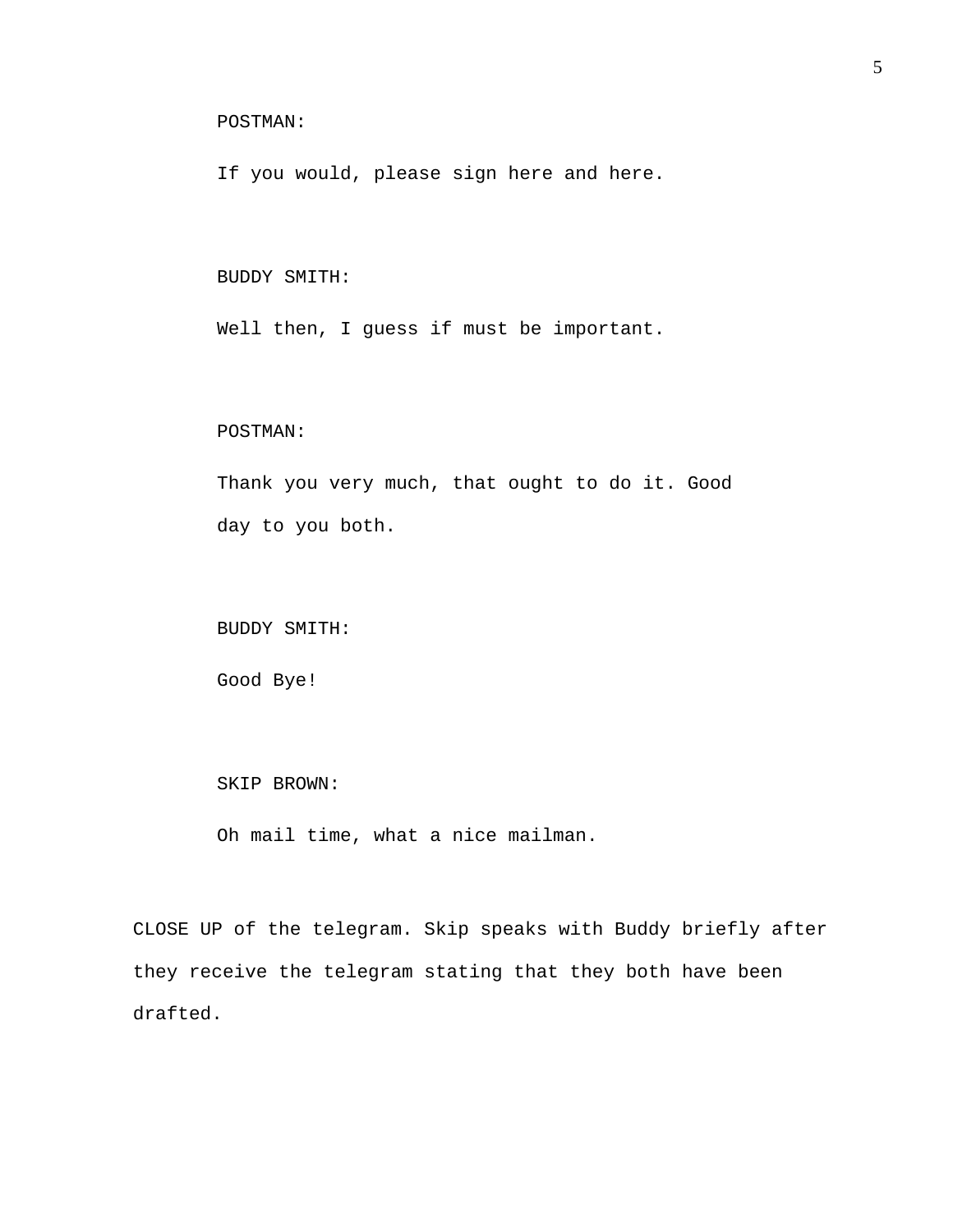BUDDY SMITH:

My Goodness!

SKIP BROWN:

I say! This is madness!

BUDDY SMITH:

Well I never expected this, Skip.

SKIP BROWN:

Neither did I, Buddy.

A man at another table is also having lunch. He seems to be in a good mood after he overhears the two men chatting about being drafted. He gets up from his meal and speaks with them for a short time.

WALTER DAVENPORT:

Excuse me sirs, I couldn't help but to overhear your *great* misfortune. Please allow me to give you each a luck charm, so you may be safe in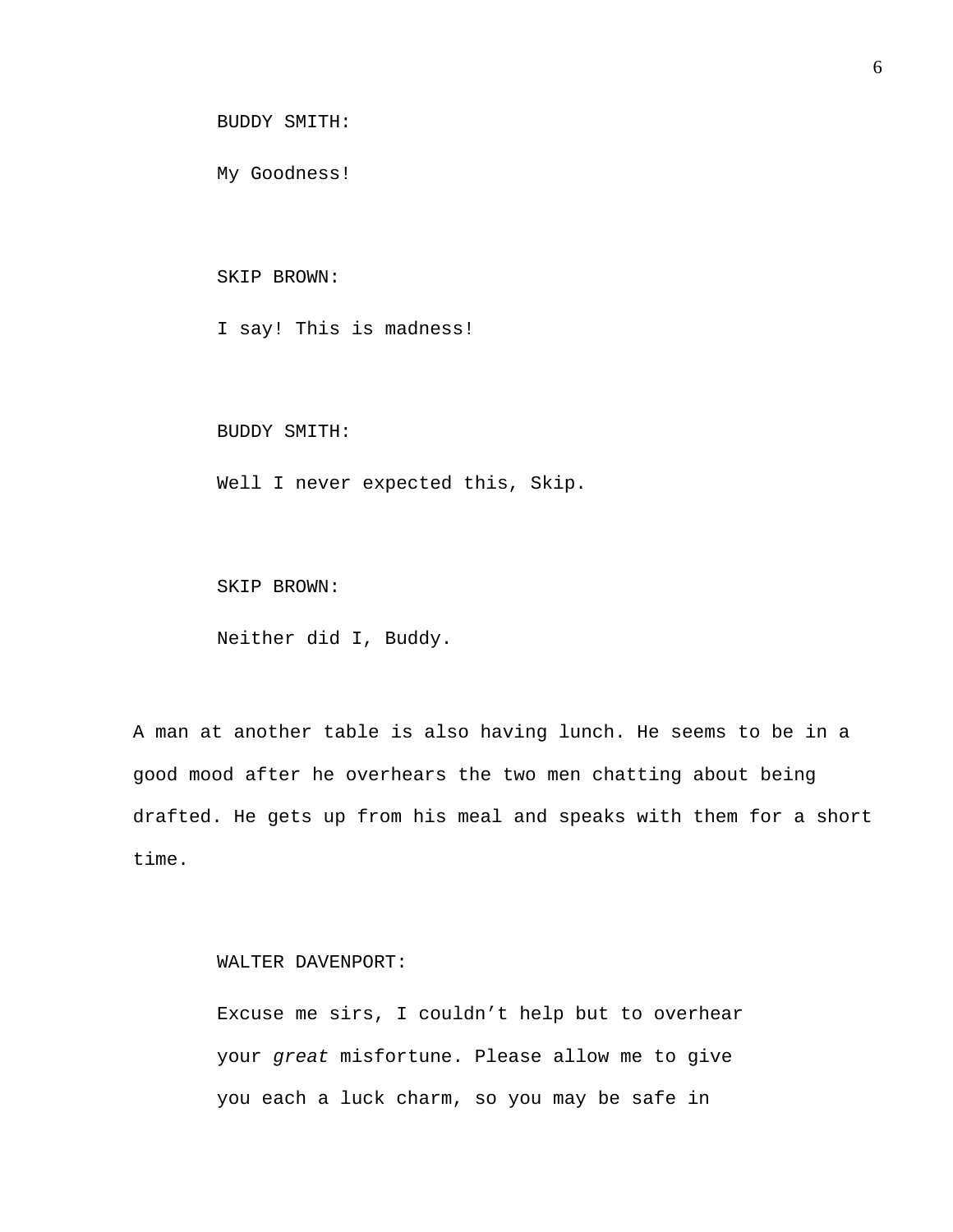As the man gives them the luck charms, he drops two small pills or drops or formula in each of their drinks without the two men seeing him do it.

### BUDDY SMITH:

Oh! Thank you so much, kind sir.

SKIP BROWN:

We will most definitely wear these as often as allowed of us.

## WALTER DAVENPORT:

I hope you will. Now if you'd excuse me. Good day to you.

BUDDY SMITH:

Good day.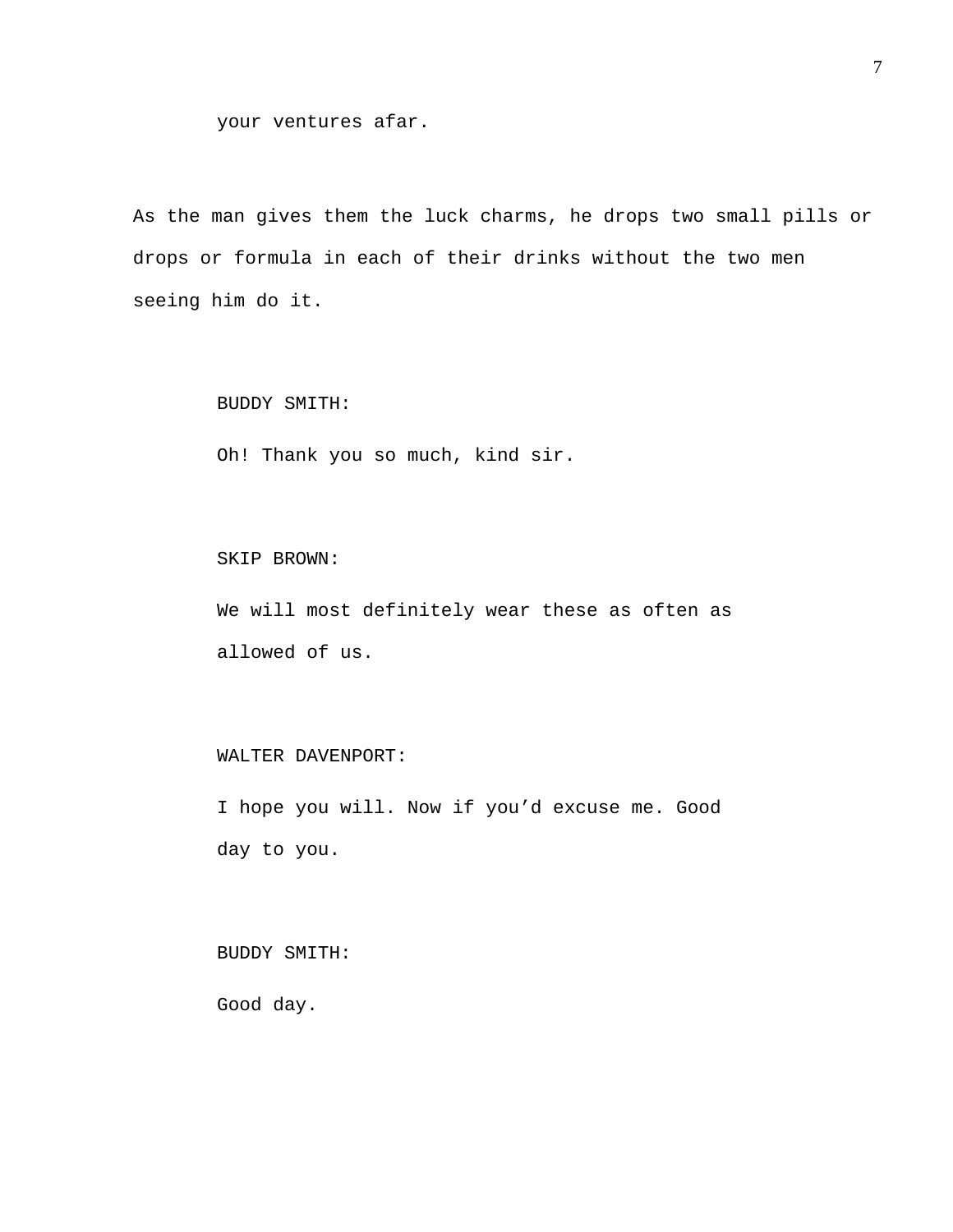SKIP BROWN:

Good day sir.

CLOSE UP of the telegram again.

SKIP BROWN:

Looks like were in a predicament now, Buddy.

BUDDY SMITH:

What do we do now Skip?

SKIP BROWN:

Well, it says here that we must report to the recruiting station on South Main Street.

Exterior - Recruiting Station -- 4

They both report to the recruiting station but come up with a plan to try to be disqualified during their physicals. As they enter the building they both decide to wear the luck charm Davenport gave them.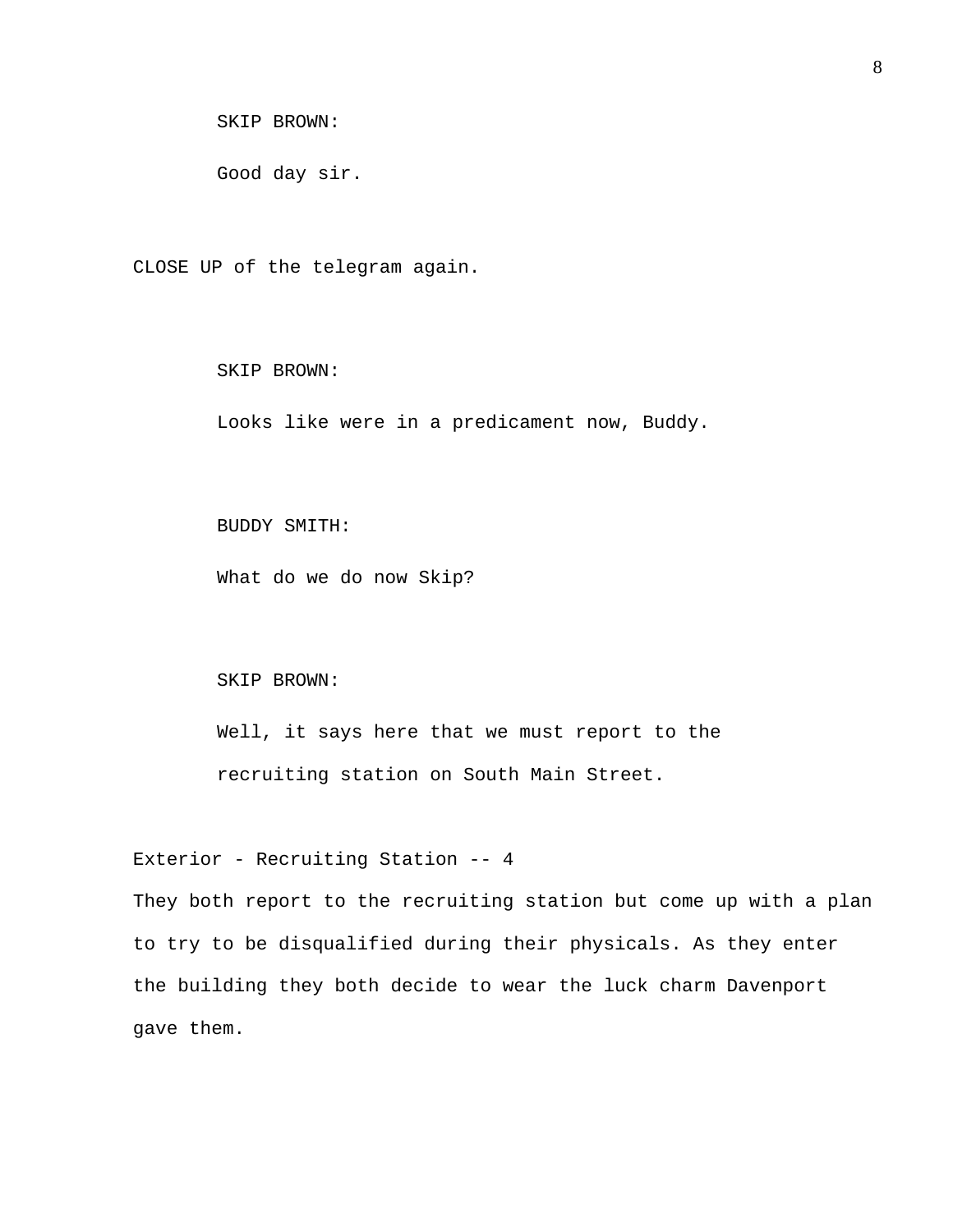```
SKIP BROWN:
```
Now remember Buddy, stick to the plan. We want to fail, that way we shouldn't to get in.

BUDDY SMITH:

How do I do that Skip?

SKIP BROWN:

For you, just act natural.

BUDDY SMITH:

Ok Skip, if you say so.

As the doctor checks each of them out, they do a few things to mess with him. Like play with his stethoscope, spit out water when he looks into their ears and kick with the wrong leg for their reflexes.

DOCTOR HYDE:

Hello, I'm Dr. Hyde and I shall be performing your physical today before we proceed to the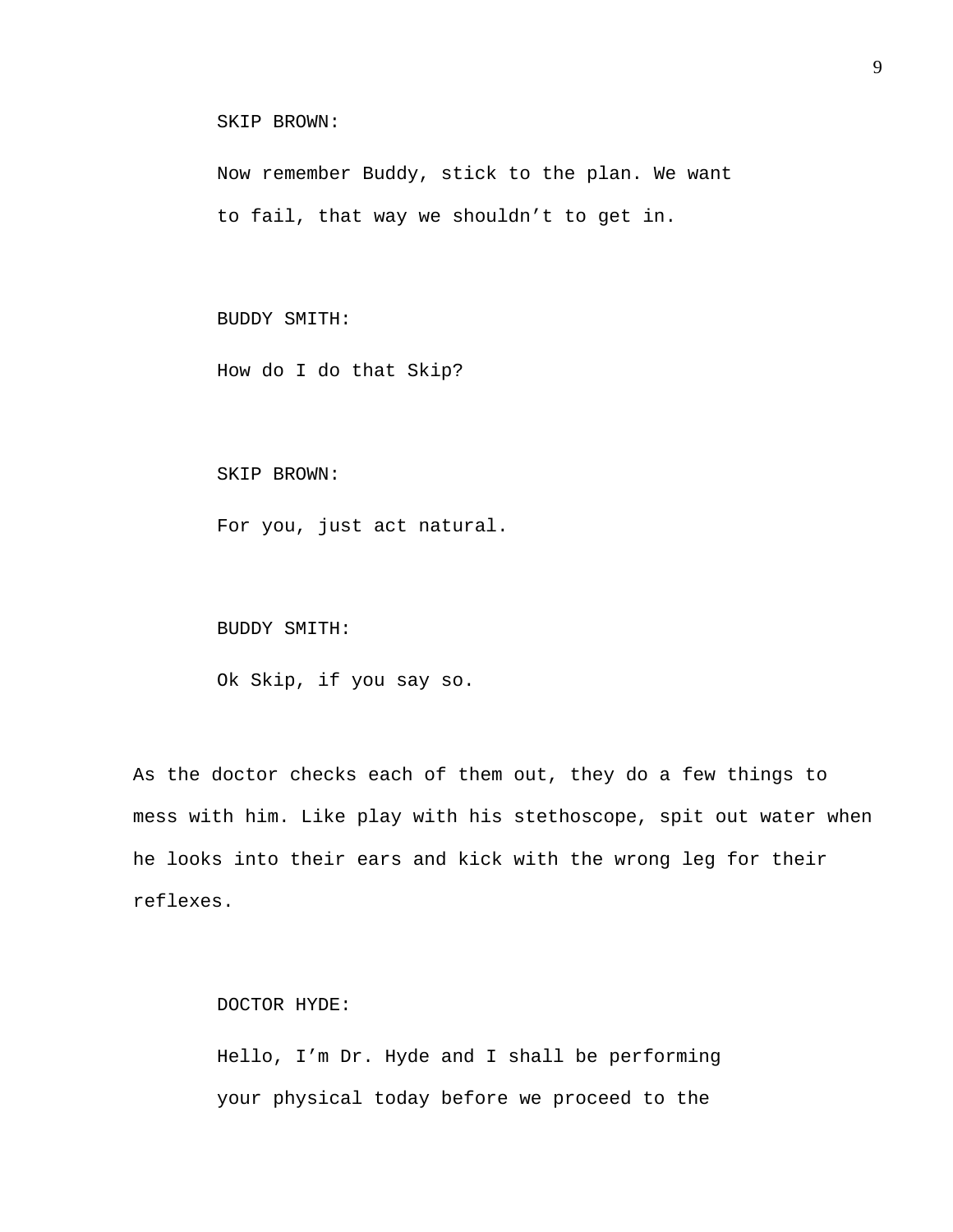next stage.

Later, Sergeant Brown walks into the next room during the weight training session. So Skip gets an idea to try to impress his brother and tries to "fake" it. But they both suddenly perform above and beyond requirements due to Davenport's interference. Unknown to them the daffy General Andrew Collins is watching then from a distance and is very impressed by their performance. He insists that they are to be stationed at his base but Sergeant Brown strongly disagrees and doesn't want them there.

## GENERAL ANDREW COLLINS:

Those guys are really gung-ho. I must have them stationed at my base at once. See to it, Sergeant Brown.

After Skip and Buddy are finished speaking with the General they go back into the weight room to see why it was so easy before but now they are unable to lift any weights at all and perform poorly. Skip then sees his brother come into the room, so he asks a few guys to help them out for a bit. Then they "fake" from that point on. Sergeant Brown sees what they are up to and isn't impressed but changes his mind about them coming to the base. So he slowly

10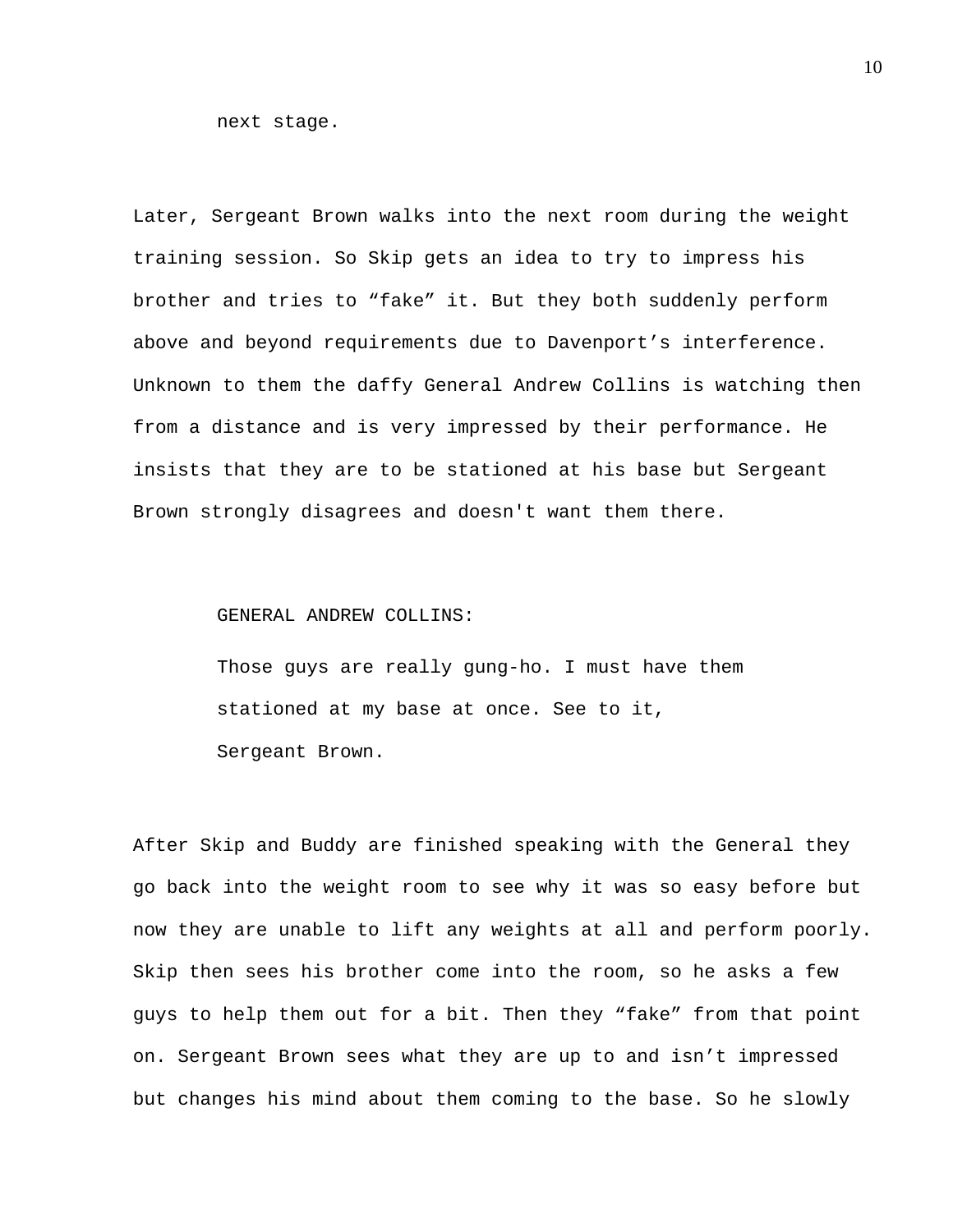walks over to the two and hands them each their paperwork. Then the two men are shipped off to the base.

*Most of the physical and weight room scene dialogue will/can be improvised.* 

Interior - Secret Lab -- 5

Agent Walter Davenport is inside his secret lab experimenting on subjects. He is speaking into a Dictaphone.

AGENT WALTER DAVENPORT:

Experiment Z2276 appeared to be a success. The subjects performed as I had hoped they would. Now commencing with experiment Z2277, the subject appears to be in a normal stage. Now applying formula X. Test subject still appears to be normal. I will now see how it responds to my commands without a transceiver. Turn your head right and look at me. Stand up and walk towards me. Speak, what is your name?

Cut to shot of a rock with the headset on. Cut back to Davenport.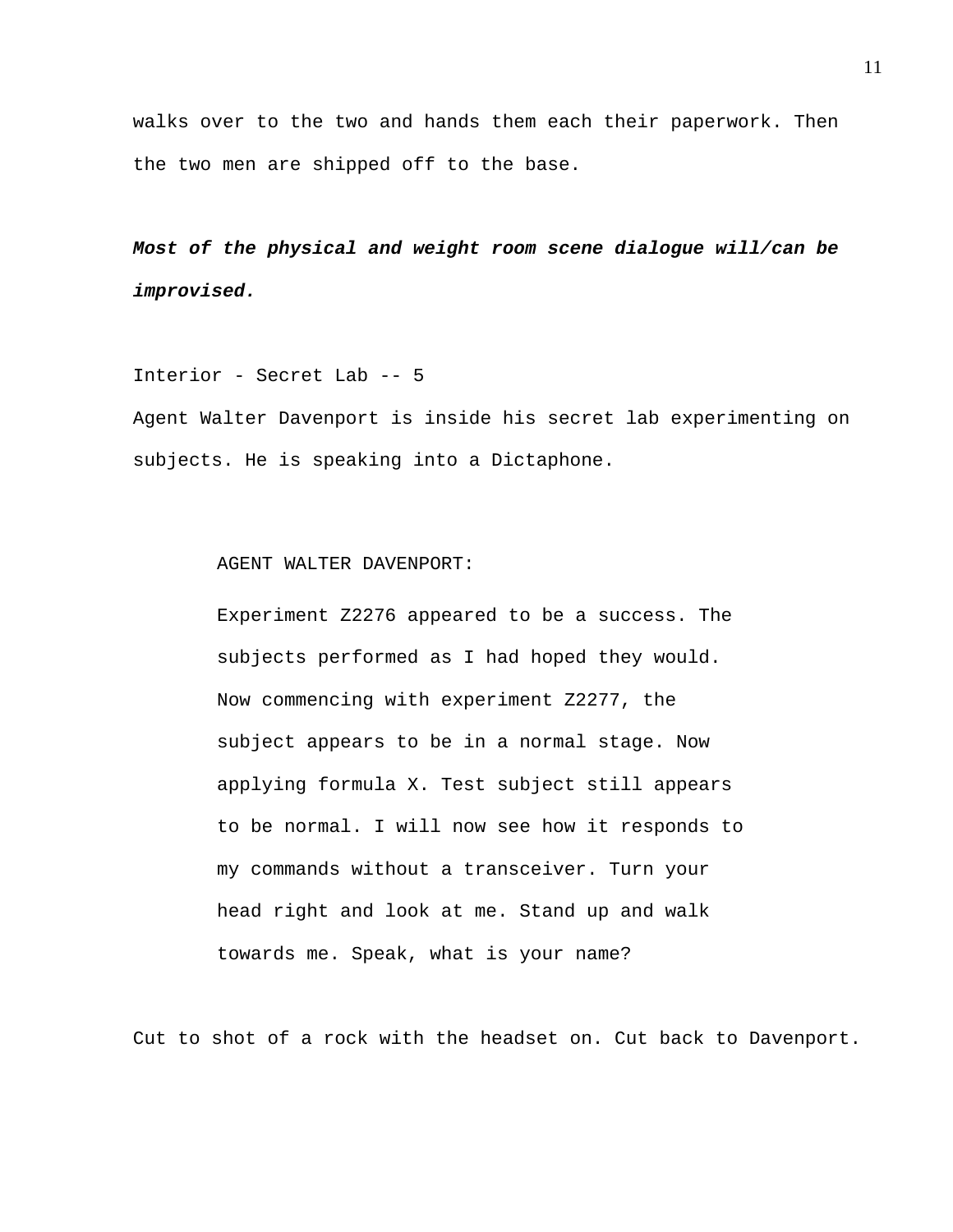DAVENPORT:

The subject isn't responsive, but appears to be docile. Note to self: Get livelier test subjects...

Davenport looks at the rock for a moment more, then picks it up and puts it into a cage.

DAVENPORT:

Excellent. Now implementing plan 9a.

Pulls out a manila folder with the documents describing plan 9a. Involves hypnotizing president of country.

## DAVENPORT:

Bwa. Bwa ha ha ha!

INTERIOR: BARRACKS -- 6 Buddy and Skip arrive in their barracks and sling their packs up on the beds. Two more men walk over and scrutinize them.

CHIP CLARK:

Hey, Mcvey. I think these schmucks are our new bunkmates!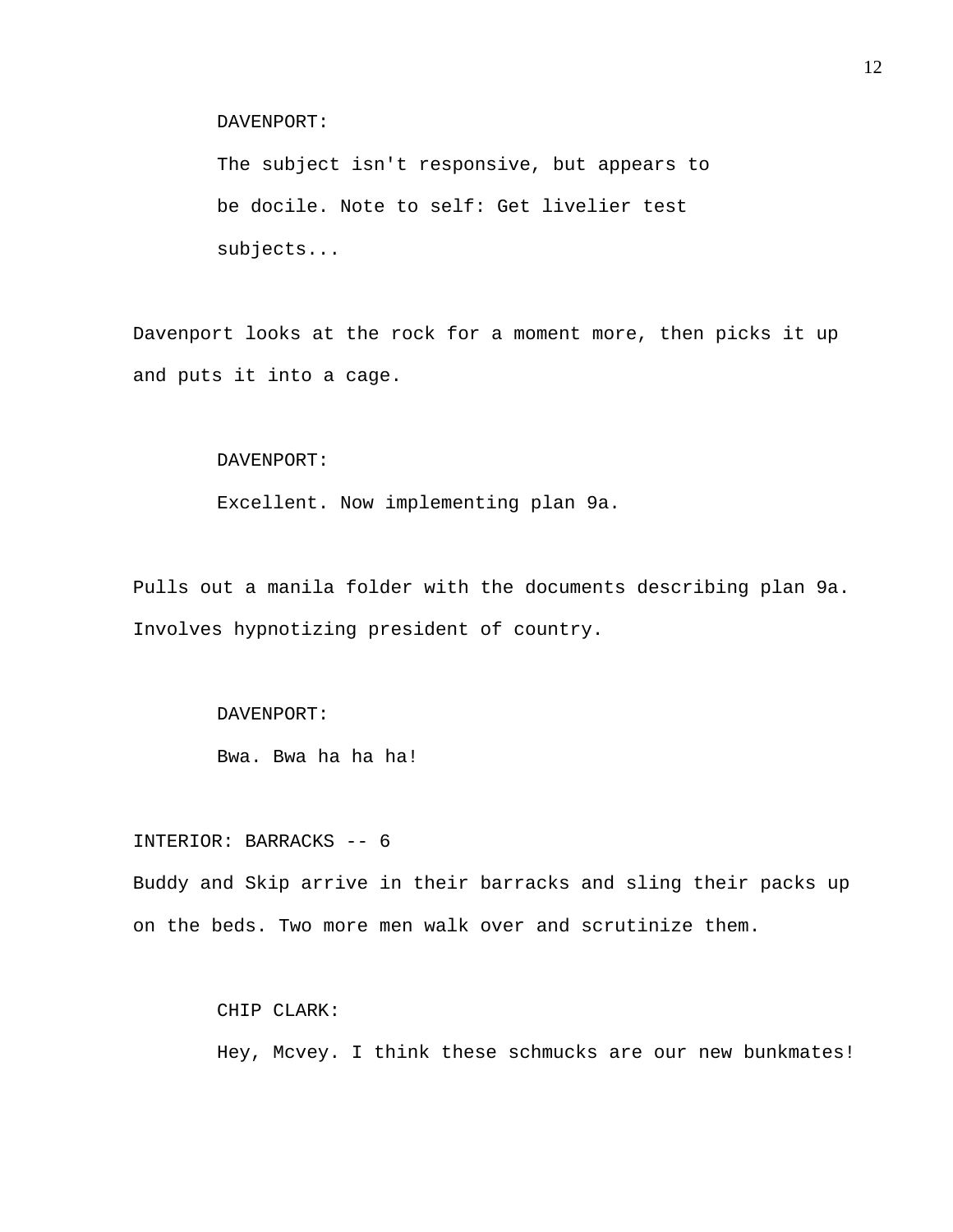"MUMBLES" MCVEY:

Uhhhnn.

Chip walks over to them, and shakes their hands.

CHIP CLARK:

Howsit goin' boys, I'm Chip. Chip Clark. And over here is my associate, Mumbles Mcvey. He doesn't talk much. So, who are you fellers?

Skip looks at Buddy, then at Chip.

SKIP BROWN:

Well, I'm Skip Brown. And over here is *my* associate, Buddy Smith, who I wish didn't talk much. So, now that we are all properly introduced, What do we do now?

Chip looks thoughtful, then speaks.

CHIP CLARK:

Well, we have roll call in an hour, but until then, [pulls out deck of cards] Who's up for some Texas Holdem?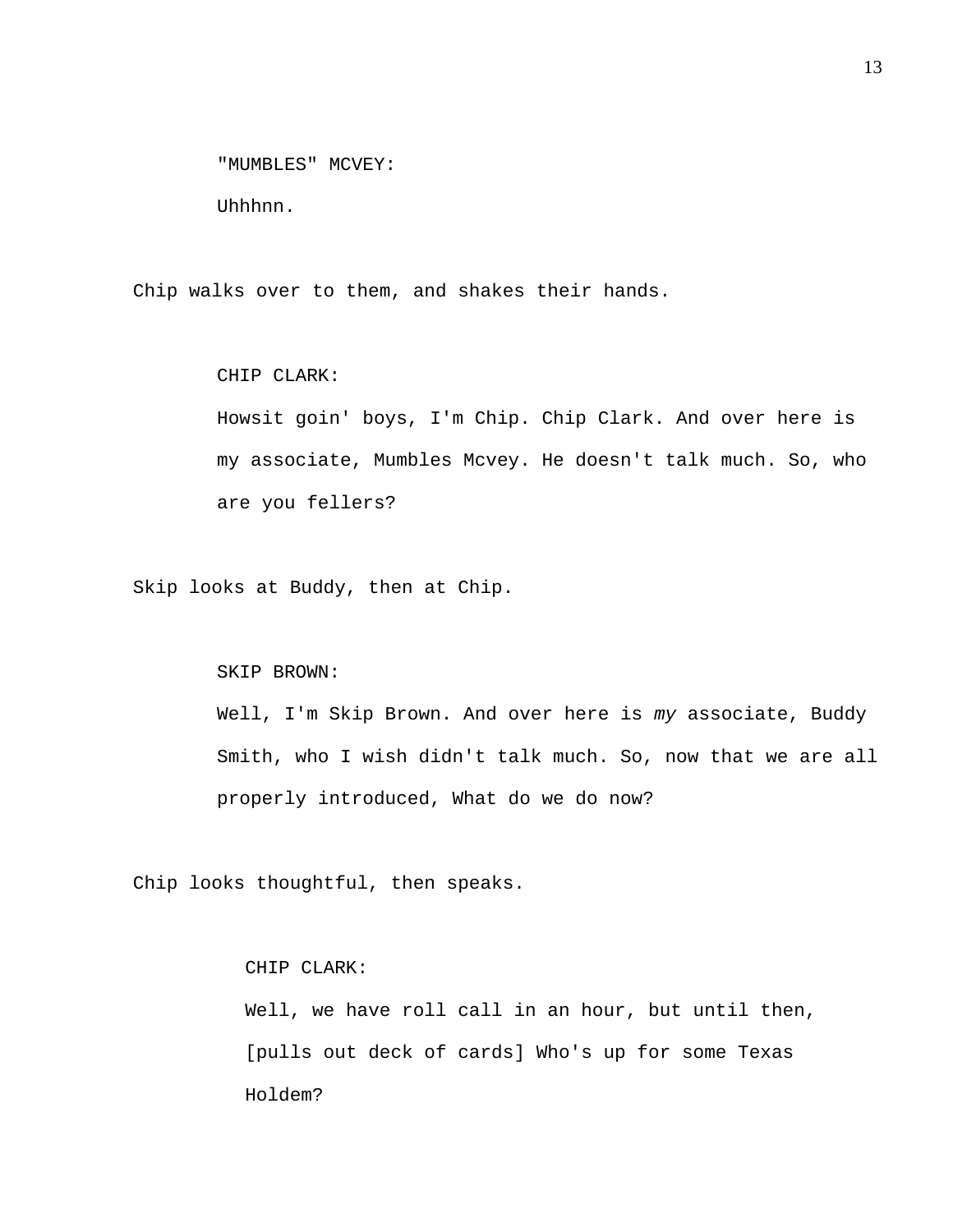Time passes, the four men are seen sitting around a round card table playing poker. The camera slowly swings around the table, and each player is seen. Chip Clark is winning by a wide margin, and it shows. Skip is seen tossing in some dollar bills, and when the camera swings past Buddy, he has nothing, not even the clothes on his back. He is wearing a barrel, just like in classic comedy. A klaxon is heard, so Chip and Mcvey stand up.

SKIP BROWN:

What? What's that?

CHIP CLARK:

That is the call to target practice. Here, take your uniform back. Hope you boys are good shots.

Buddy and Skip exchange nervous glances, then follow their bunk mates out the door.

EXTERIOR: SHOOTING RANGE -- 7

The four arrive at the shooting range just as guns are being passed out. They all get rifles and line up to shoot some targets down-range. Skip takes Buddy aside.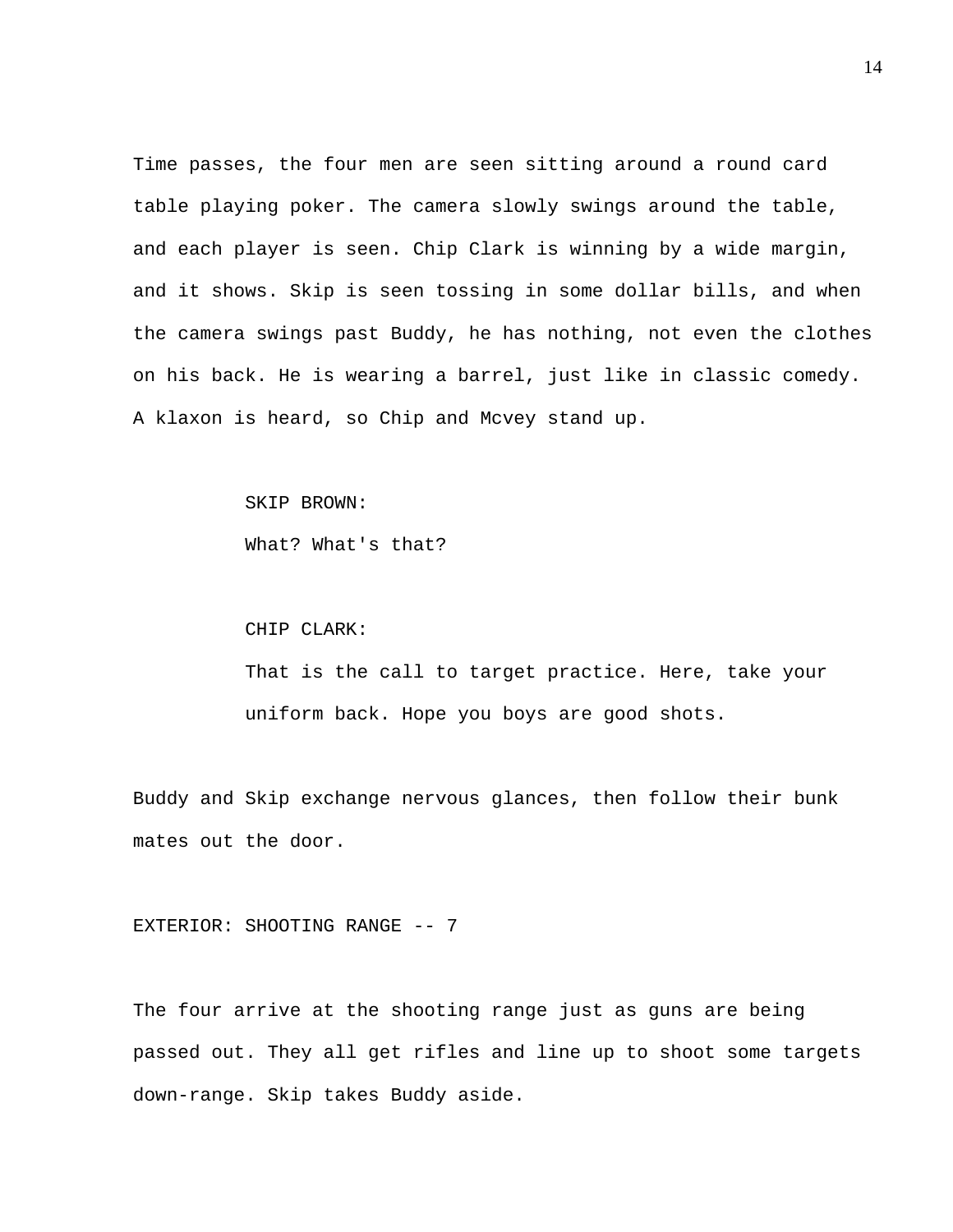SKIP BROWN:

 Listen Buddy, lets try not to screw up out there, I don't want our new friends to find out we don't belong here. Got it?

BUDDY SMITH:

You got it, Skip.

They go and take their places in line, only to screw up almost immediately. Skip loads his gun wrong, and Buddy holds it backwards. Sergeant Amos Brown looks at them, and holds his face in his hand. Skip sees this and looks at Buddy. He rushes over to fix it, and then scolds him.

SKIP BROWN:

I thought I told you to not screw up!

BUDDY SMITH:

Sorry Skip.

SKIP BROWN:

That's OK, but now watch a master at work!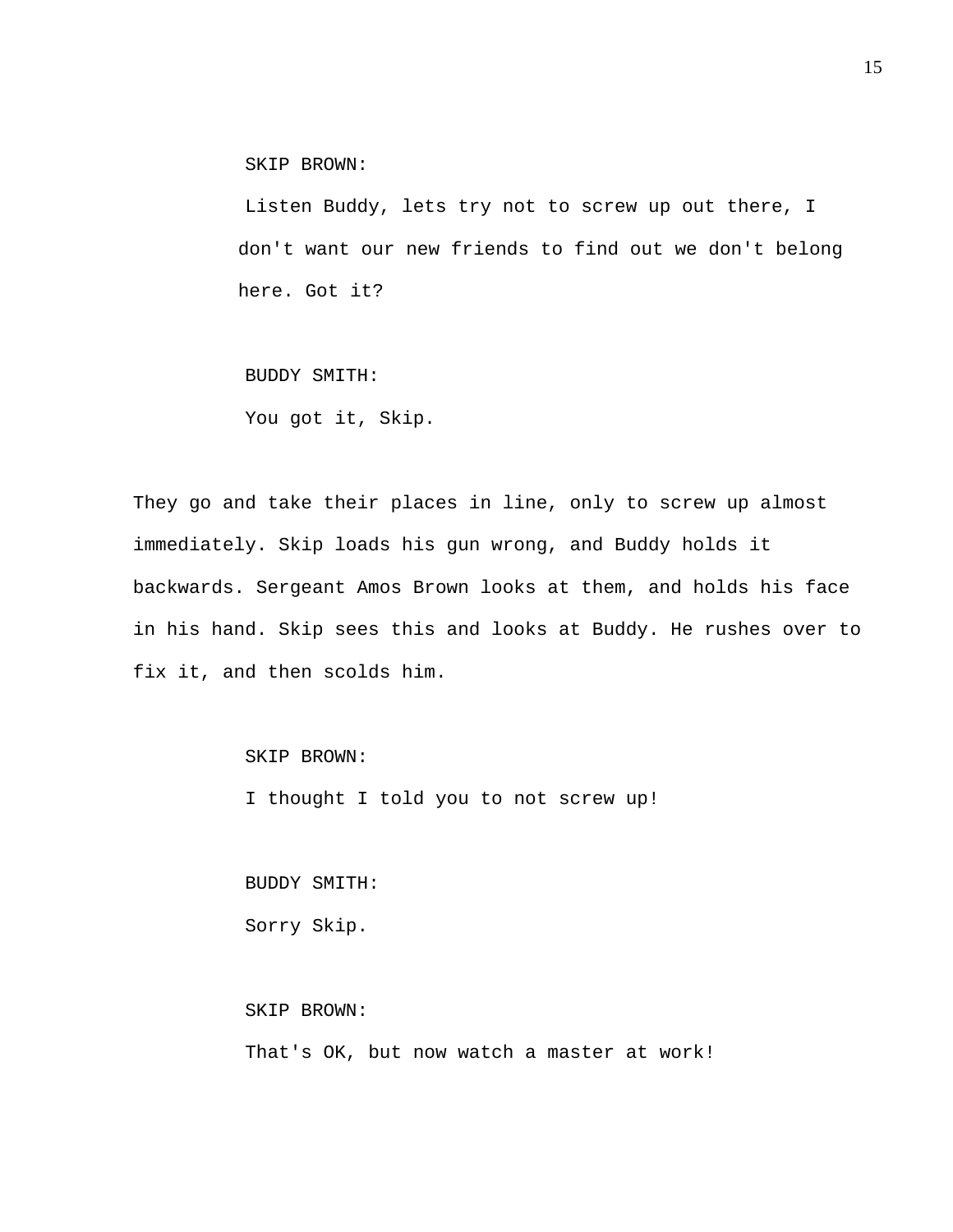Skip takes aim at a metal target further down the range, and fires, only to have it ricocheted off the target, off a wall, off a car, and finally straight through Sergeant Amos Brown's hat, taking it clean off. Sergeant Amos Brown gets very red as Buddy talks to Skip.

BUDDY SMITH:

So, when is that master arriving?

Sergeant Amos Brown walks over to them and yells.

SGT. BROWN:

Get off my range. NOW! And don't come back until you are properly equipped to shoot a gun!

The two men scramble away, and duck behind a building.

BUDDY SMITH:

Where can we find equipment in a military base?

SKIP BROWN:

I don't know, but it's got to be around here somewhere...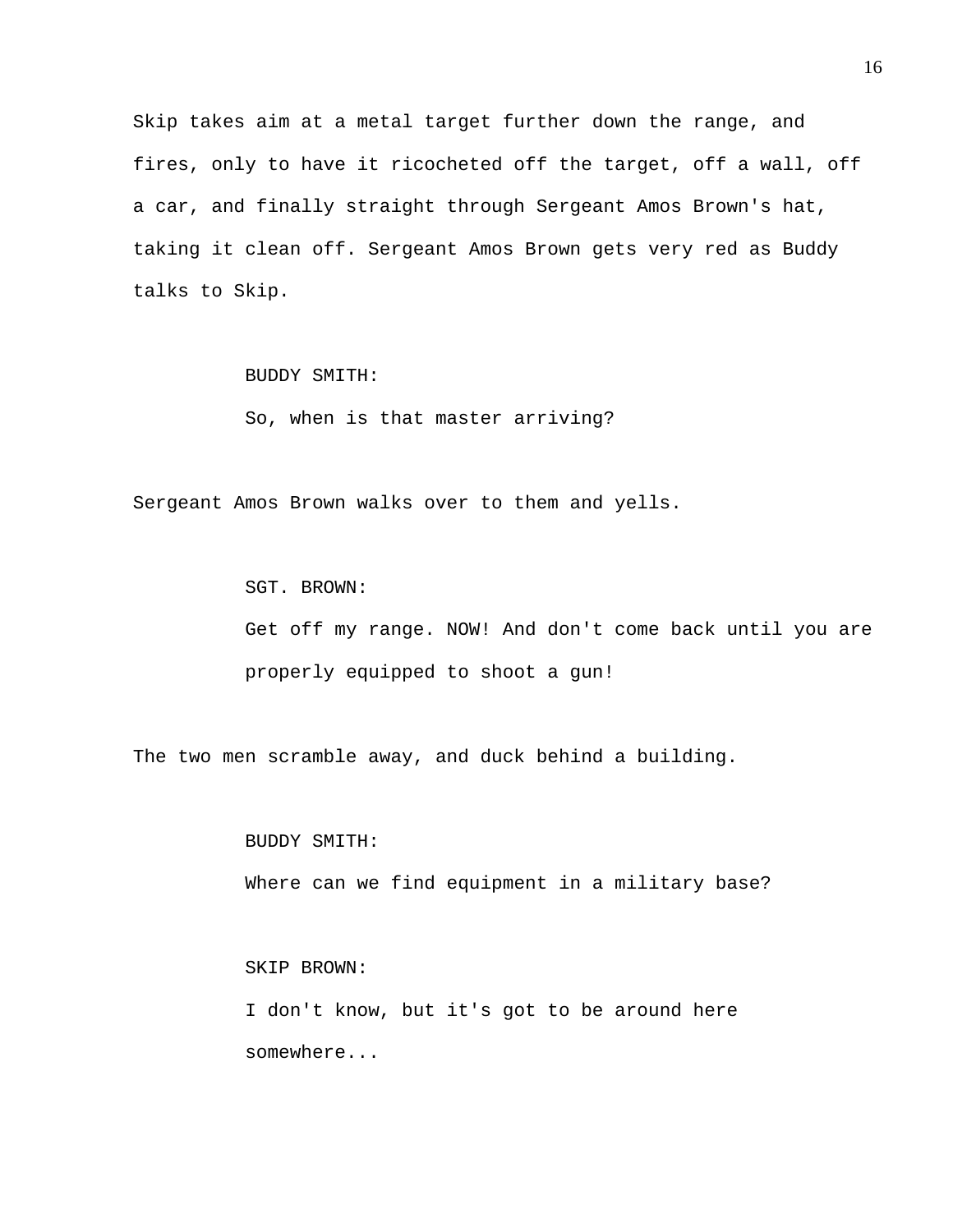As he says this, the camera pans out to expose a sign on the building they are behind. It reads "Equipment".

> SKIP BROWN: Hmmm... I don't know. But this place seems like a good place to start, eh?

BUDDY SMITH:

I suppose so!

They walk into the building. Fade out.

INTERIOR: EQUIPMENT ROOM -- 8

Skip and Buddy walk in to the building and up to the counter, where two clerks man the desk.

SKIP BROWN:

Hello, good sirs, we've come looking for equipment. Can you point us in the right direction?

One of the men points towards the shelves containing uniforms and the two walk off. When they come back, they are dressed completely wrong. There are two pistols on the desk that the clerk has put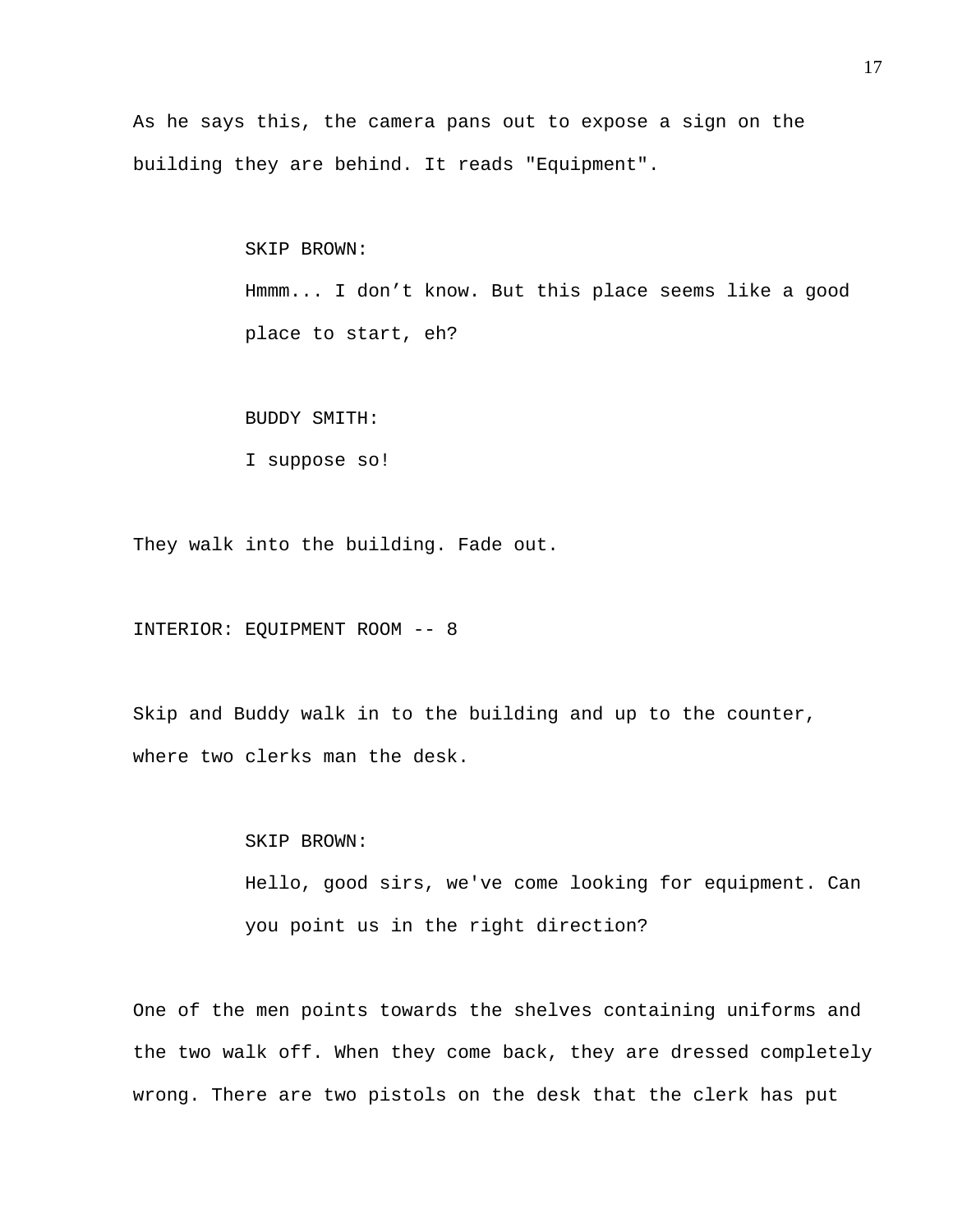there.

 BUDDY SMITH: We're ready for our weapons, sir!

The two clerks look at each other, then one of them pulls the two standard guns off the desk and replaces them with guns without any ammo.

# SKIP BROWN:

Thank you.

As Skip and Buddy walk out the door, they pretend to shoot each other and fool around. After they're gone, the clerk looks at his friend.

> CLERK 1: Why didn't you give them any ammo?

CLERK 2:

Those are the ones the sarge said to look out for. Plus, look at them. Imagine the amount of damage they could do with real guns.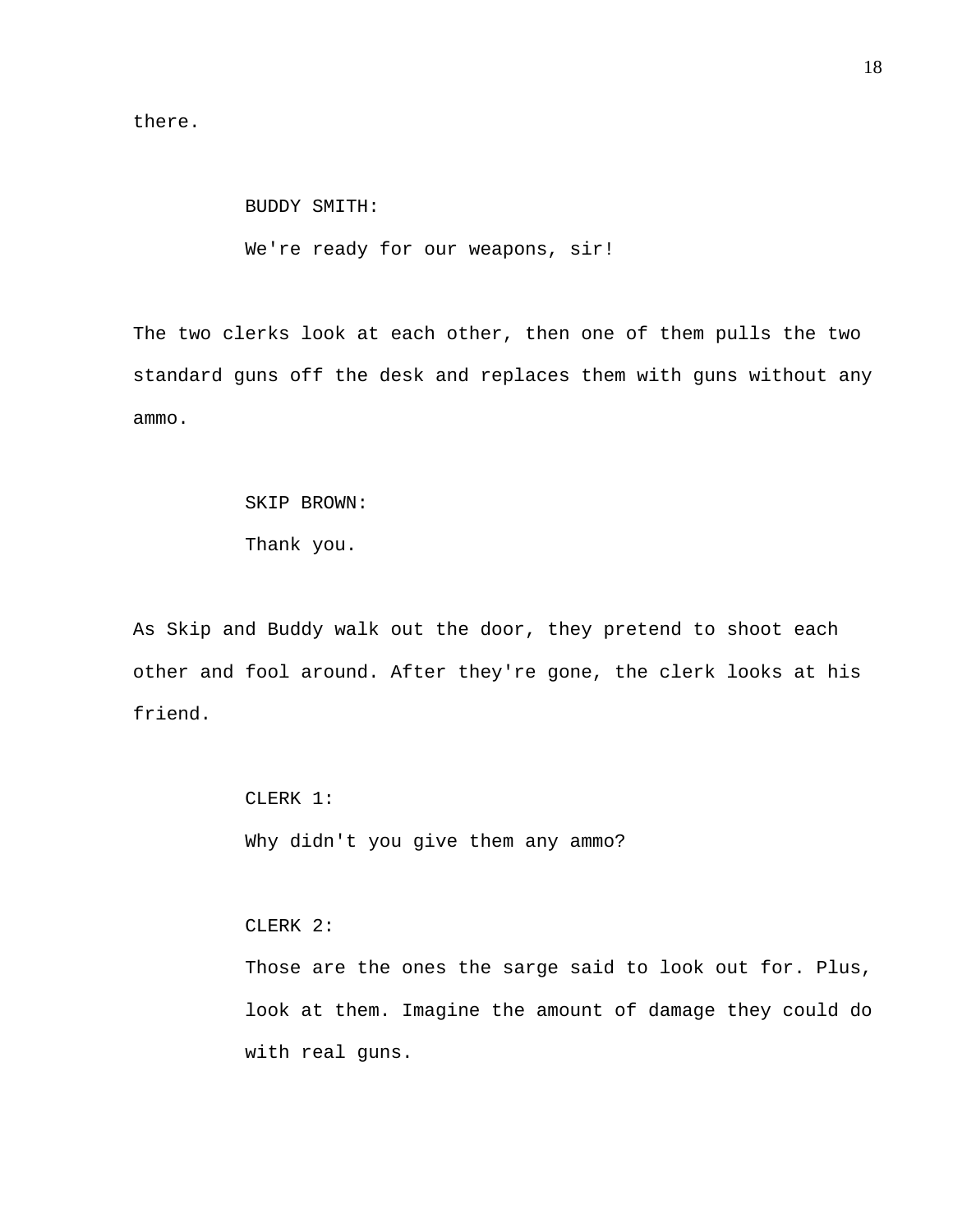Iris out to scene

INTERIOR: AUDITORIUM -- 9

The whole unit is assembled for a de-briefing in the auditorium tent. Sgt. Brown is standing on a podium and shouts for quiet.

SGT. BROWN:

Quiet! Now, you're all here to serve your country in her time of crisis. As you may already know, it is a time of war in our great nation, and you have enlisted so that you may-

A man in the middle of the crowd interrupts him.

#### DRAFTEE:

Uh, I was drafted!

The sergeant shoots him a burning glare, and he sits back down.

SGT. BROWN:

Now, as I was saying, so that you may bring us out of this dark time. Now, we have here a slideshow of images detailing our mission here. As you can see here...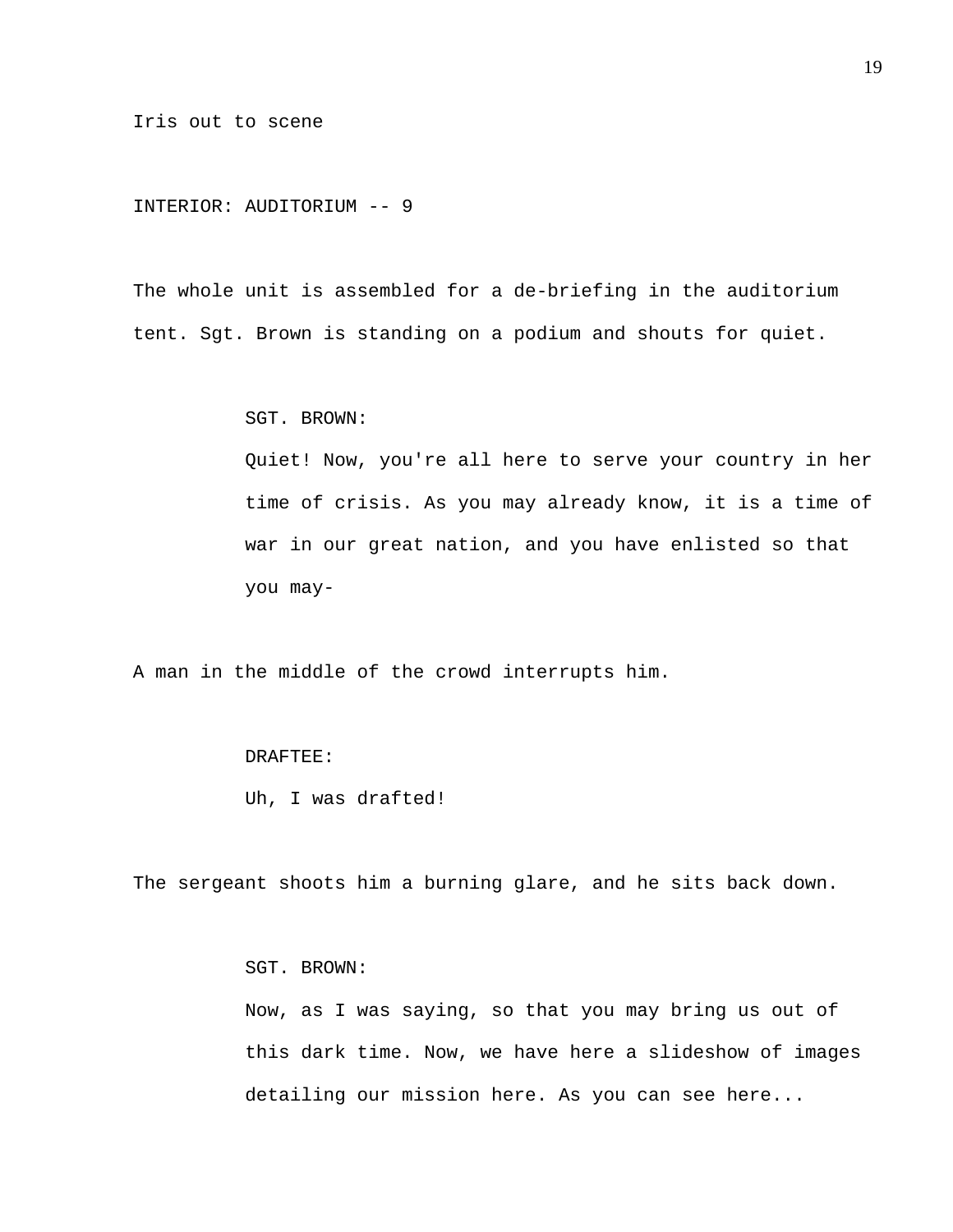The slide show begins, and soon Buddy and Skip are dozing off, much to Sgt. Brown's chagrin. He continues his presentation while looking at the duo, clearly planning to embarrass them later.

SGT. BROWN:

As you must already know, we are fighting a dangerous enemy, the Oslakians, led by this man, Walter Davenport.

The slideshow behind the Sergeant flashes a picture of Walter Davenport.

SGT. BROWN:

Now, he may not look like much, but he is a gifted tactician, and an even smarter scientist. We suspect that he is in the vicinity, cooking up a scheme that will give him an edge in this war. Tomorrow we will be going on a patrol around the perimeter to prevent any sneak attacks of this nature.

An overhead picture of the base flashes with the march trail outlined in red. When the total length of the march is shown, 20 miles, the whole unit groans. Sgt. Brown is not pleased.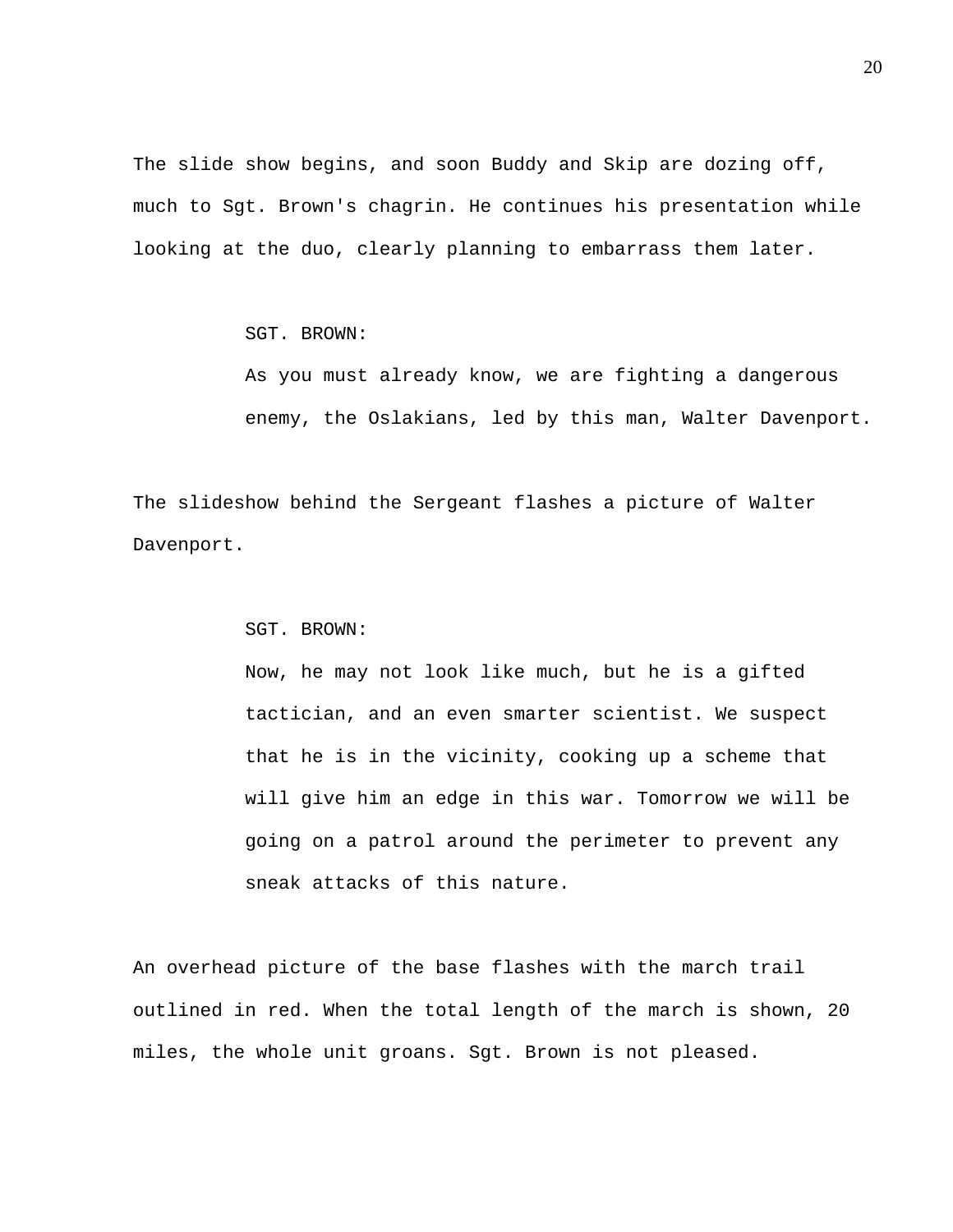SGT. BROWN:

Excuse me, but I thought I was in the presence of soldiers, not namby-pamby nancys! Private Smith, Private Brown!

The two awake, looking startled.

BUDDY SMITH, SKIP BROWN: [together]

Yes, sir!

SGT. BROWN:

What do you think of this little idea?

The duo look confused, and they don't know what is going on. They decide to try to bluff their way out of it. This is just what Sgt. Brown is expecting. They look around them, and the other soldiers encourage them that it's a good thing.

SKIP BROWN:

W-Well... I-it's certainly interesting...

BUDDY SMITH:

I-I think it's a lovely idea!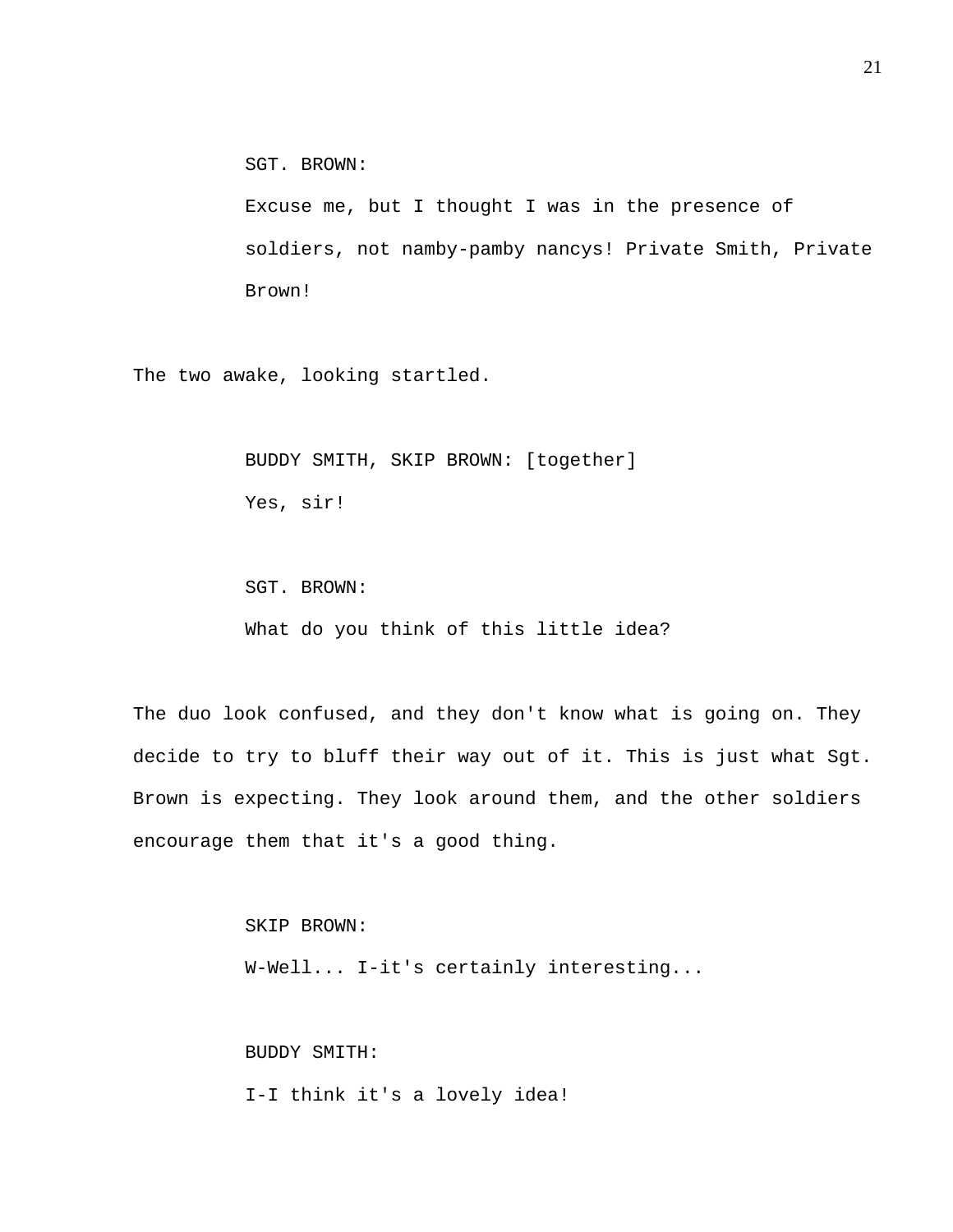SKIP BROWN: [excited]

Yes, a lovely idea!

Sgt. Brown looks pleased that his scheme has worked, and he winks to the other soldiers.

SGT. BROWN:

Well then, I guess you wouldn't mind leading us in this little excursion, first thing in the morning. Company, Dismissed!

The group moves out, and as they walk away, Buddy and Skip comment to each other.

BUDDY SMITH:

Was there something wrong with his eye?

SKIP BROWN:

I don't know, but I hope he gets better.

Fade to next scene.

INTERIOR: BARRACKS -- NIGHT -- 10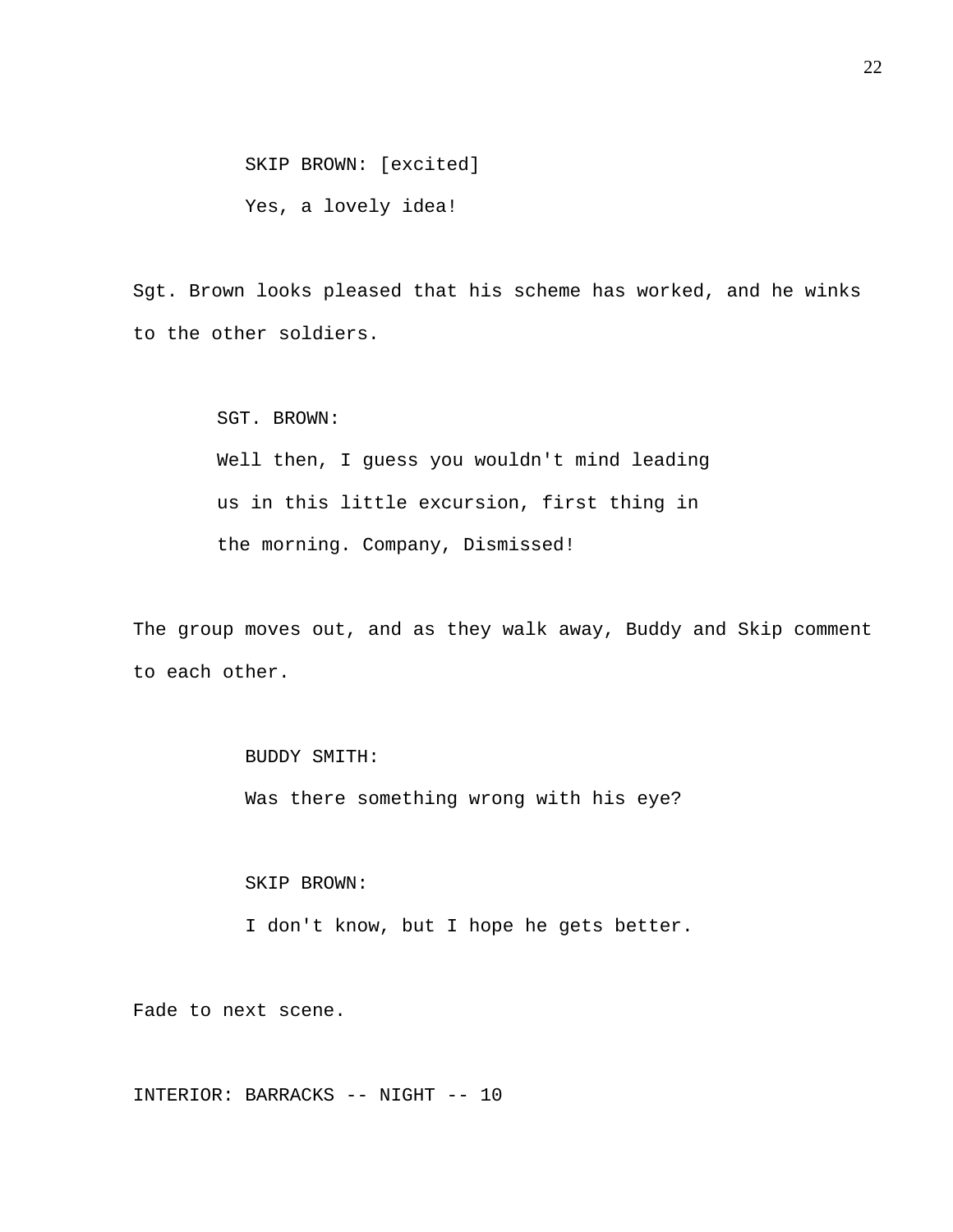Fade in to see Buddy and Skip laying in their bunks, surrounded by soldiers doing the same. Skip, no the top bunk, is smacked in the face by a magazine by a soldier on an adjacent bunk.

> BUNK SOLDIER: [stage whisper] Hey man! Check out that dreamboat!

SKIP BROWN:

Wait, what?

The soldier hushes him.

 BUNK SOLDIER: [stage whisper] Shhhh! Quiet! Just look at her! If I could bring one thing to a desert island, it would be her, if you catch my drift.

Skip opens the magazine and lets the centerfold fold out.

SKIP BROWN:

Whoah! Oh, I catch your drift.

Shows a close-up of the centerfold, it is a boating magazine with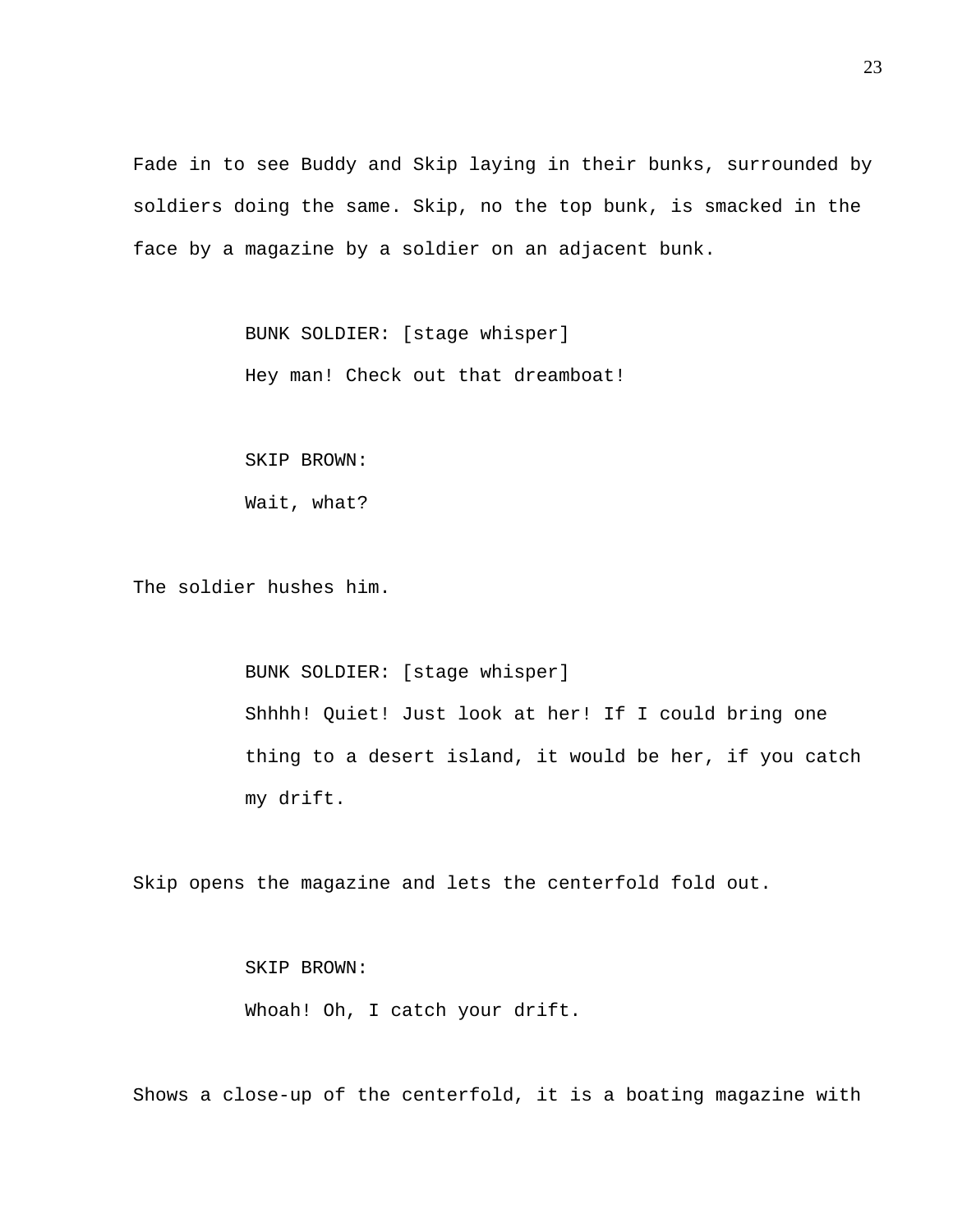a big fishing boat as the centerfold 'girl'. Chip Clark leans over and smacks the magazine out of Skip's hands.

CHIP CLARK:

Quit shooting the breeze with this bozo and get some sleep. We're gonna need it.

Fade to scene 11.

#### EXTERIOR: PARADE GROUNDS -- 11

The company has formed up for a 20 mile march, and Skip and Buddy are just sitting in the middle of the at-attention army. They are playing marbles and army men. The Sergeant comes around and sees them. He gets mad, and walks over towards them. The men around them try to warn them, but they ignore it. When the sergeant reaches them, he hauls them up by their helmets and stares at them.

SGT. BROWN:

Alright boys, do you know why we're here?

Skip thinks for a minute, then answers.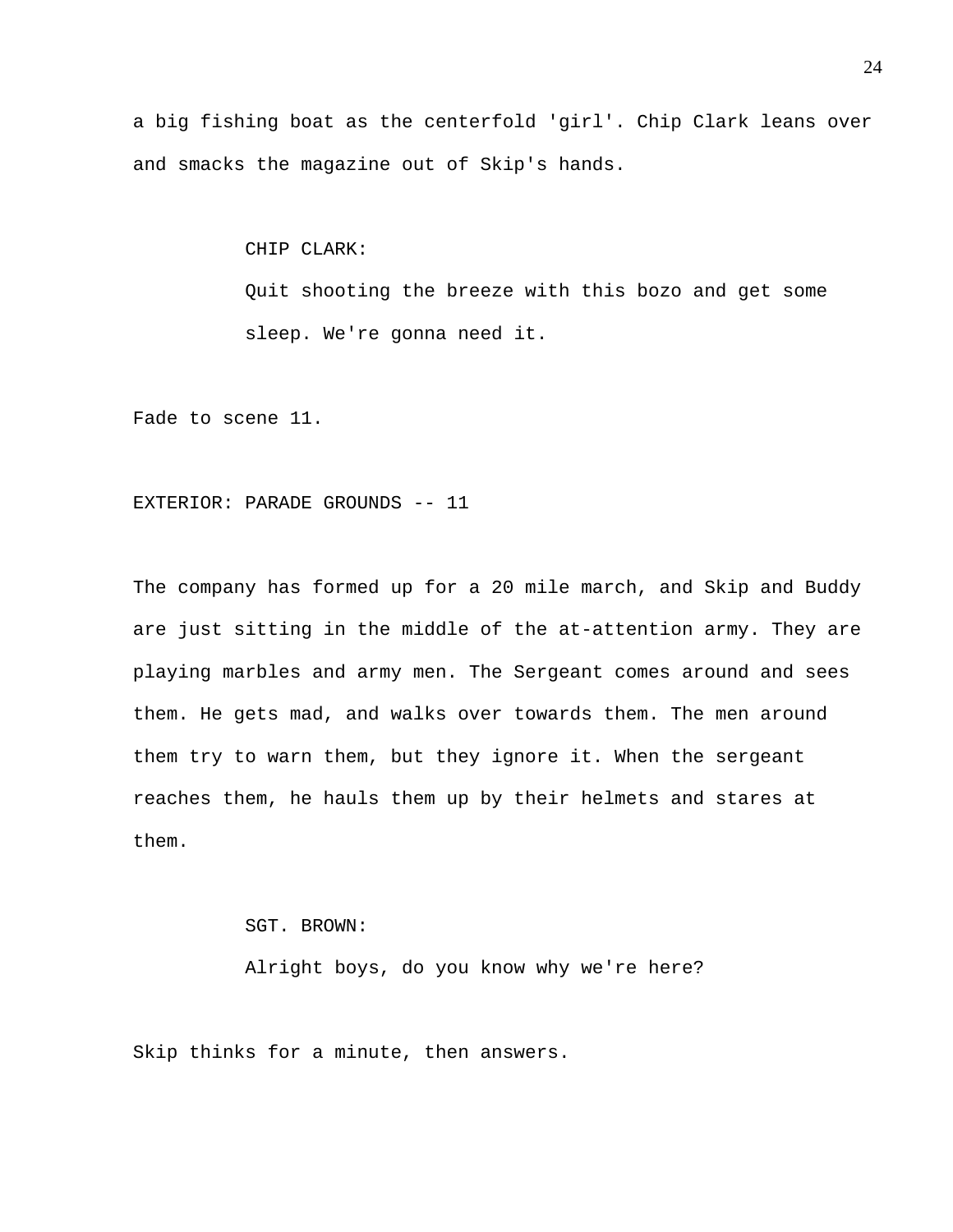SKIP BROWN:

To march?

SGT. BROWN:[calm]

That's right! Now, what I want you boys to do is...

He gets very loud, and when he speaks the duo are seen getting their hair blown back.

SGT. BROWN:

GET MARCHING! I don't want you to stop marching until we reach the base! You got that?

They both nod their heads vigorously.

 SGT. BROWN: Now, MARCH!

The duo jump to the head of the company and start marching blindly. There is a bend in the road, but they just keep marching across the field and into the woods. They walk into no-man's land and shots ring about them, but they keep marching. Montage of them marching over various terrain.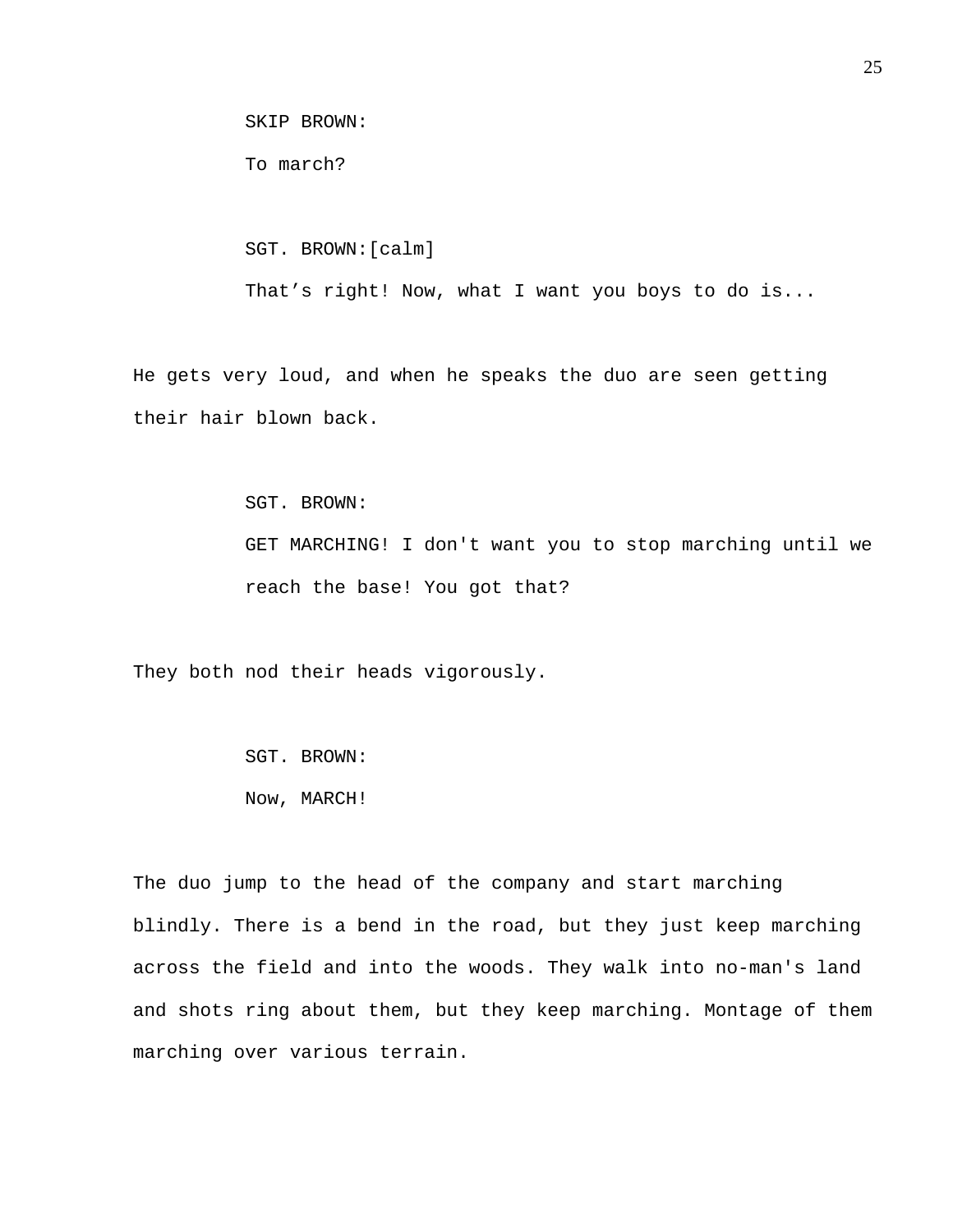EXTERIOR: FOREST -- 12

They eventually reach a forest, and a shot blows a branch off a tree. They stop and look at it, and then look at each other.

> BUDDY SMITH: Big mosquitoes here!

SKIP BROWN:

I'd say so!

They march a little bit more until Buddy trips and falls into a pit on the forest floor. Skip looks over the edge of the hole.

SKIP BROWN:

Buddy! Buddy! Are you alright?

Buddy is laying on top of a big hatch.

 BUDDY SMITH: Yeah, I think so... Hey Skip, come down here!

Skip hops down, and they look at the hatch.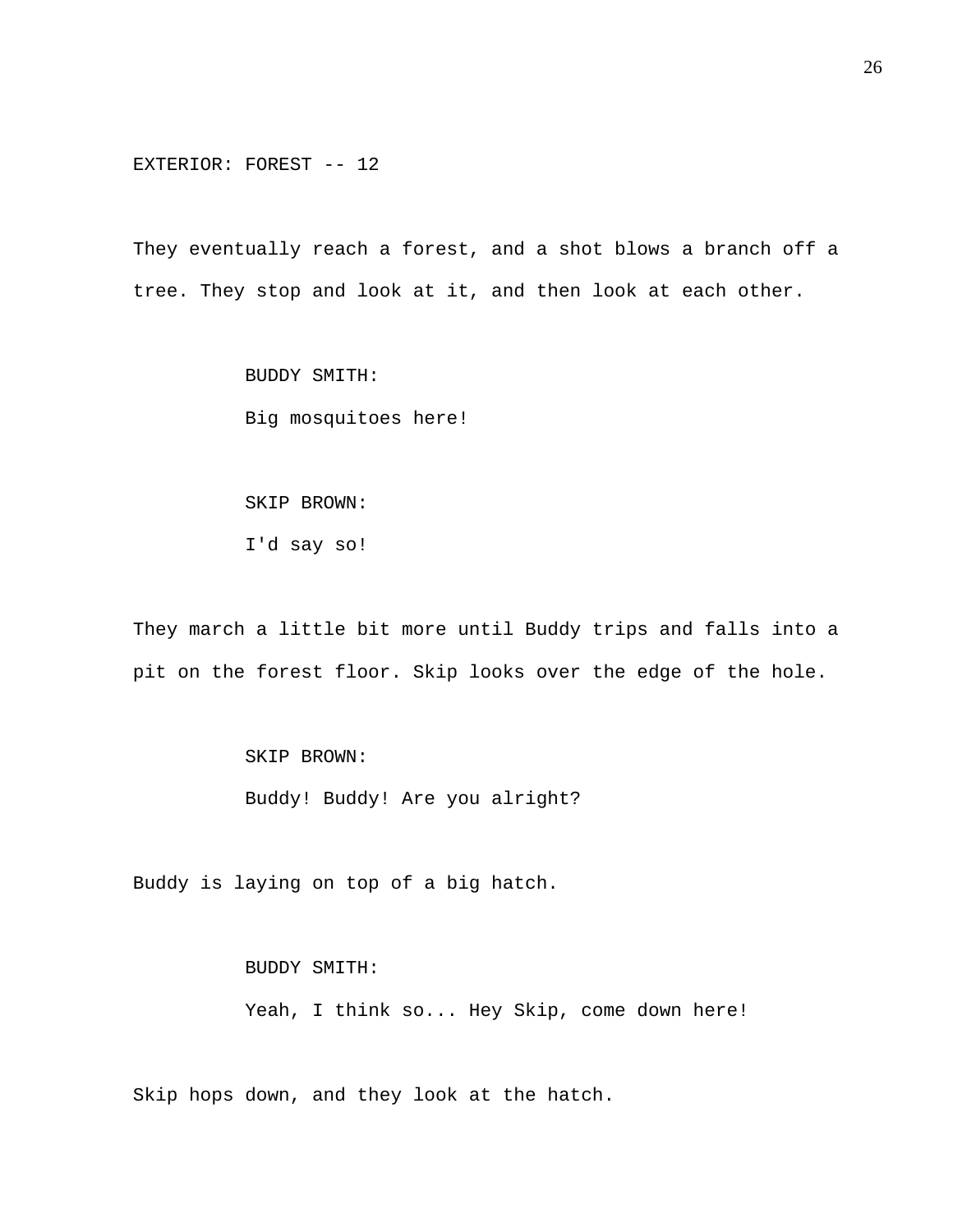SKIP BROWN:

What do you suppose it is?

BUDDY SMITH:

I don't know, but I think that we should investigate!

 SKIP BROWN: Wha- Why?

Buddy points to a sign painted on the metal door. It reads 'Secret Laboratory: 'No Entry'

> SKIP BROWN: Ah! I see!

They both struggle to open the hatch, but to no avail. They rest, and Buddy leans on a branch to relax. The branch is a secret switch, and the hatch opens. The duo looks into the hole, and march bravely in.

INTERIOR: SECRET LABRATORY -- 13

Walter Davenport is conducting his first live test, on a small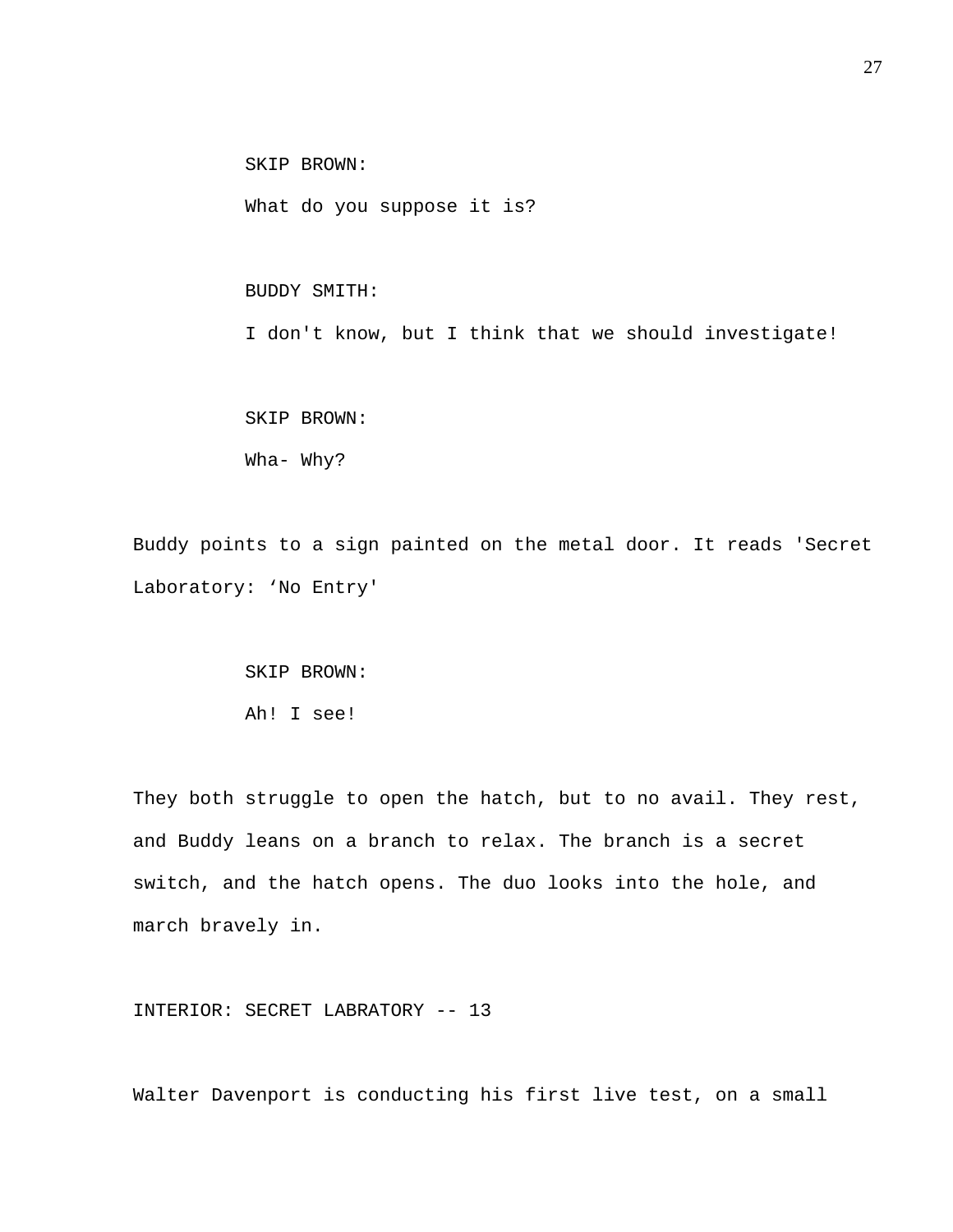DAVENPORT: Now, if I can only get this test to work, I'll be ready for the Final stage! Now, mouse. I command you to walk to the left!

The mouse doesn't obey, only cocks it's head and looks at Davenport.

> DAVENPORT: [Sighs] Fine. Mouse, I command you to walk to *your* left.

The mouse then obeys, and walks to a small light bulb on the left.

#### DAVENPORT:

Now, connect the circuits and light the light bulb.

The mouse obeys this order also, and the light bulb comes on.

#### DAVENPORT:

 Yes, yes! You are coming along nicely, my friend. Now, to make sure that it is marketable, I want you to deposit that piece of trash into the garbage can.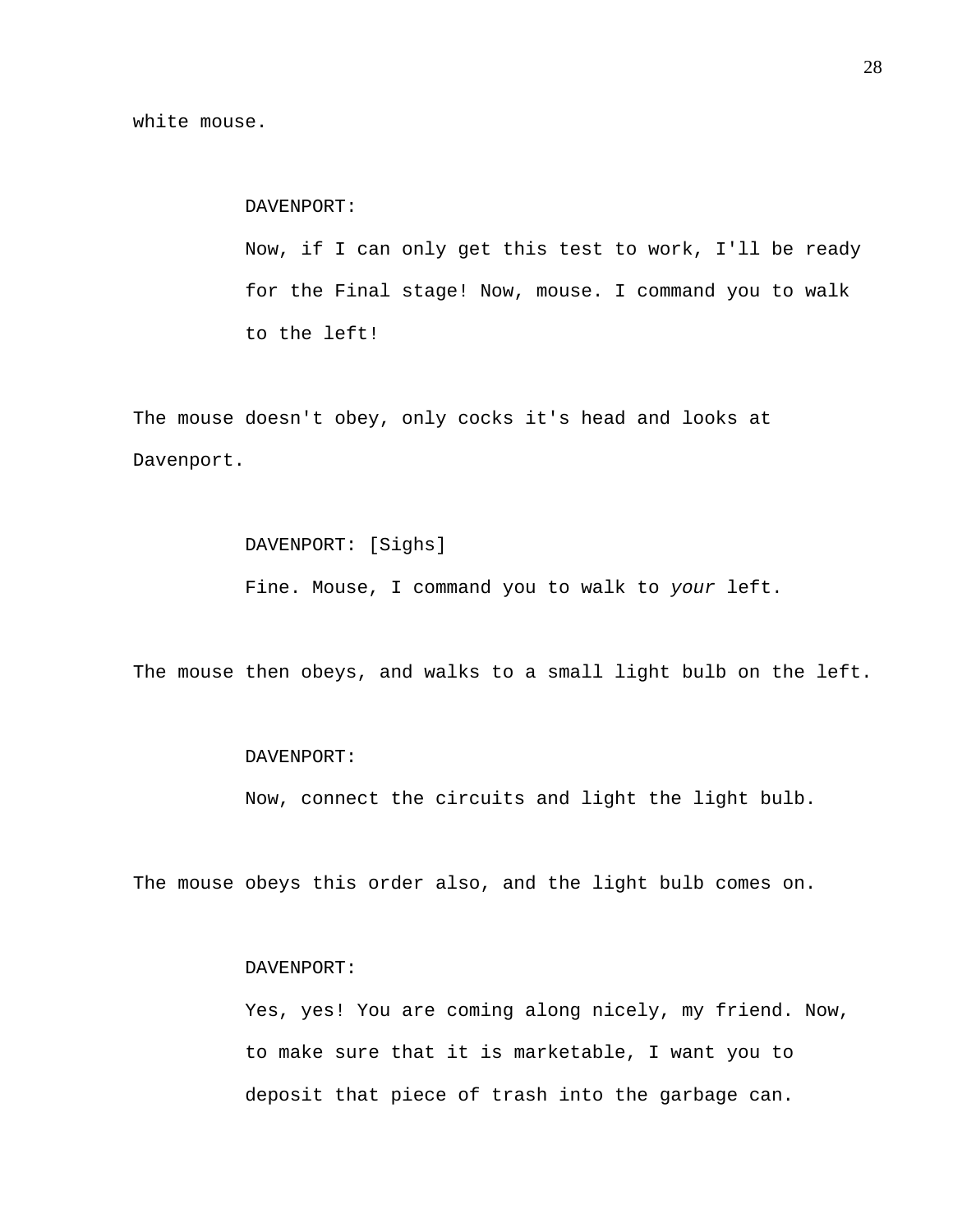The mouse quickly responds, and Davenport's eyes light up with glee.

#### DAVENPORT:

Very good. Now, I will just get your cage, and we will enact the final stage of the plan.

He walks into the next room to retrieve the cage for the mouse.

INTERIOR: SECRET LABRATORY -- 14

Buddy and Skip are walking through the laboratory, which is filled with all sorts of different test tubes, vials, chemicals, ect. As they walk, Skip looks through the glasses, distorting his face as he converses with Buddy.

> SKIP BROWN: What do you think this place is, Buddy?

 BUDDY SMITH: I don't know, but I don't like it.

They continue until they reach a lab work bench.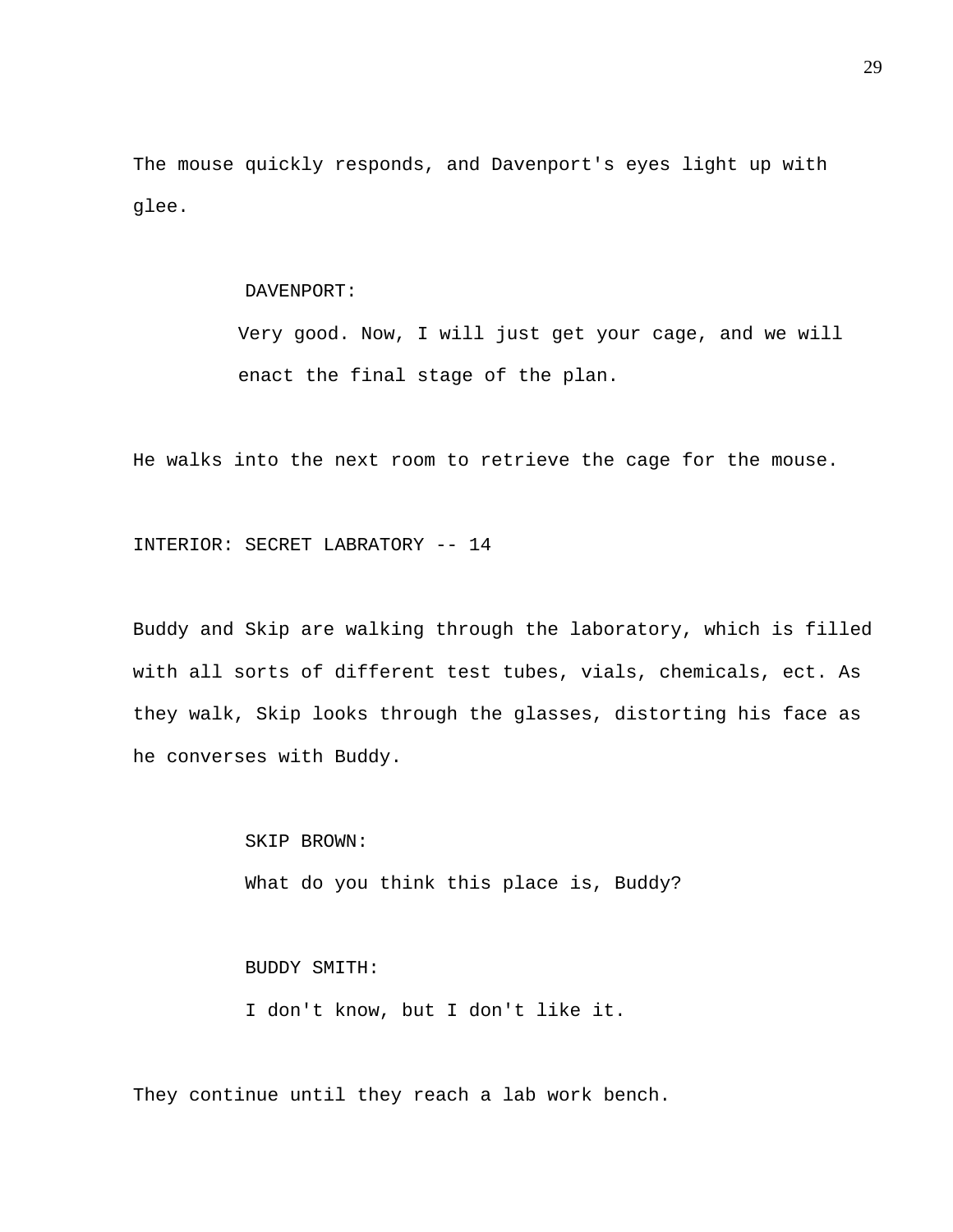SKIP BROWN:

Well, would ya' look at all this stuff!

There are numerous folders containing failed plans, sinister looking devices, and a mouse cage. Buddy picks up one of the devices and examines it, but it suddenly shoots an arc of electricity and he drops it.

#### INTERIOR: SECRET LABRATORY -- 15

Davenport is seen walking, coming ever closer to the room where the duo are. He is mumbling to himself about his 'rise to power' and his 'day of reckoning'.

## INTERIOR: SECRET LABRATORY -- 16

Buddy and Skip continue to look through the assorted items, until one thought sticks out in Skip's mind.

> SKIP BROWN: Wait a minute, wait just a minute! All this seems awfully familiar...

30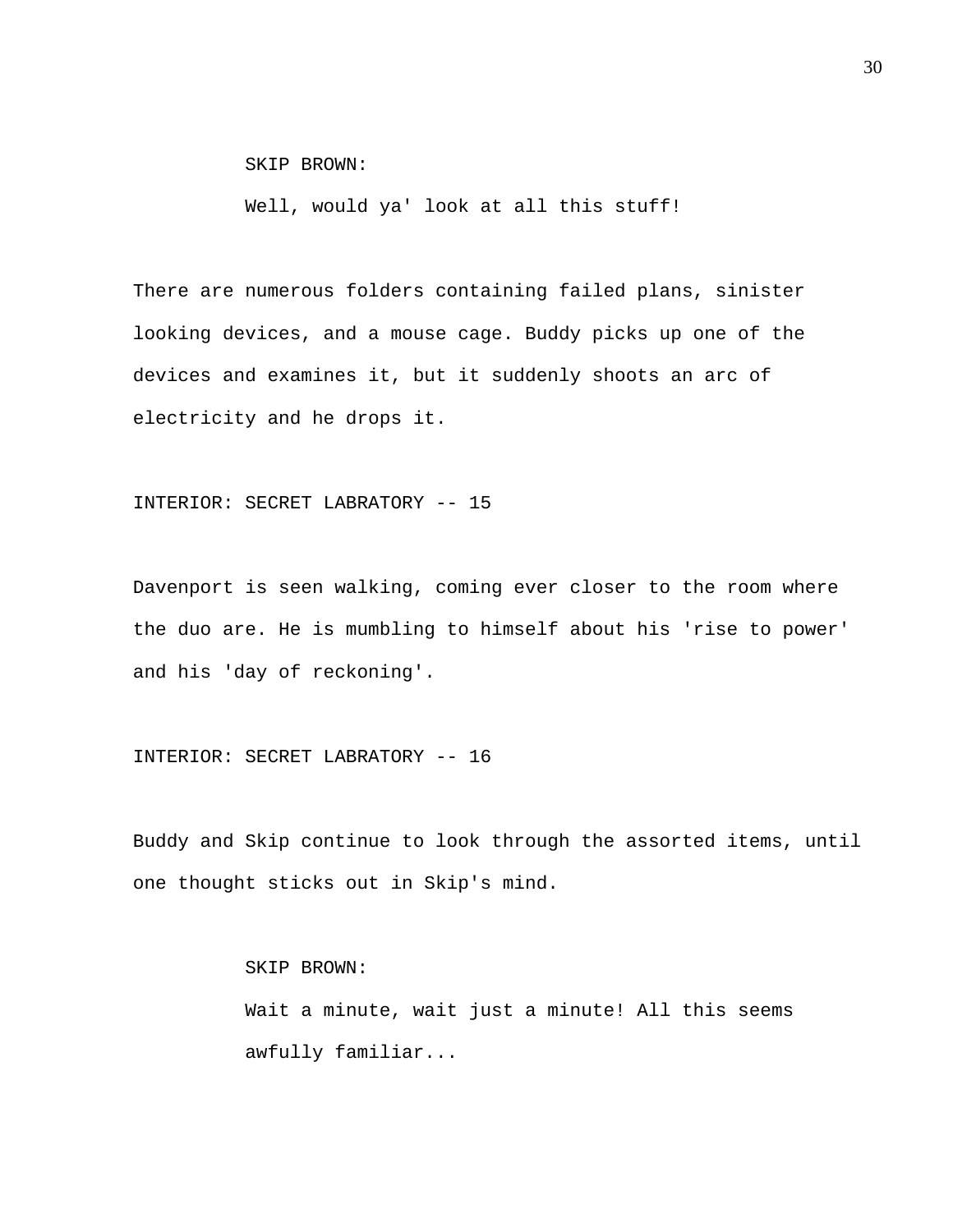He flashes back to the de-briefing they had earlier, before the march.

SGT. BROWN:[V.O.]

Blah blah blah, led by this man, Walter Davenport...

Images flash in the memory, a picture of Davenport, basically reliving the slide show.

SGT. BROWN:

Blah Blah gifted tactician, and an even smarter scientist...

Buddy look about the room wildly, the camera zooms up on a troop movement plan for the enemy. It also zooms up on a schematic for a strange device, with the words 'Important' and 'Big Science'. The flash-back continues.

> SGT. BROWN: Blah in the vicinity, cooking up a scheme blah blah sneak attacks...

Camera zooms up on a copy of Davenport's Plan 9a, then of Skip's eyes.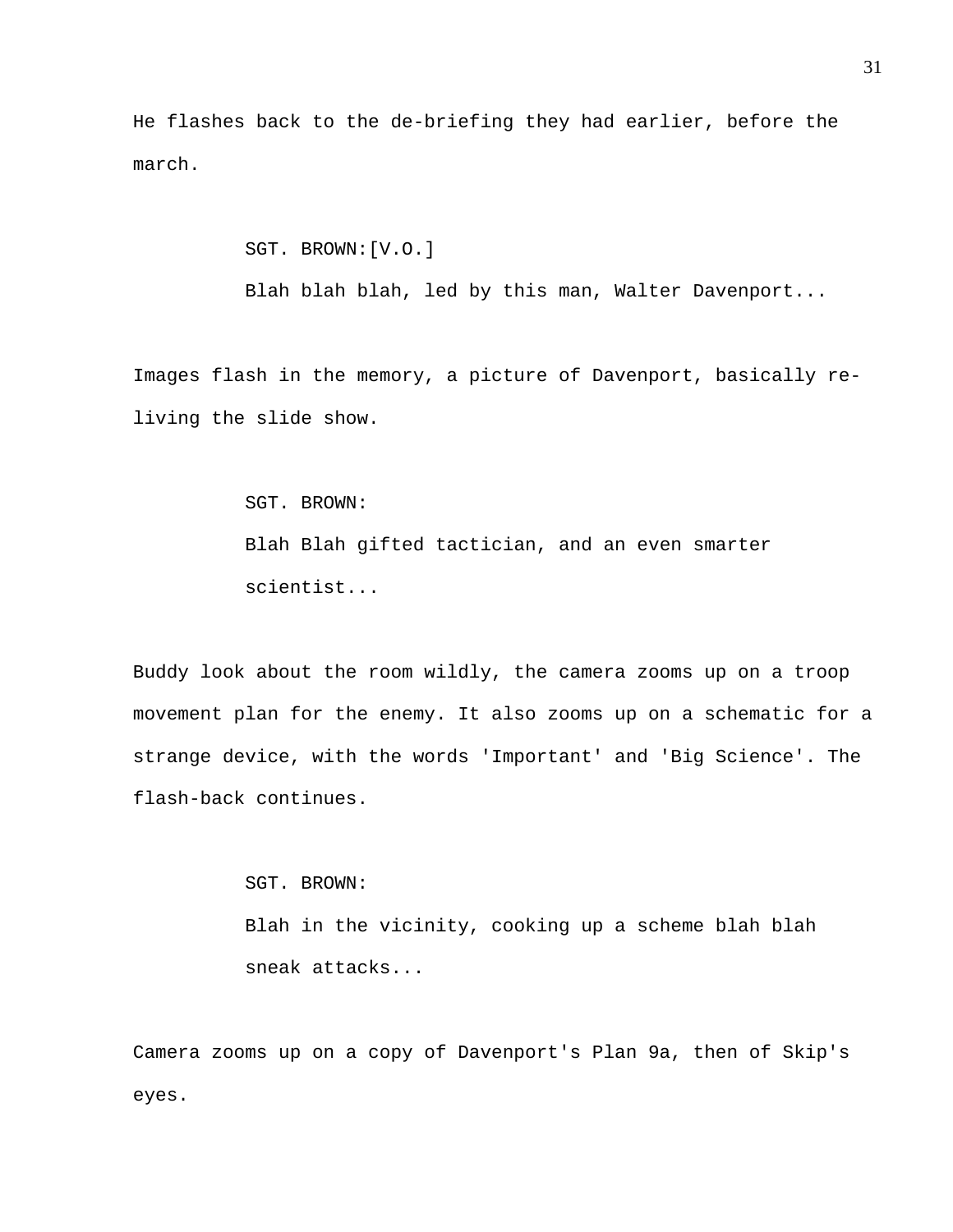SKIP BROWN:

Gasp! Buddy! Hey, Buddy!

Buddy looks over at him, confused.

 BUDDY SMITH: What?

#### SKIP BROWN:

I know where we are! It's the secret lab of-

Skip stops mid-sentence, and the duo fall over, face first. Davenport is seen behind them, holding two of his failed experiments, which he had hit Buddy and Skip over the head with.

# DAVENPORT:

Agent Walter Davenport!

Davenport puts down the experiments and looks at his victims.

# DAVENPORT:

How did these two morons get into my secret laboratory? I made sure that the sign outside was very clear about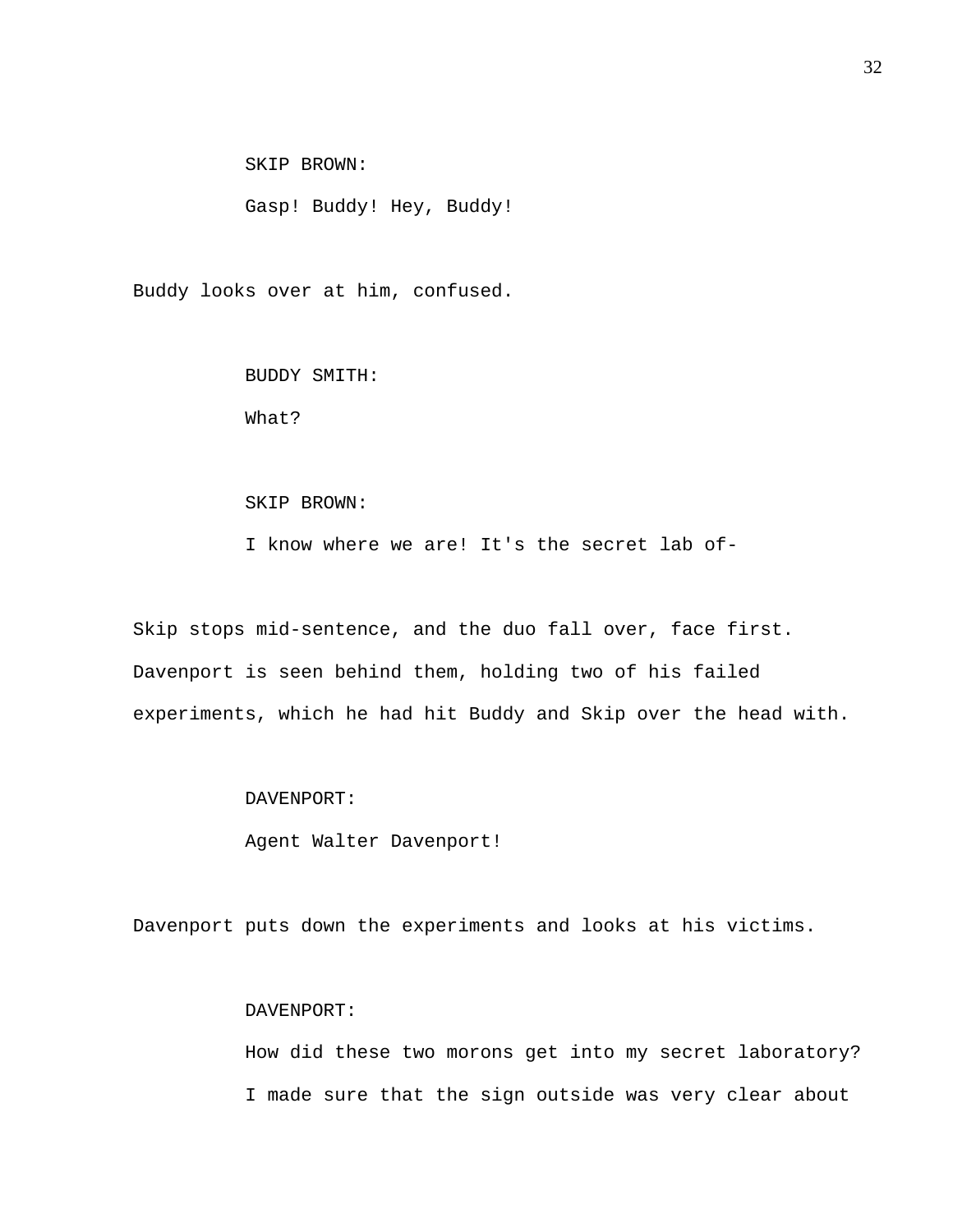this! Oh well. I've been needing a few new *live* test subjects. Bwa hahahahaha!

Fade out to scene 17.

INTERIOR: SECRET LABRATORY -- 17

Fade in to see Buddy and Skip strapped to examination tables, with a bright light shining in their eyes. Their eyes slowly adjust, and they see Davenport sitting on a stool, looking at them with open contempt. Davenport slowly stands up and fills a syringe with a yellowish opaque liquid.

DAVENPORT:

Ah, it is so good to see that you are both awake from your little nap. We have some business to discuss, you and I.

The duo start to struggle under their straps, but Davenport just chuckles at them.

> BUDDY SMITH: [struggling] Who are you? Where are we?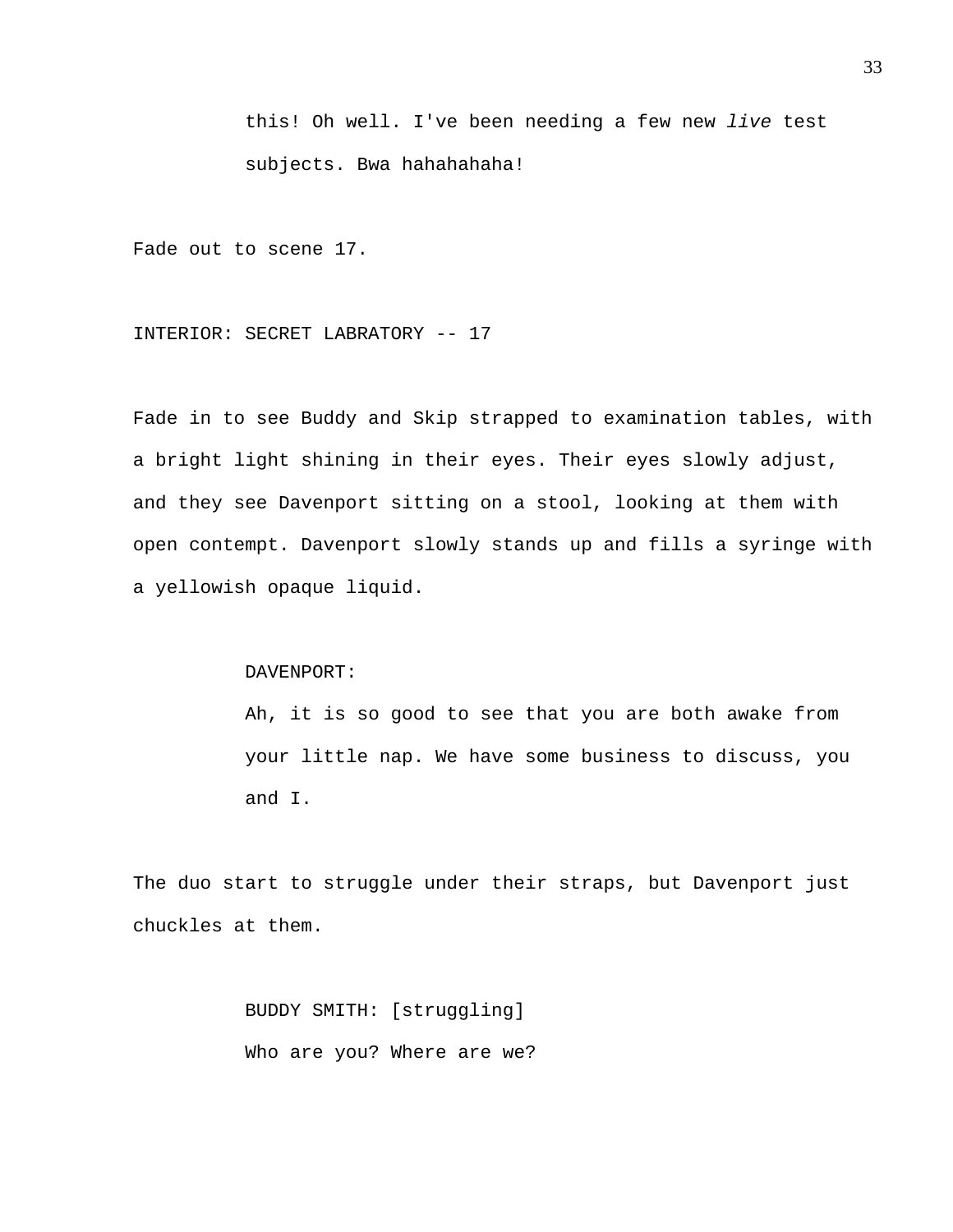Davenport suddenly becomes serious, and glares at him.

DAVENPORT:

I will be the one asking the questions here, you ignorant little worm! But, since you asked, I will tell you what your blathering friend over there was about to tell you right before my \*ahem\* defense systems broke in!

Shot of Skip interrupting.

 SKIP BROWN: [Offended] Blathering? Why I oughta...

Davenport carries on as if he hadn't spoken.

#### DAVENPORT:

I am Walter Davenport, scientist and tactician extraordinaire! You are trespassing in my lab, so I decided to take justice into my own hands. Now, who are you two?

 BUDDY SMITH: We're New Chaplandic Scouts, patrol B-2.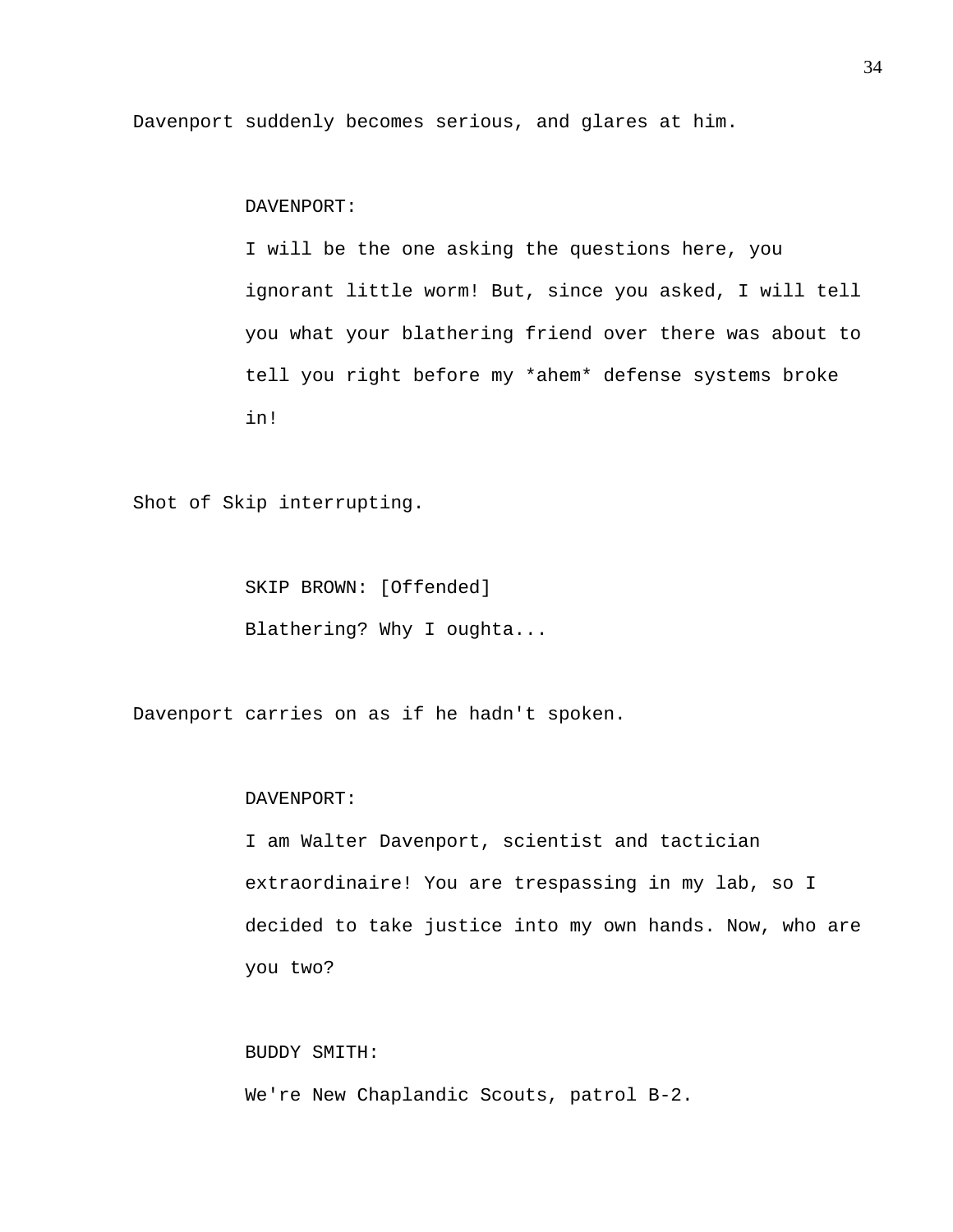Skip looks at Buddy and whispers to him under his breath.

SKIP BROWN: [whispering]

Buddy, don't tell this guy anything!

BUDDY SMITH:

But we don't know anything!

#### SKIP BROWN:

Yeah, but if he knew that, he'd kill us!

BUDDY SMITH:

Oh.

The duo turn back to look at Davenport, stone-faced.

BUDDY SMITH:

We won't tell you anything, villain!

Davenport sighs, and shakes his head.

# DAVENPORT:

Chaplandic Soldiers, eh? I thought it might come to this. I am truly sorry to resort to these measures, but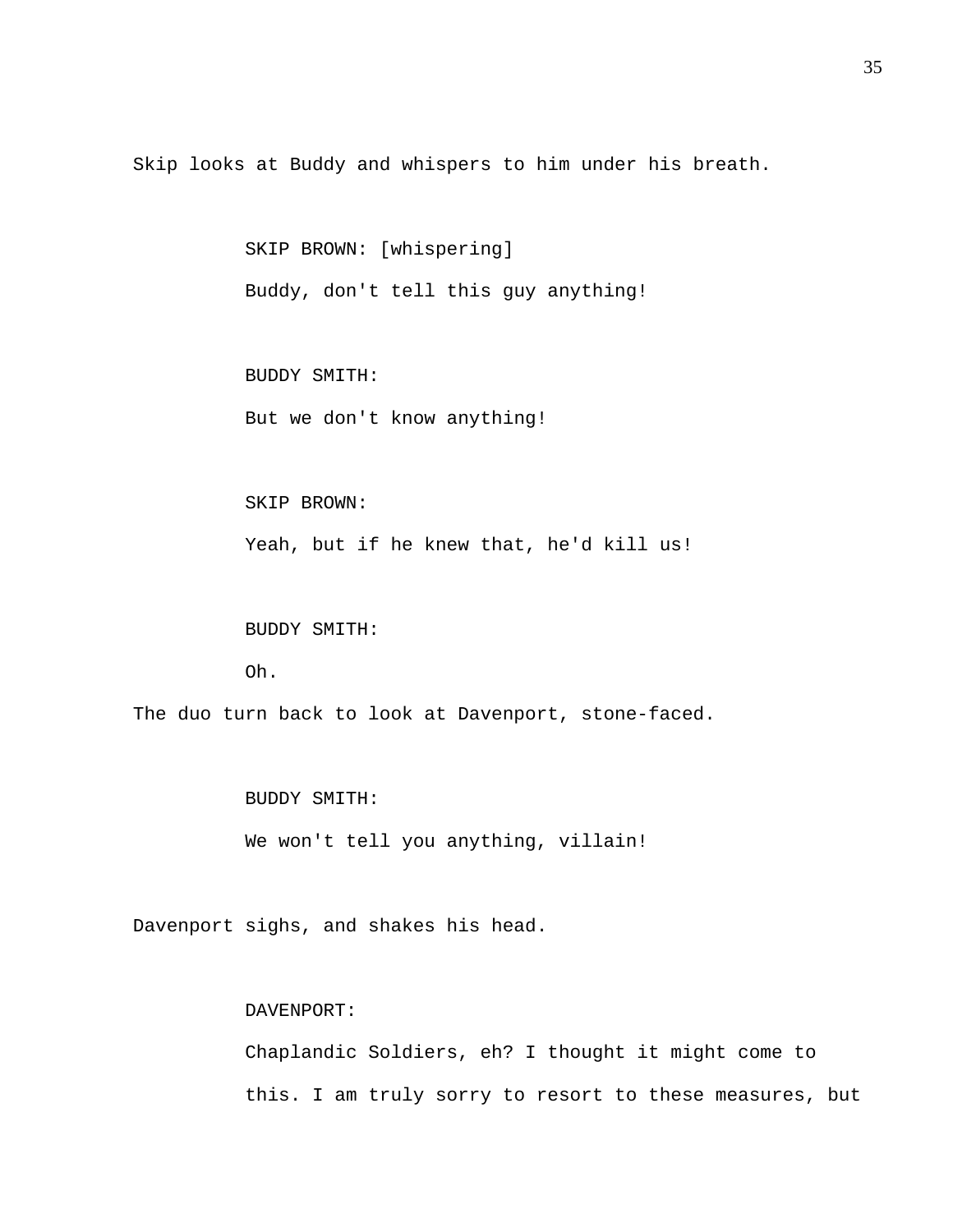you have left me no choice.

Davenport proceeds to inject each of them with the yellowish liquid, and as their heads start to swim, Davenport continues talking.

# DAVENPORT:

What you gentlemen are experiencing is the effect of Agent Walter Davenport's Truth Serum! Patent pending. Now, whenever I ask you a question, you will be forced to answer in the truth, the whole truth, so help you-

Skip interrupts him, hiccupping and laughing.

## SKIP BROWN:

Yes, yes. We get it! Why am I-are we so giddy? I feel as though I've had a bit too much \*hic\* spirits! Hehehehehehehe!

## DAVENPORT:

Yes, that's the patent pending part. The FDA wants that sorted out before it goes into mass production, but you know, I think that they're just stone walling me- Gah! Stop getting me off the subject! Now, back to the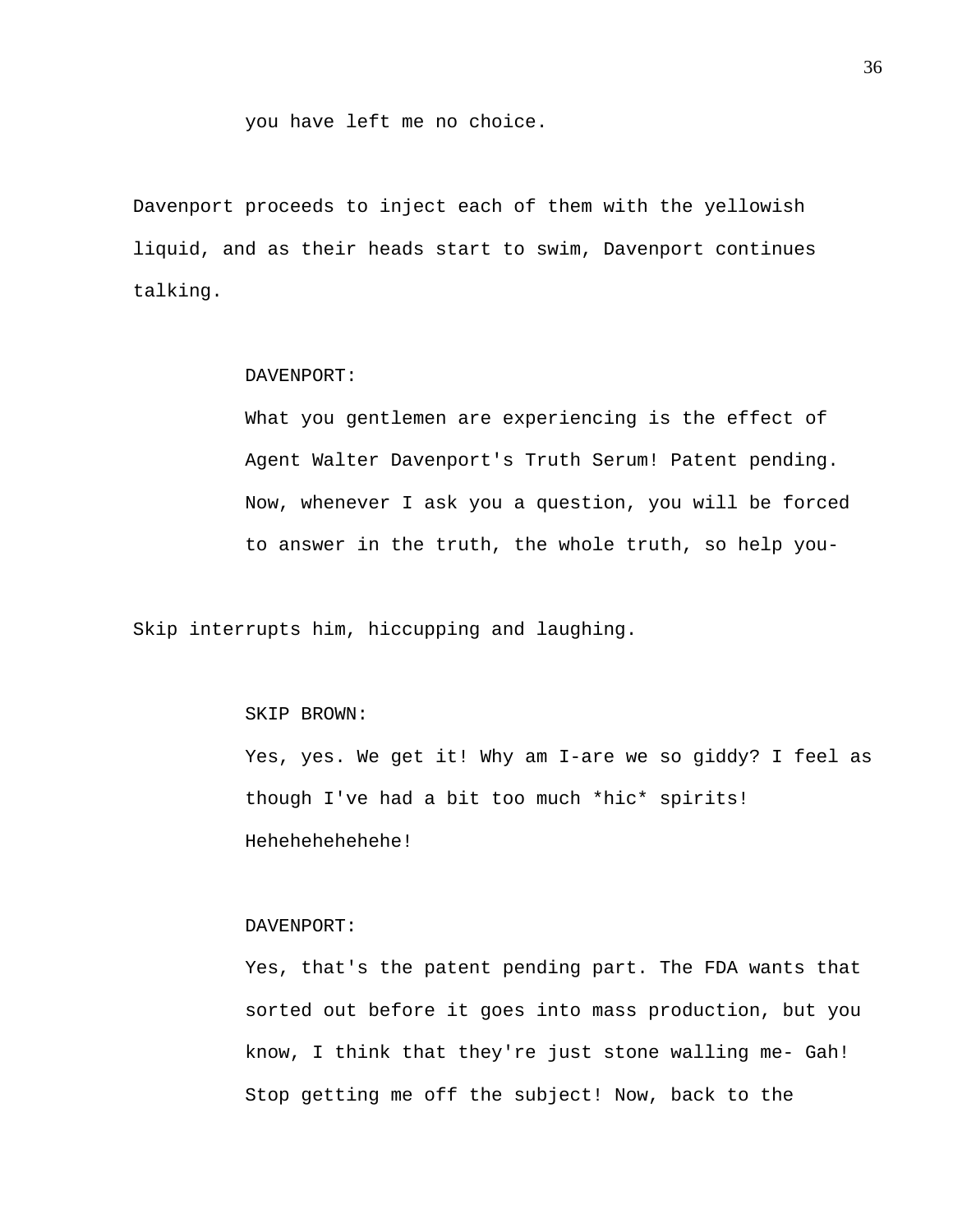He pulls out a clipboard and reading glasses.

## DAVENPORT:

Do you two recognize this man?

He holds up a picture of Sgt. Brown.

## BUDDY SMITH: [giddy]

I'll say! He is our beloved Sergeant Br-

 SKIP BROWN: [cracking up] No Buddy! Don't tell him, or I'll-Ah ha ha ha!

# BUDDY SMITH:

Sergeant Brown, the big man himself, and my friend here's older brother!

Davenport becomes angered at this.

# DAVENPORT:

Sgt. Brown? He has foiled every one of my plans, plans that were within inches of success! What beautiful plans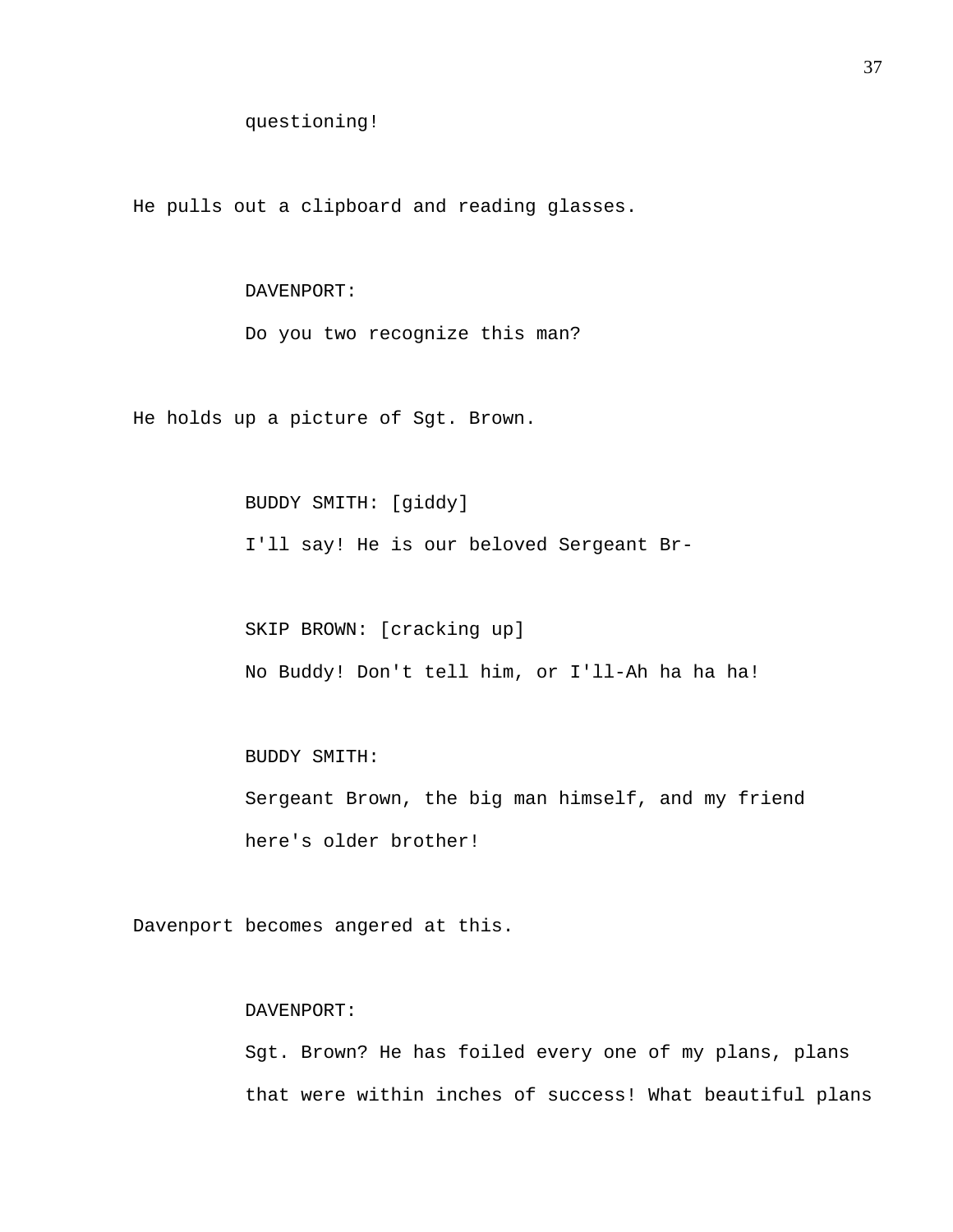they were...

Ripple out to flash back scene.

EXTERIOR: ??? (DREAM SEQUENCE) -- 18

Montage of Davenport being bested by Amos Brown, most of them involve Davenport being punched in the face right before he hits a switch, stabs someone, ect.

INTERIOR: SECRET LABORATORY -- 19

Davenport is seen looking off in the distance. Buddy and Skip look at each other and shrug.

> SKIP BROWN: Ah... Hello?

Davenport is startled, and looks crossly over at Skip.

 DAVENPORT: Wha- What? What do you want?

SKIP BROWN: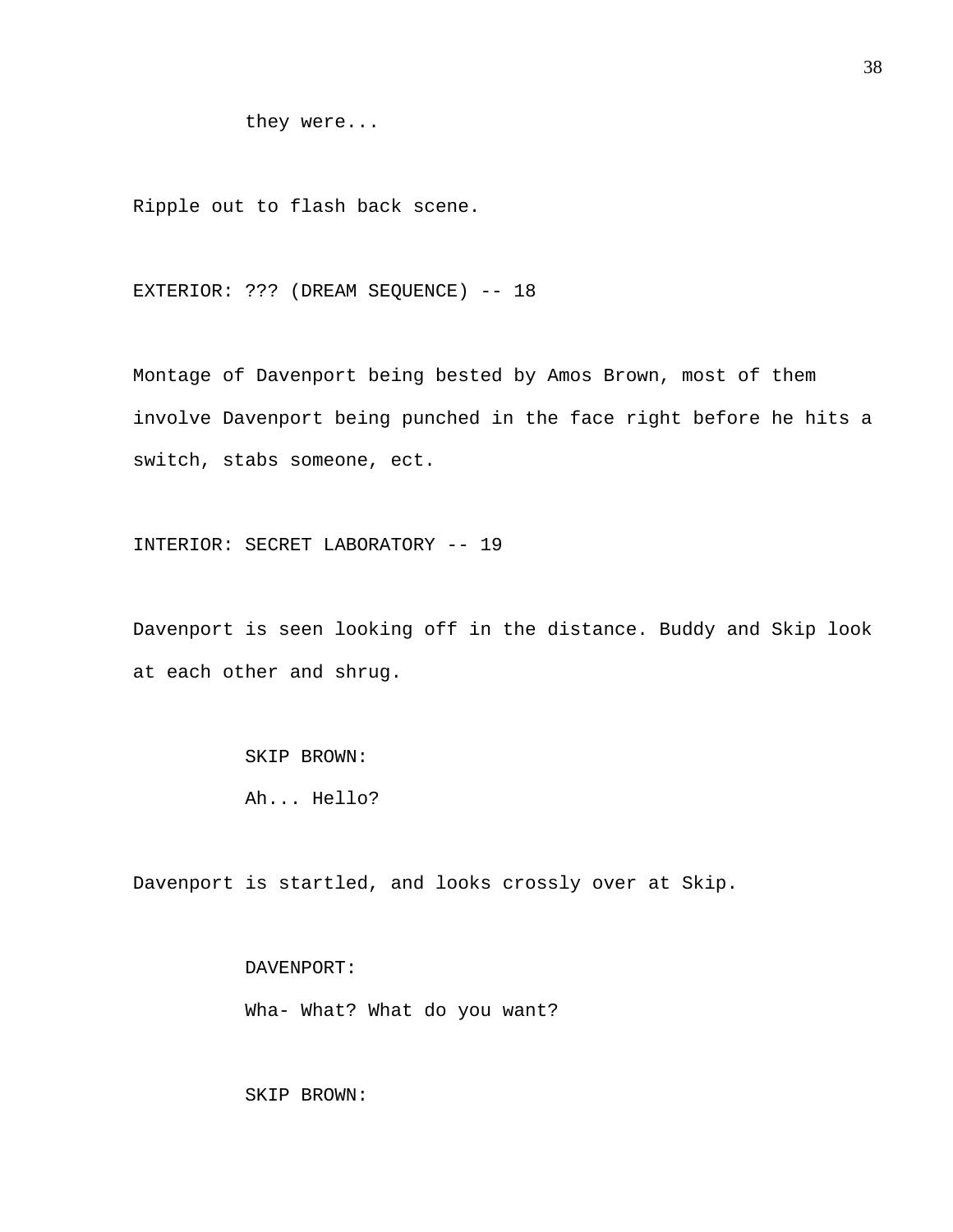Um, I believe we were in the middle of an interrogation.

DAVENPORT:

Oh. Right.

Davenport looks at Skip, as if comparing something.

#### DAVENPORT:

Hmmm... You don't look alike, but none the less, having his brother will just add to the sweetness of my evil revenge pie!

Skip and Buddy look worried, concerned about what is going to happen.

> SKIP BROWN: What are you gonna do to him?

#### DAVENPORT:

Well, since I've captured you, bound you, and there is absolutely *no chance* of you escaping, I might as well tell you my evil plot.

Davenport looks off in the distance, and gets an evil grin on his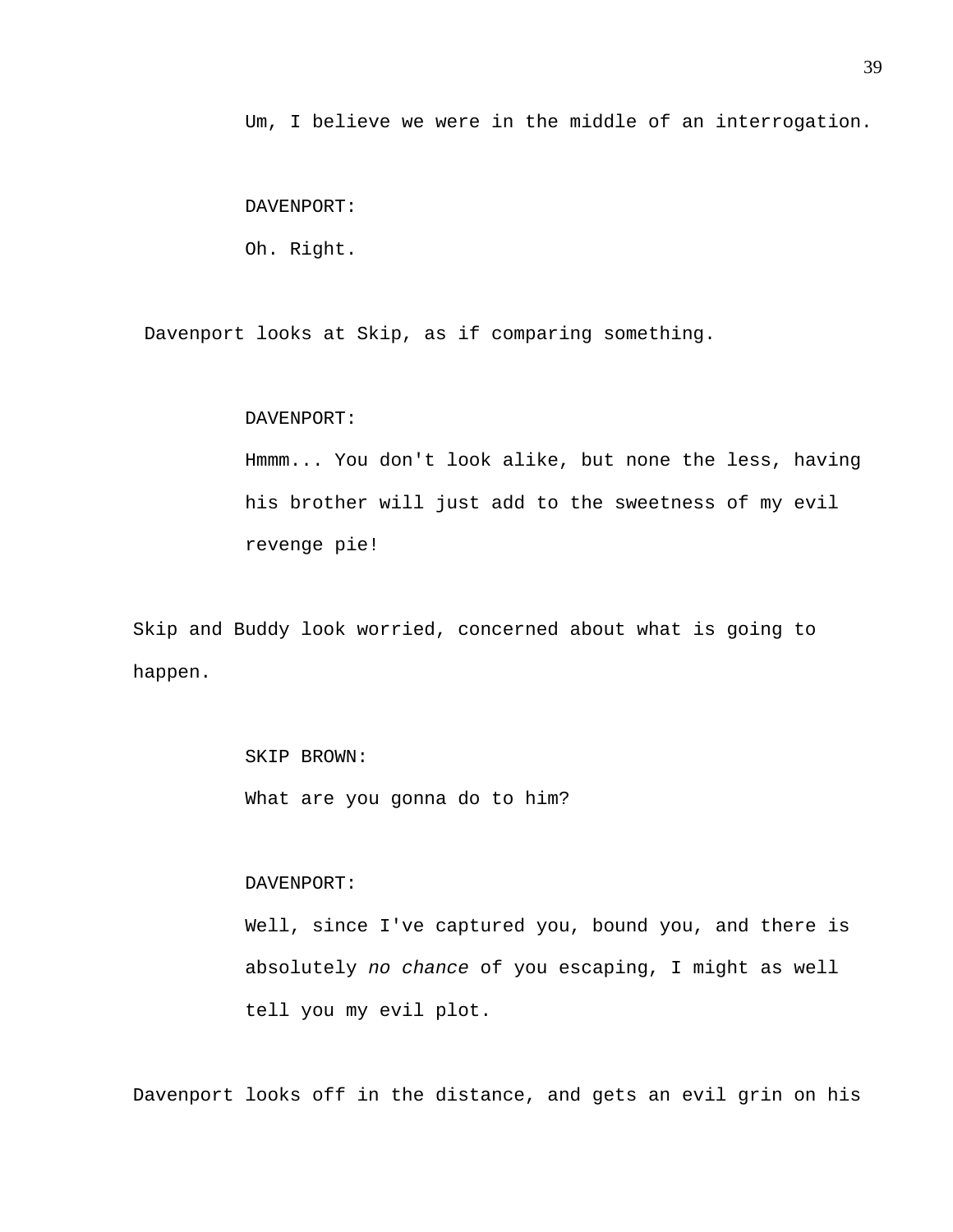face.

DAVENPORT:

What am I going to do to him, you ask? Well, it's not what will be done to him. It's what will be done to the whole base!

# MEH. I DON'T WANNA WRITE OUT THIS SCENE NOW. LATER. NOT NOW. NEXT SCENE PLEASE!

INTERIOR: SECRET LABORATORY -- 20

The duo are seen still strapped to the interrogation tables, and as they start to come to, Buddy looks depressed.

SKIP BROWN:

Buddy, what's wrong?

BUDDY SMITH:

This is all my fault. If I hadn't wanted to explore, we would never be in this predicament.

Skip attempt to console him, but to no avail.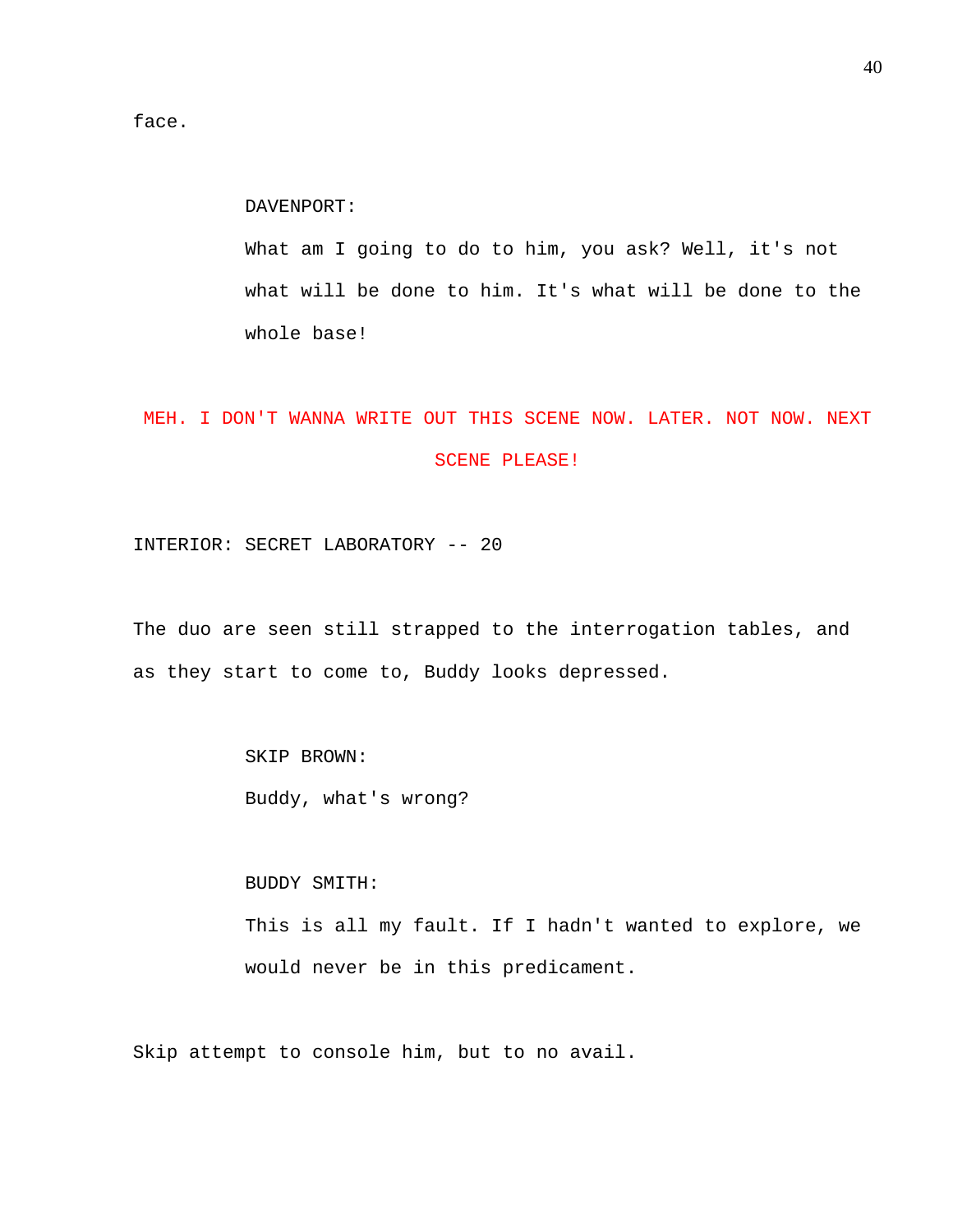IP BROWN:

C'mon, it's not all your fault, it's just...

## BUDDY SMITH:

Just what? I'm *just* useless. I can't even do anything to help fix the problem *I* made.

As he says this, he pulls his wrists through the restraints to hold his face in his hands. Skip is shocked at this, and tries to alert Buddy.

> SKIP BROWN: Buddy! Look!

BUDDY SMITH:

No! Just leave me alone.

 SKIP BROWN: [Exasperated] *Buddy!* 

Buddy looks up.

BUDDY SMITH: [angry]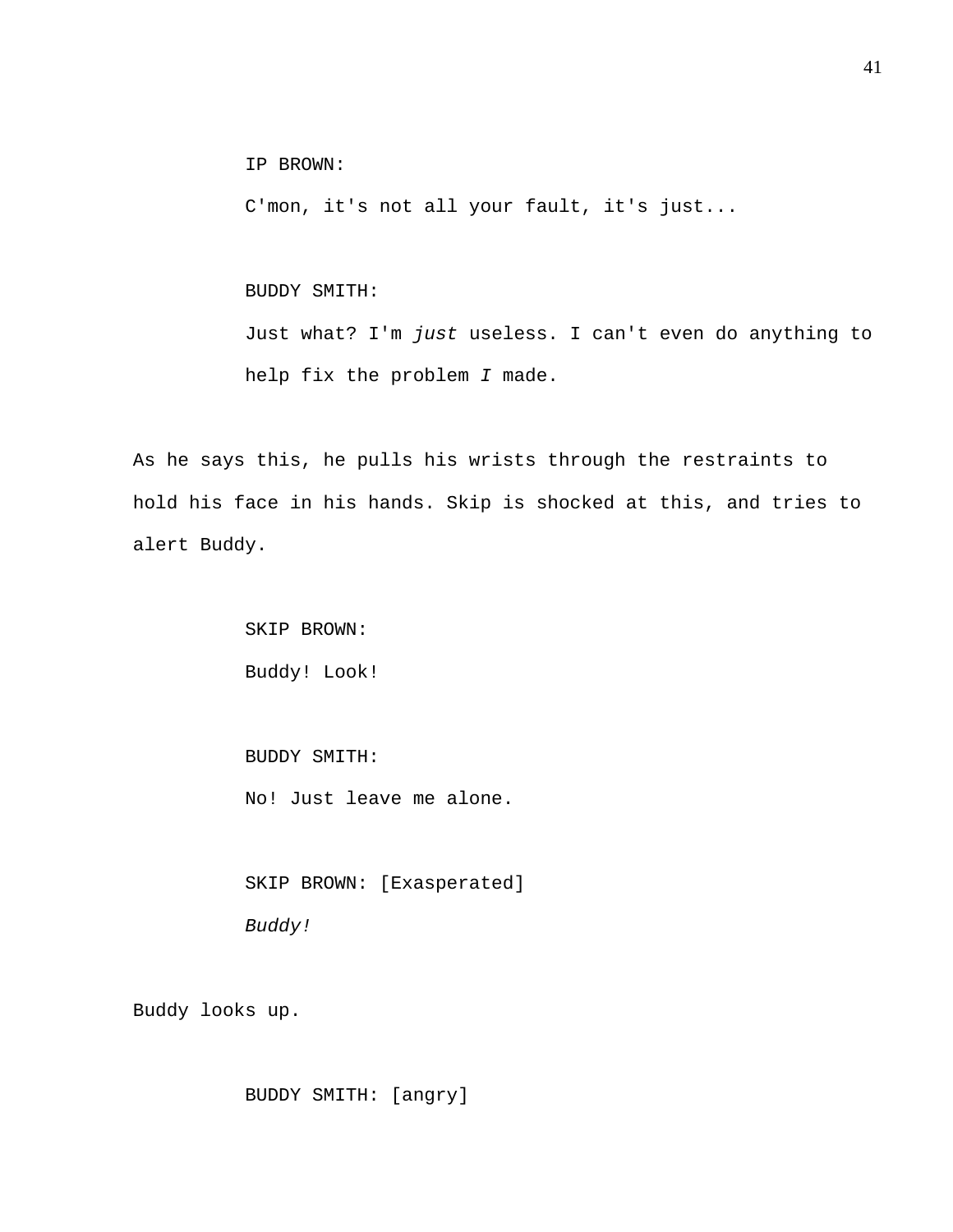## **What?!**

Buddy looks down at his wrists.

### BUDDY SMITH:

Oh.

He quickly unties his feet, and hops out. Moving on to Skip, he successfully unties his hands, but leaves the feet tied by accident. When Skip cheerfully attempts to step forward, he falls flat on his face. He gets up and shoots a glare at Buddy while dusting himself off. Buddy just shrugs. They walk to the end of the room and look down the hallway. There are two doorways visible, one on the left and one on the right. They start off in different directions, notice that the other isn't there, and walk back. Just then, a small white mouse scampers up between them.

#### SKIP BROWN:

Where are you going? The exit is this way.

## BUDDY SMITH:

I don't think so. I am almost absolutely sure that it is this way.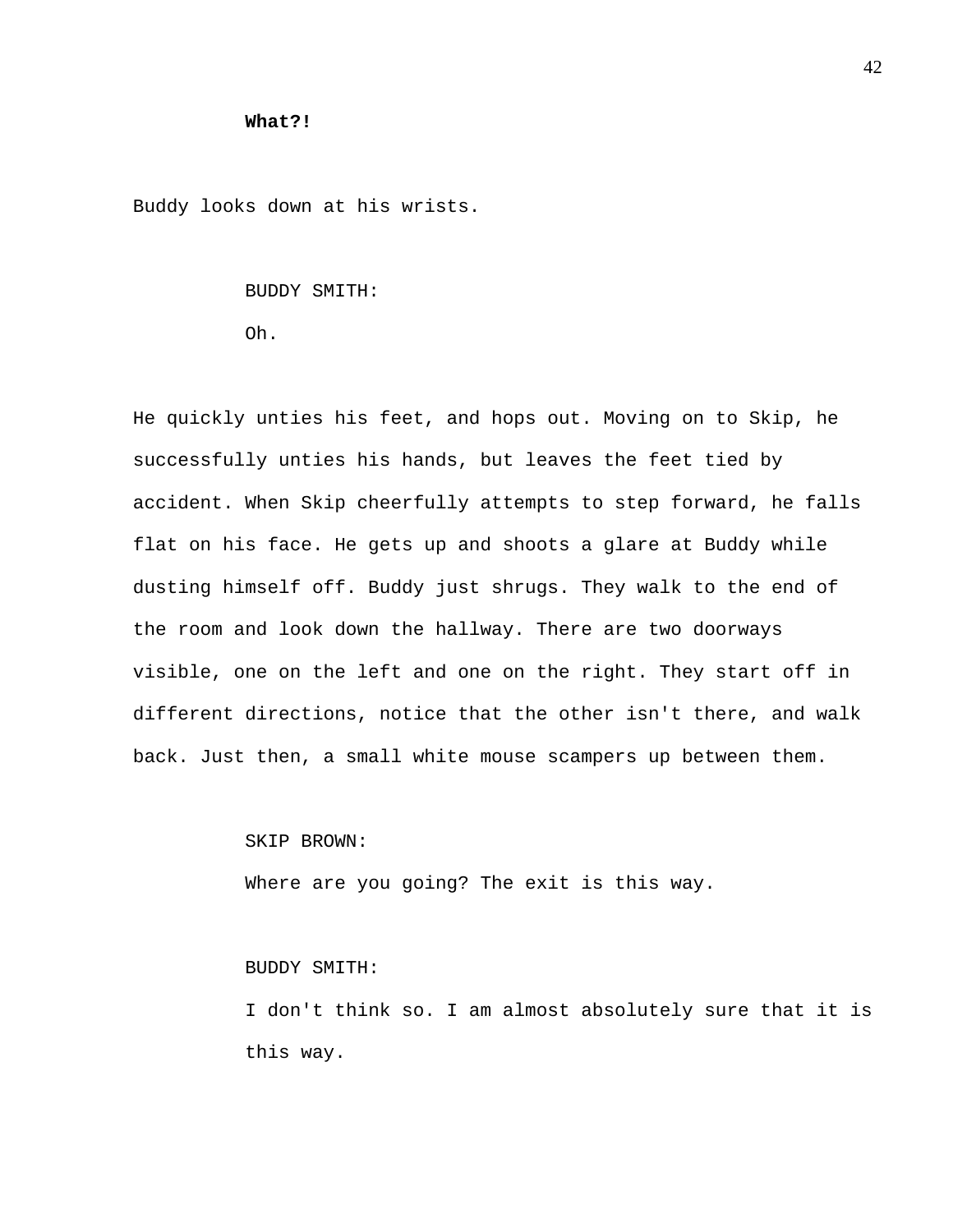The mouse comes up between them and looks at them.

# SKIP BROWN:

You knuckle-head! It is obviously the left. I remember.

The mouse scurries over to the left.

#### BUDDY SMITH:

Oh yeah, how's that? We were knocked out when he brought us in here, so my guess is as good as yours. The right, I say.

The mouse scurries over to the right.

## SKIP BROWN:

As good as mine, eh? Are you forgetting that *you* are the one who got us into this? I'm not so inclined to trust your judgment. Left!

The mouse scurries over to the left again.

# BUDDY SMITH:

Harrumph! Are you forgetting that *I* was the one who got us *out* of this? Right!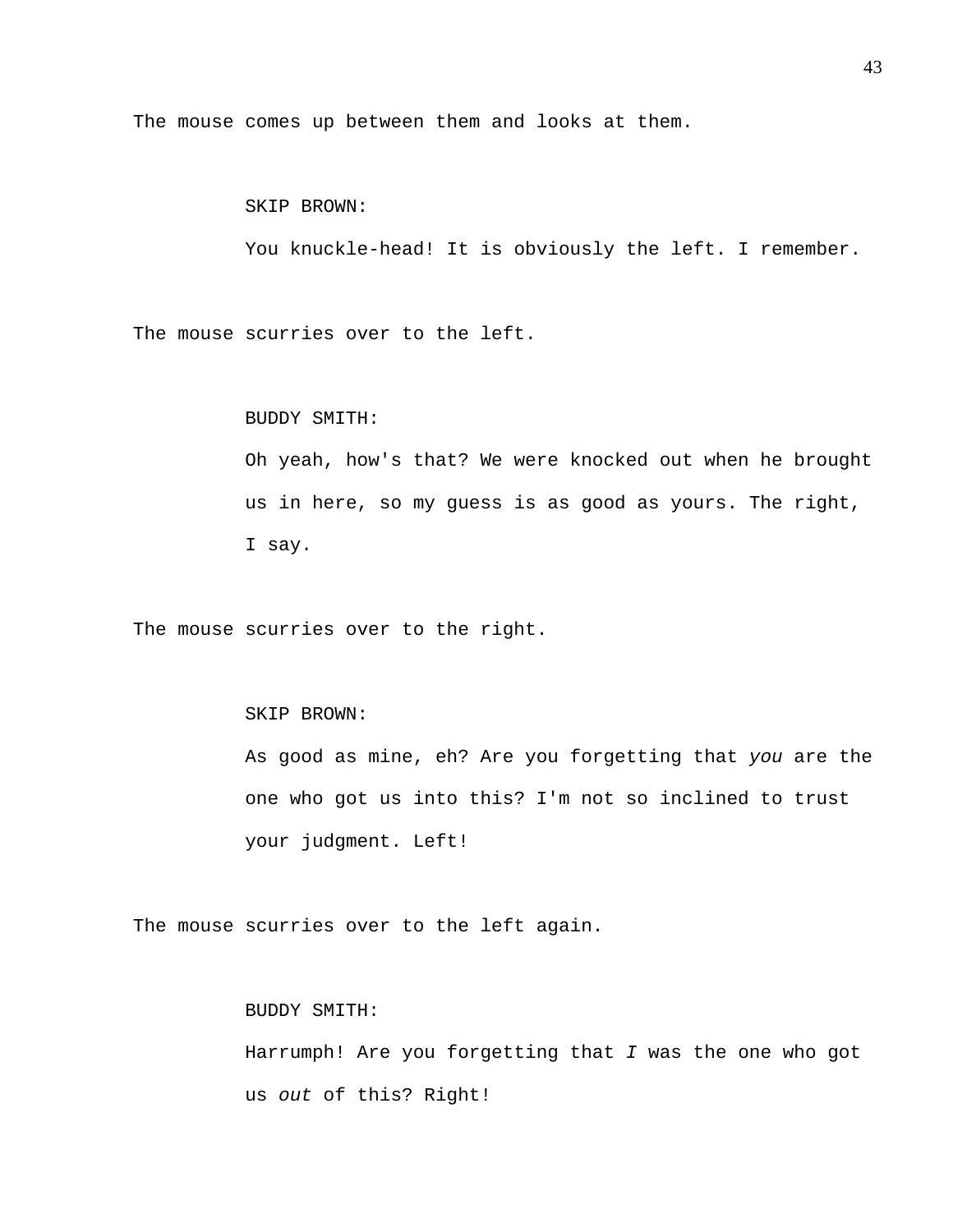They get into each other's faces, and as they shout different directions the mouse runs back and forth as each order is unwittingly given.

| SKIP BROWN:         |
|---------------------|
| Left!               |
|                     |
| <b>BUDDY SMITH:</b> |
| Right!              |
|                     |
| SKIP BROWN:         |
| Left!               |
|                     |
| <b>BUDDY SMITH:</b> |
| Right!              |
|                     |
| SKIP BROWN:         |
| Left!               |
|                     |
|                     |

# BUDDY SMITH:

Right!

The mouse, thoroughly tired, decides to take matters into it's own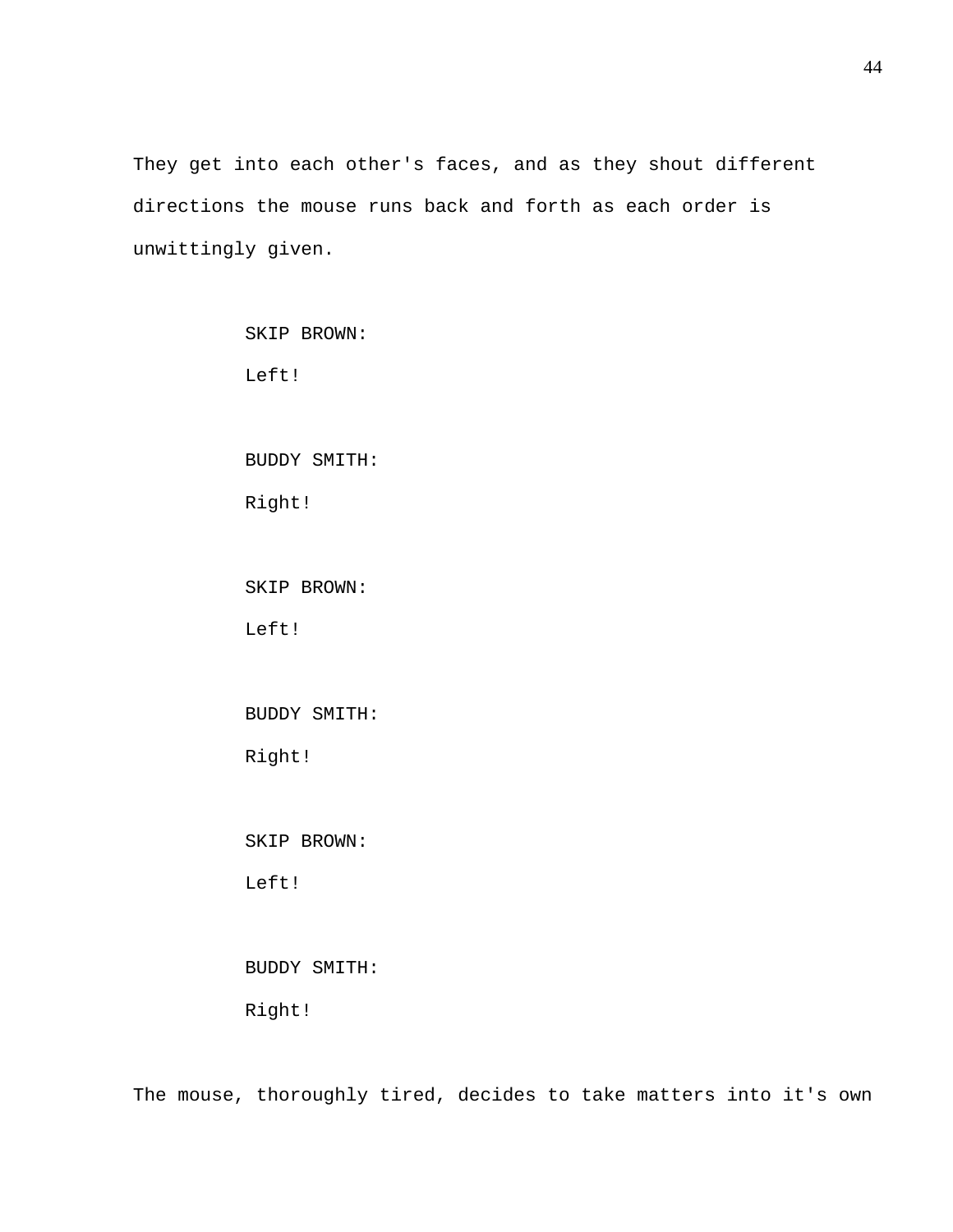paws. It scampers into the shadows that are obscuring a third doorway and connects a broken circuit that lights up an exit sign over the previously hidden third door. The duo see the door at the same time and the circuit lights up light bulbs over their heads. They look at each other, nod, and march through the door. The mouse sighs, then follows them up the stairs.

EXTERIOR: FOREST -- NIGHT -- 21

The duo comes up through the same way they entered. The forest is dark, but they rest up for a minute. As soon as they stop, a shot rings out and they get to marching, carrying the small white mouse with them.

EXTERIOR: FOREST -- 22

Shots of the duo marching through the early morning and into the afternoon, crossing a battlefield, and swimming across river. They even climb up a snow-capped mountain and down again. They then head toward the base.

EXTERIOR: MILITARY BASE -- 23

The company is just returning from the two day march, and is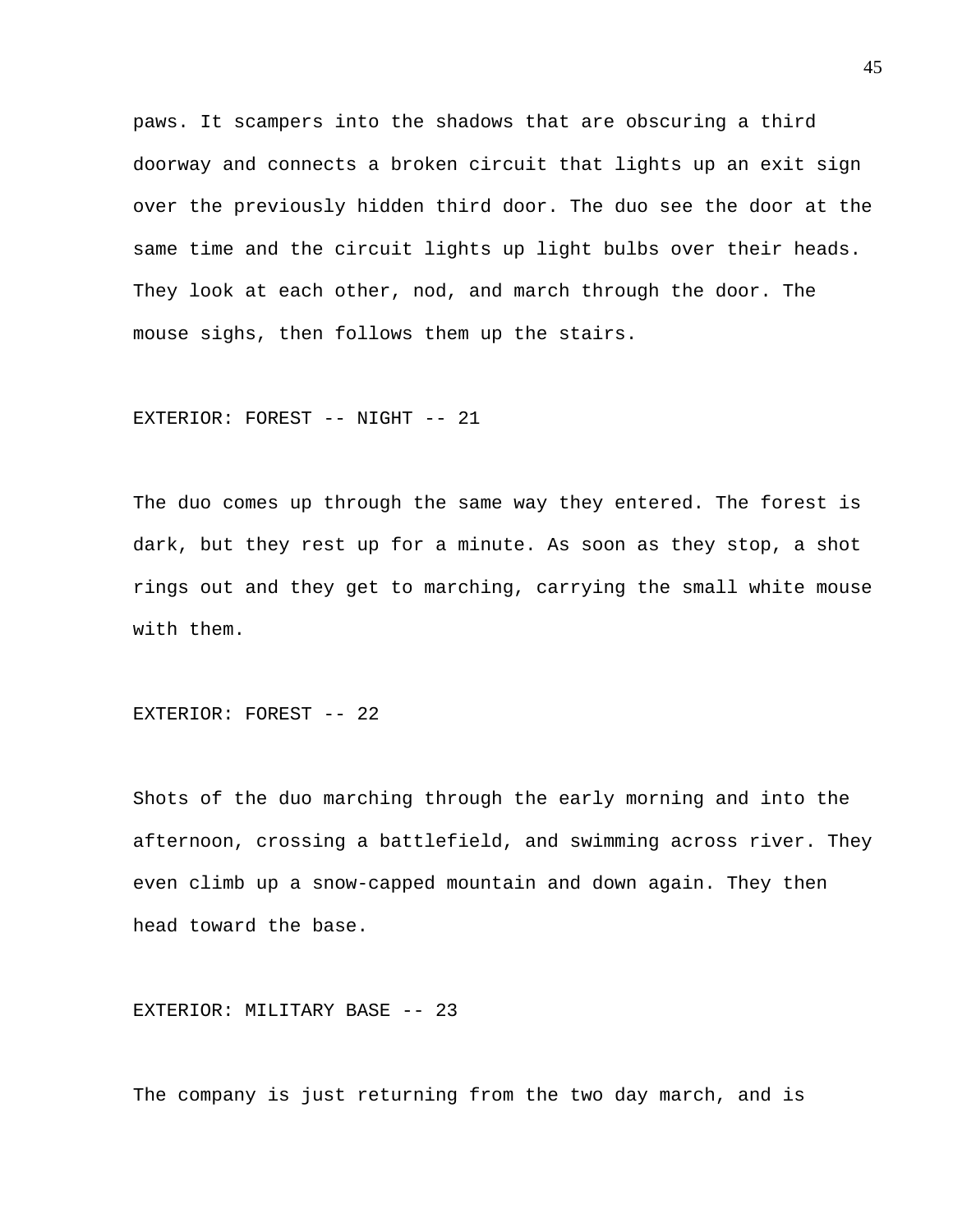rounding the corner towards the base. Sgt. Brown looks pleased that he lost Buddy and Skip, but just then Buddy and Skip burst out of the woods at breakneck speeds, right in front of the entire company just as they get within eyeshot of the base. General Andrew Collins is at the gate to greet the returning soldiers and sees Buddy and Skip at the head of the company. He assumes that they were at the head of the march the whole time, and congratulates the Sergeant on his success as they pass through.

GEN. COLLINS:

Well Sgt. Brown, looks like you've really shaped these two up with your rough and tumble methods. Good work!

 SGT. BROWN: But sir...

General Collins looks at him sharply, and he lowers his gaze.

SGT. BROWN:

Yes sir. Thank you sir.

EXTERIOR: MILITARY BASE GATE -- 24

Sgt. Brown approaches Buddy and Skip afterwards to straighten them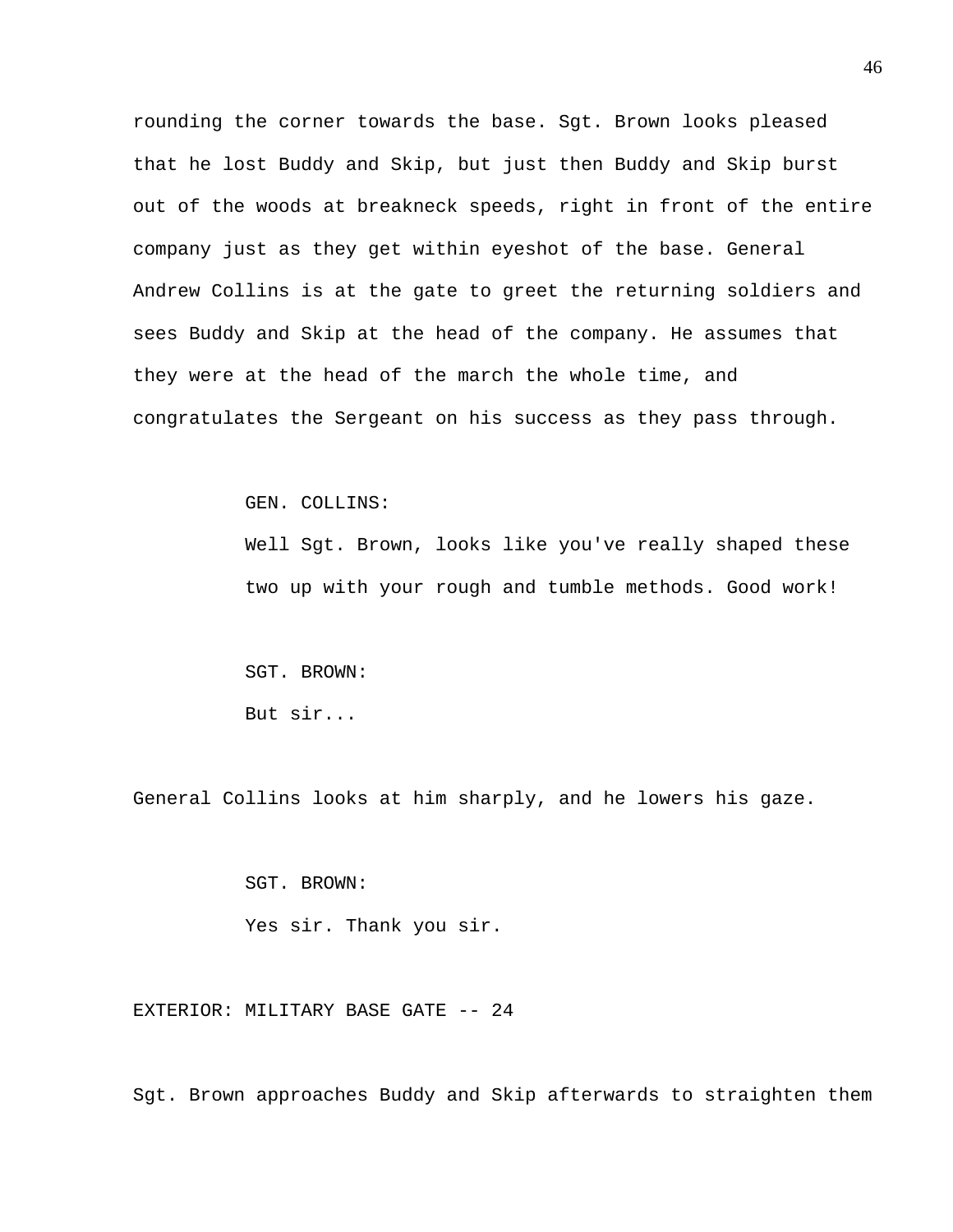out.

# SGT. BROWN:

Private Brown! Private Smith! A word, please.

The duo walk over and salute.

SGT. BROWN:

I want to know what happened to you. Now.

Buddy and Skip spill into a story, overlapping each other and jumbling words so that nothing they say is understood. Sgt. Brown stops them mid-story.

SGT. BROWN:

One at a time! Private Smith, you first. Slowly, this time. From the beginning.

Buddy takes a deep breath and starts into his tale.

# BUDDY SMITH:

Ok. It all started when my Mom met my Dad. They hit it off pretty well, and I wasn't far behind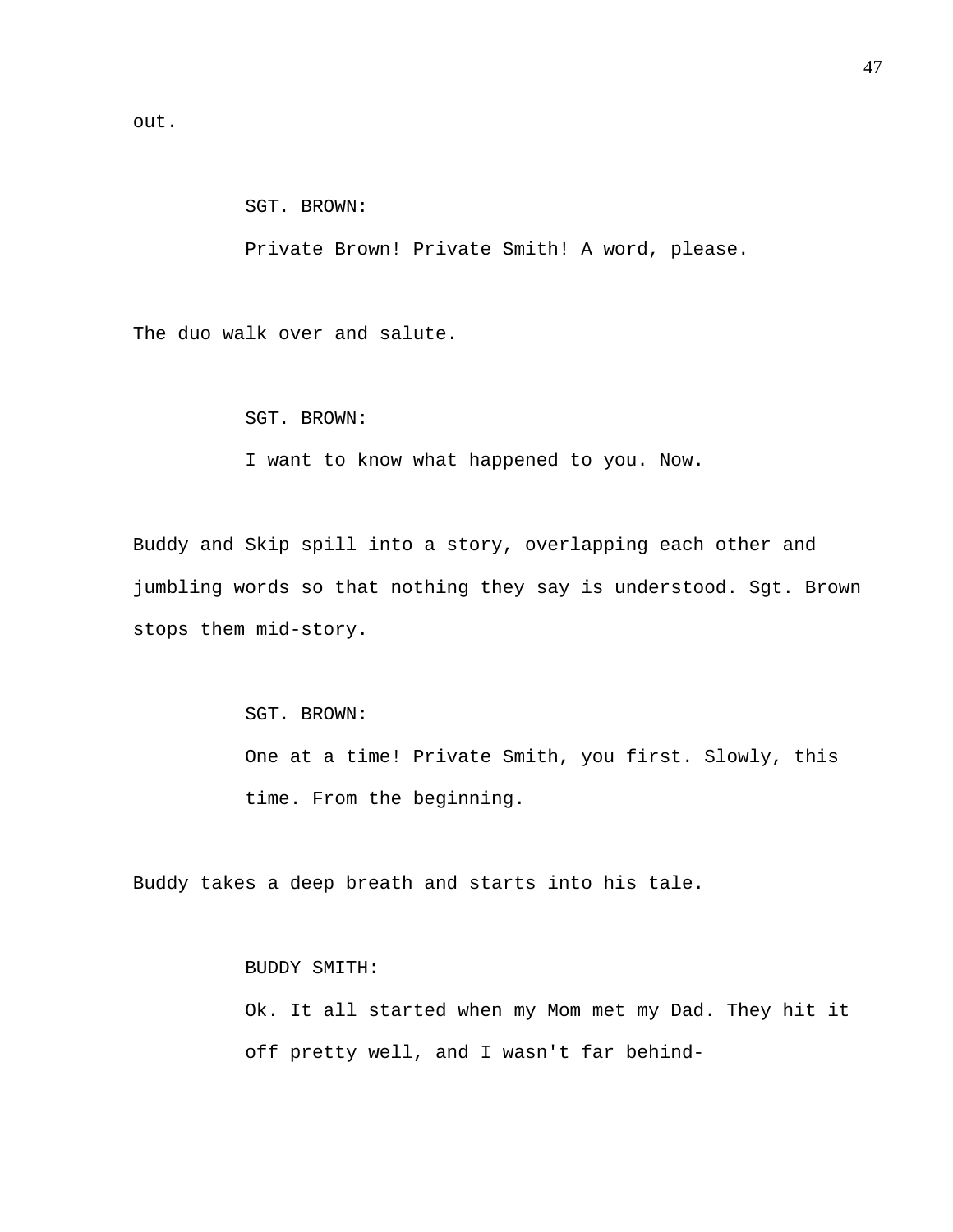Sgt. Brown holds his face in his hand and speaks with barely restrained anger.

> SGT BROWN: [teeth clenched] Today, private. What happened **today**?

SKIP BROWN:

Please sergeant. Let me.

Skip launches into the story, insert time-passing shot to the end of the story.

> SKIP BROWN: And so you see, we think that there is going to be a major attack on the base. We just don't know on what.

Sergeant Brown looks at them for a while with a serious expression, then speaks.

> SGT. BROWN: This story...

Buddy and Skip look at him eagerly.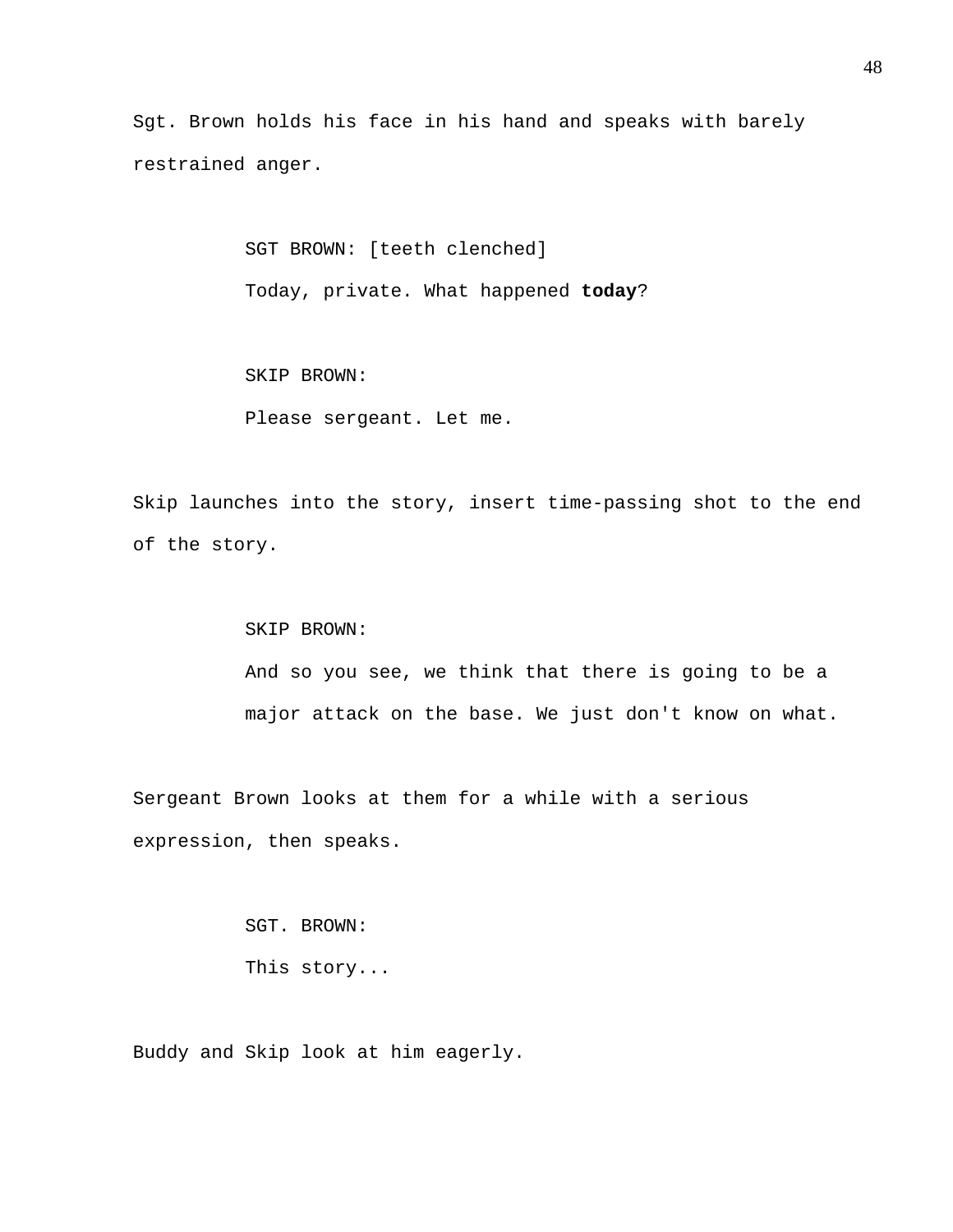SGT. BROWN: [angry]

Is the worst excuse for slacking off on a company march I've *ever* heard! Not only did you embarrass me in front of the general, now you expect me to believe this hogwash?

The duo look at him in surprise, and try to convince him.

BUDDY SMITH:

But sarge, we really-

SKIP BROWN:

We were captured and-

Sgt. Brown cuts them off.

#### SGT. BROWN:

I don't want to hear it! For this, you're lucky I don't court marshal you! I would've, were in not for our special guest tomorrow. But, because you boys are sooo concerned about the possibility of an attack, you can take the late-night guard shift tonight. Ah ha ha ha!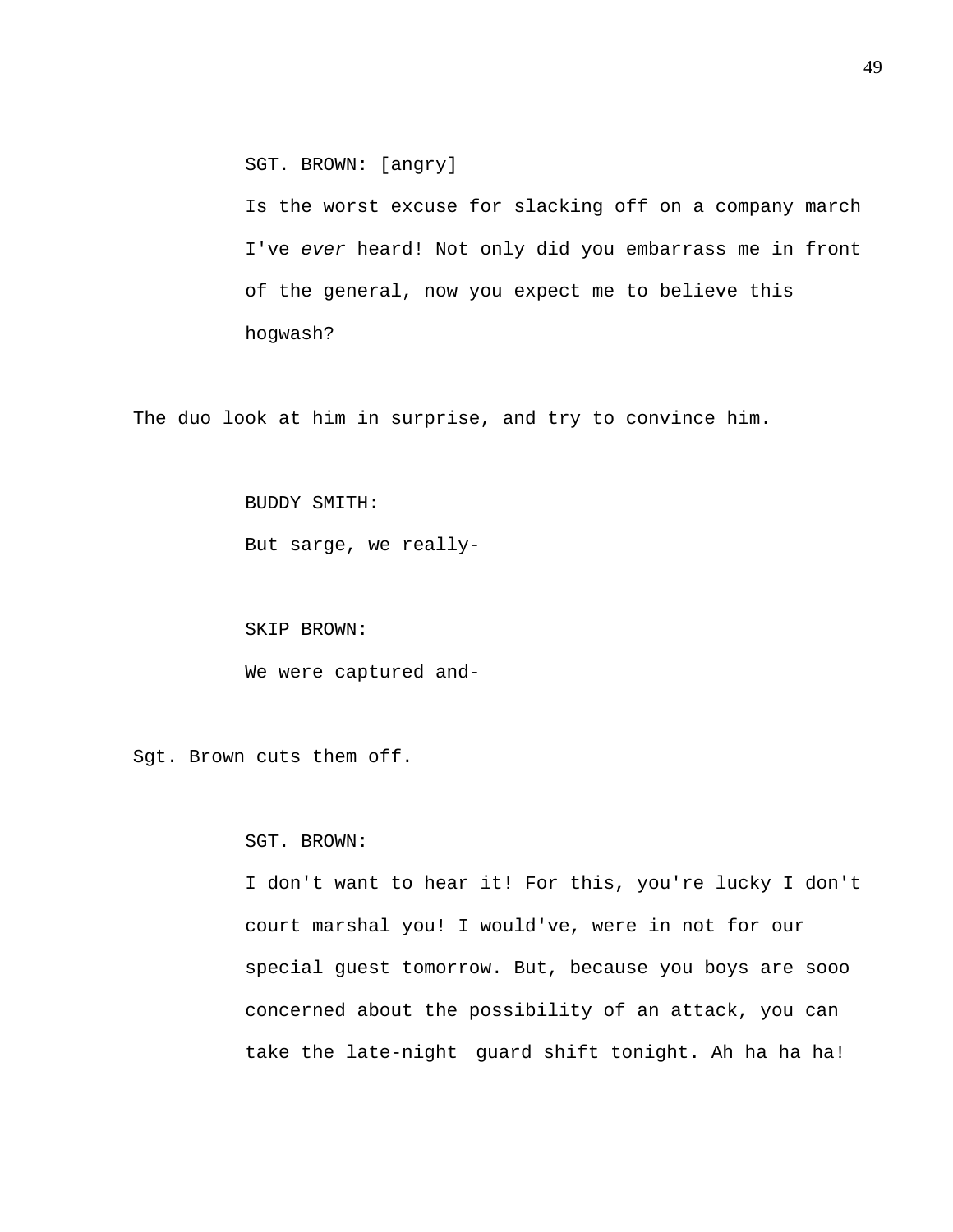Sgt. Brown walks away laughing, and leaves Buddy and Skip behind to ponder his statements. All of a sudden, Skip realizes something.

## SKIP BROWN:

Wait! That must've been what that kook who captured us was talking about! He's going to attack the president! Amos! Amos, wait!

Buddy stops him from catching Sgt. Brown's attention.

BUDDY SMITH:

Skip, stop! Remember what he said? He doesn't believe us, he'll just think we're trying to cover up our mistakes.

#### SKIP BROWN:

Then what do we do? We can't just let the president get attacked!

Buddy squints his eyes and looks at Skip.

#### BUDDY SMITH:

We'll just have to be extra vigilant tonight on duty.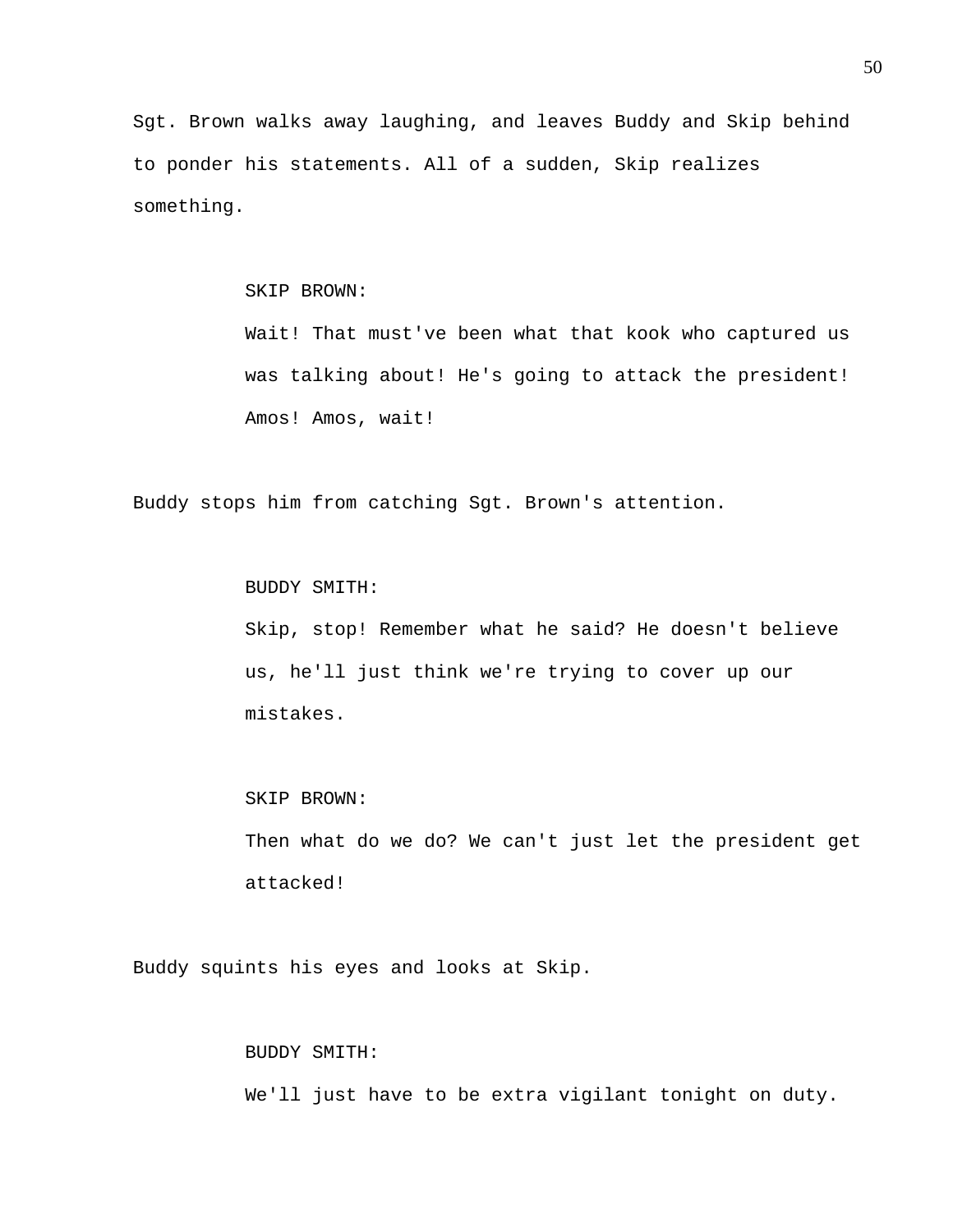Skip nods in agreement, fade to next scene.

EXTERIOR: MILITARY BASE GATE -- NIGHT -- 25

The camera fades in to see Buddy and Skip standing guard at the entrance to the base. Very late at night, they have been at high alert for hours and are fading fast. Buddy yawns and Skip throws a rock at him to wake him up, only to yawn himself. Buddy questions their motives.

BUDDY SMITH:

Skip, are you sure that this Davenport fellow is going to attack tonight? No self respecting person should be up this late.

Skip looks at him quizzically.

#### SKIP BROWN:

Then what does that make us? Besides, this is the best chance for his mind control plot. I just wish he had told us how he was going to do it!

Buddy leans on his chair, then slides down into it, yawning. Skip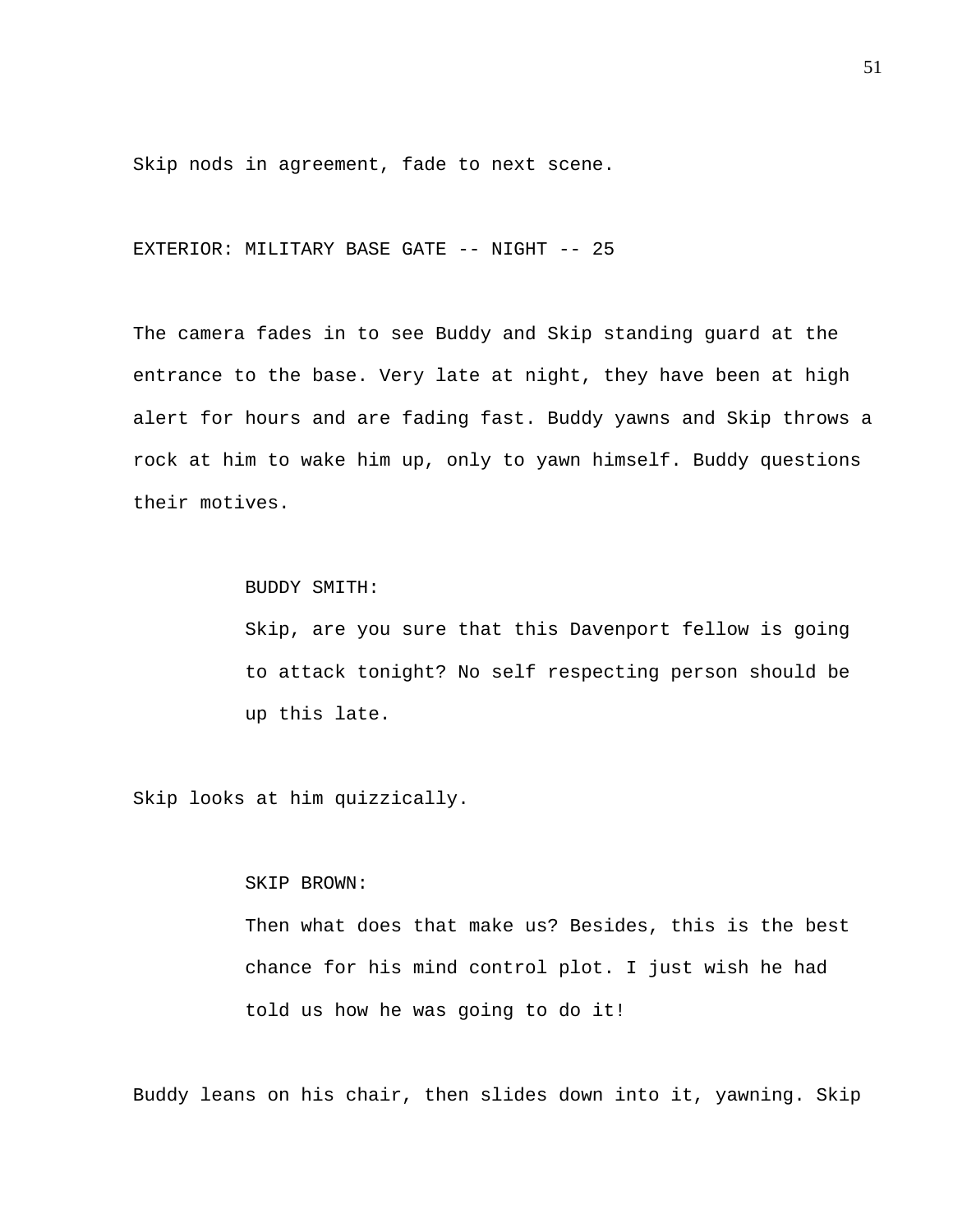sees this, and tries to get him back up.

# SKIP BROWN:

Buddy, no! We need to stay \*yawn\* vigilant and... vigilant and... My, that looks comfortable.

Skip too falls down into his chair, and in seconds they are both fast asleep. Close up shot of the white lab mouse crawling out of Buddy's pocket and scampering away. At this very moment, Agent Walter Davenport jumps out of a nearby bush, yelling a war cry and striking a karate pose. He looks about him, sees the two fast asleep guards, and laughs quietly.

#### DAVENPORT:

He he he! Fools! Is this all they could muster against the great Walter Davenport?!

Buddy and Skip turn over in their sleep, so Davenport hushes up and freezes in place. When he sees that they aren't waking, he goes back to the bush and grabs a large cardboard box which he lugs over through the gate and beyond camera range. When he is out of sight Buddy wakes up, looks around, sees that no one is there, and promptly goes back to sleep.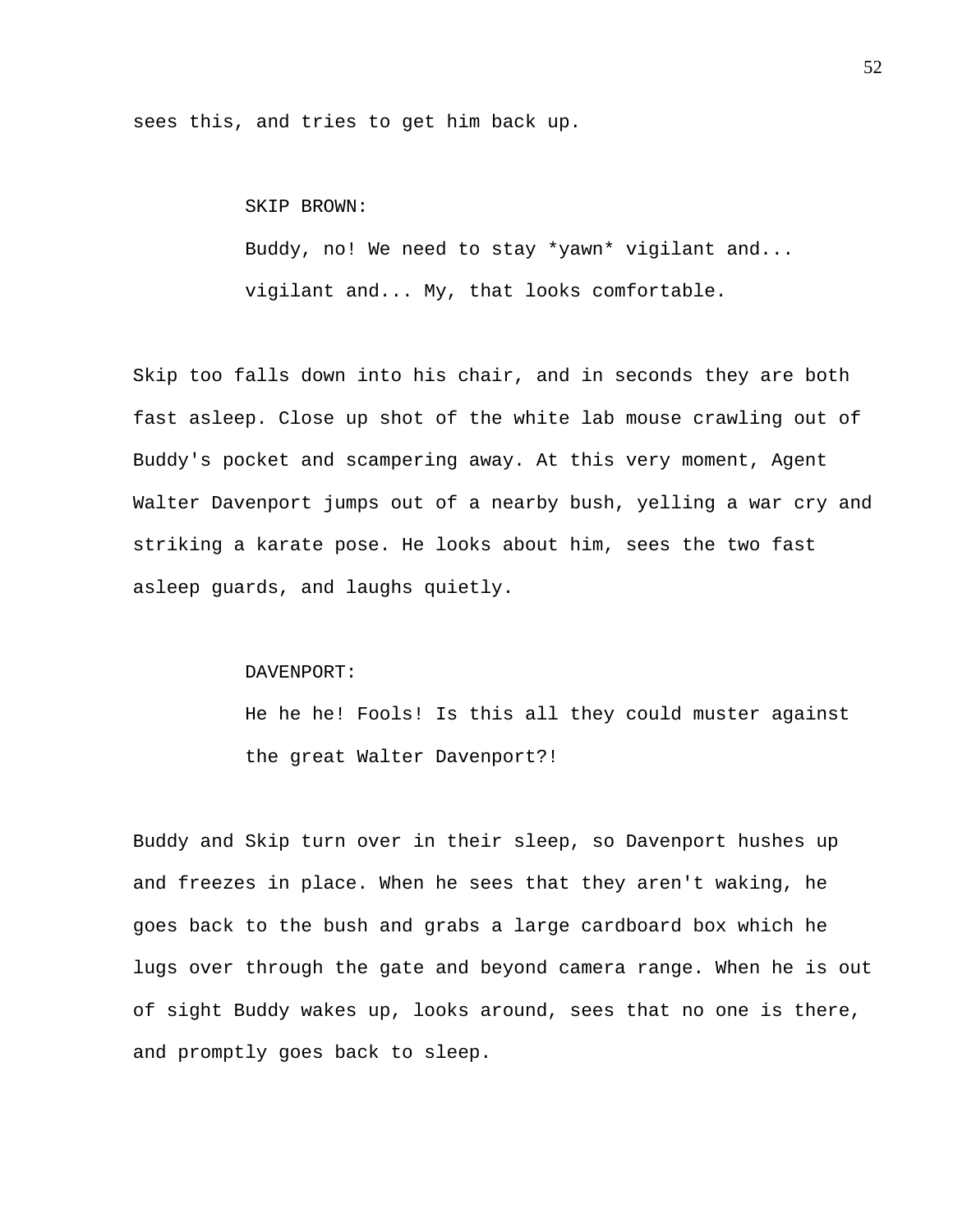EXTERIOR: MILITARY BASE -- NIGHT -- 26

Davenport enters and pries open a broom closet door on the outside of a building. He throws his box and a duffel bag in. He then wedges himself in among the brooms and mops to wait for morning light. Fade to scene.

EXTERIOR: MILITARY BASE -- 27

Shot of the entire base in the early morning, just before dawn. As the sun slowly breaks over the horizon, Taps is heard being played by a lone trumpeter over the intercom.

EXTERIOR: MILITARY BASE GATE -- 28

Buddy and Skip are seen sleeping, until the loud-speaker above their heads blasts them with Taps and they both jolt awake.

> BUDDY SMITH: [yawning] How long were we out?

As Skip comes to, he looks around and looks distraught.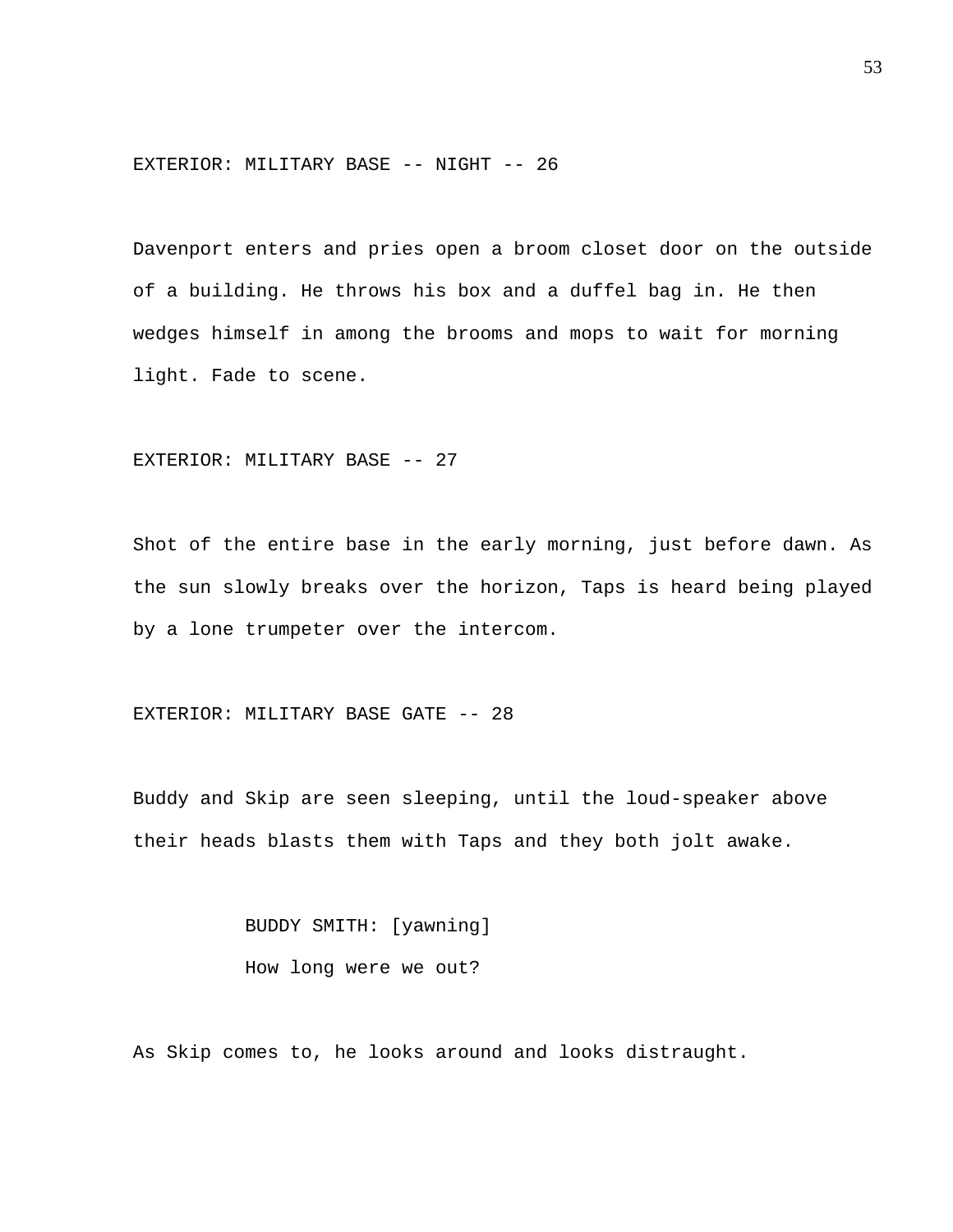SKIP BROWN: [pacing]

All night Buddy, we were out all night! Oh, this is bad! What if Davenport snuck right past us? What if he poisoned the water supply? What if-

Buddy stops him mid-sentence.

# BUDDY SMITH:

Listen Skip. There's no use standing here and speculating about what he did or didn't do. What we need to do is search the whole base for him, then-

Buddy is interrupted by General Collin's voice on the intercom.

 GEN. COLLINS: [V.O.] Attention all personnel! Report to the parade grounds immediately!

A large group of soldiers are seen walking past, with Sgt. Brown among their number. He looks over at the duo arguing and yells over to them.

SGT. BROWN: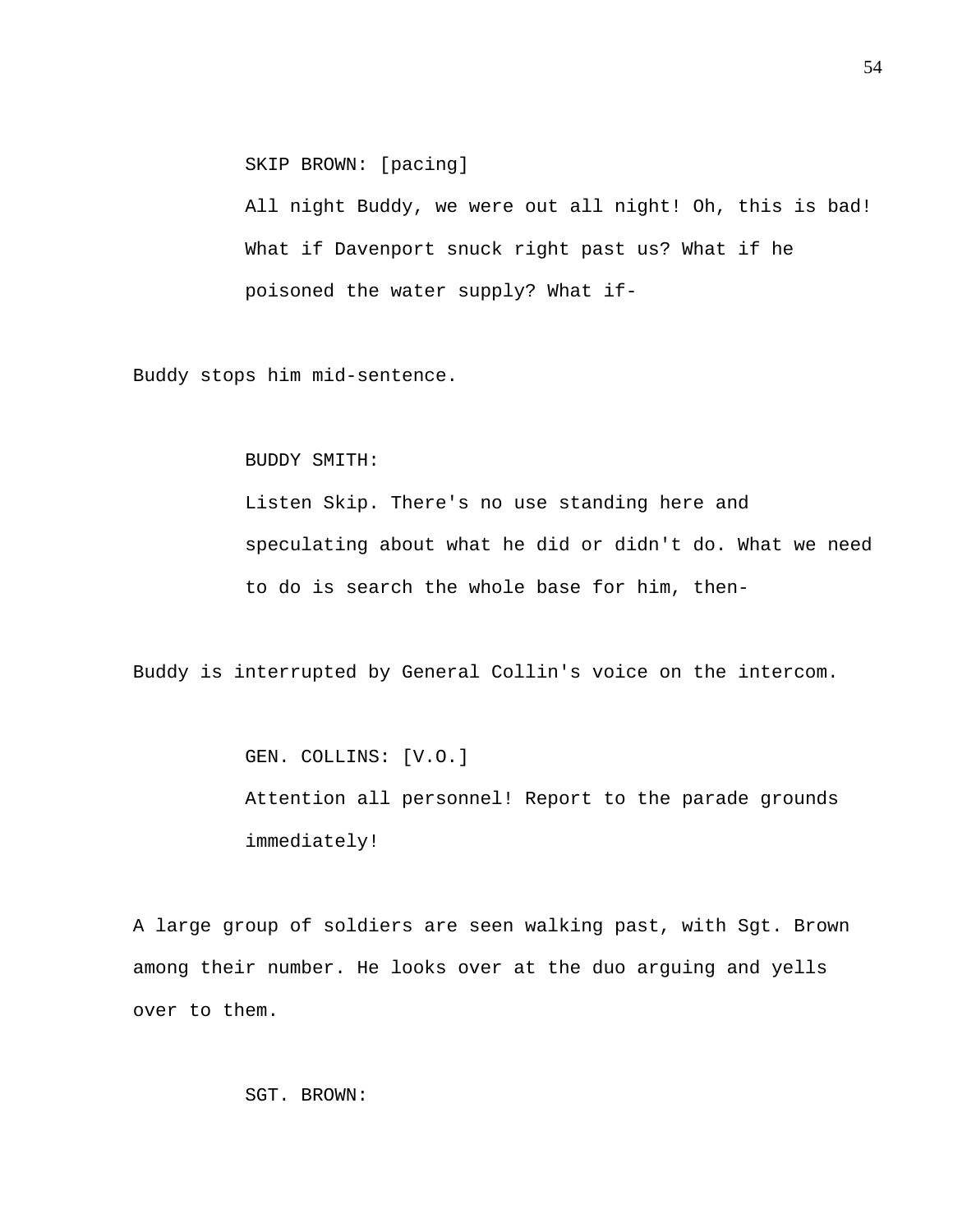Hey! That means you two dim-wits!

Sgt. Brown walks over and grabs their arms, maneuvering them toward the parade grounds. They try to protest, but they are silenced by Sgt. Brown.

BUDDY SMITH:

But Sarge, we think that Agent Davenport is inside the base! Planning an attack on-

SKIP BROWN:

The President! Amos, if we don't warn him, there could be dire consequences!

Sgt. Brown stops, spins them around so that they are looking at him, and speak angrily.

SGT. BROWN:

Two things. One: If I hear about this madcap plot one more time, I'm going to put you on latrine duty for so long that your hands are going to be pruned for the rest of your life, and two: If you ever, and I mean *ever*, use my first name in front of the other soldiers, this (waves his gun in front of them) is going to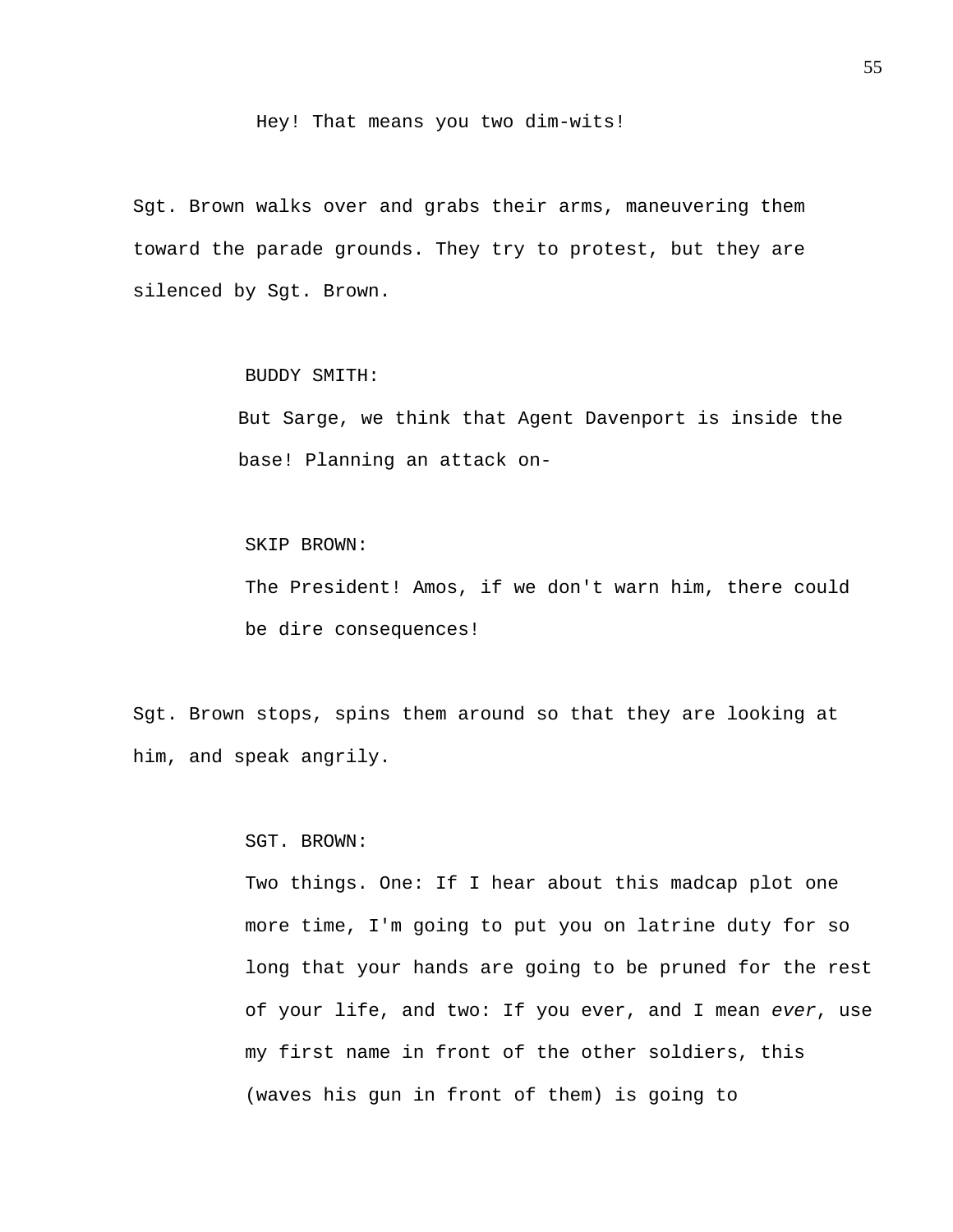# *accidentally* discharge into **your foot**! Are we clear?

The duo, by now thoroughly terrified, nod vigorously. The three arrive at the parade grounds.

SGT. BROWN:

Good. Now, be on your best behavior. The president is here.

Hard cut to scene.

EXTERIOR: MILITARY BASE -- 29

A helicopter is seen soaring overhead, bearing the Chaplandic Seal. It lands among a group of reporters and base personnel. Cut to a shot of The President of New Chapland disembarking from the helicopter, being met by General Collins and Sergeant Brown as he rushes away from the landing zone, being tailed on all sides by secret service. The three of them quickly converse while rushing toward the base.

GEN. COLLINS:

Welcome to our base, sir. It's an honor to have you as our guest. This is my trusted advisor, Sergeant Amos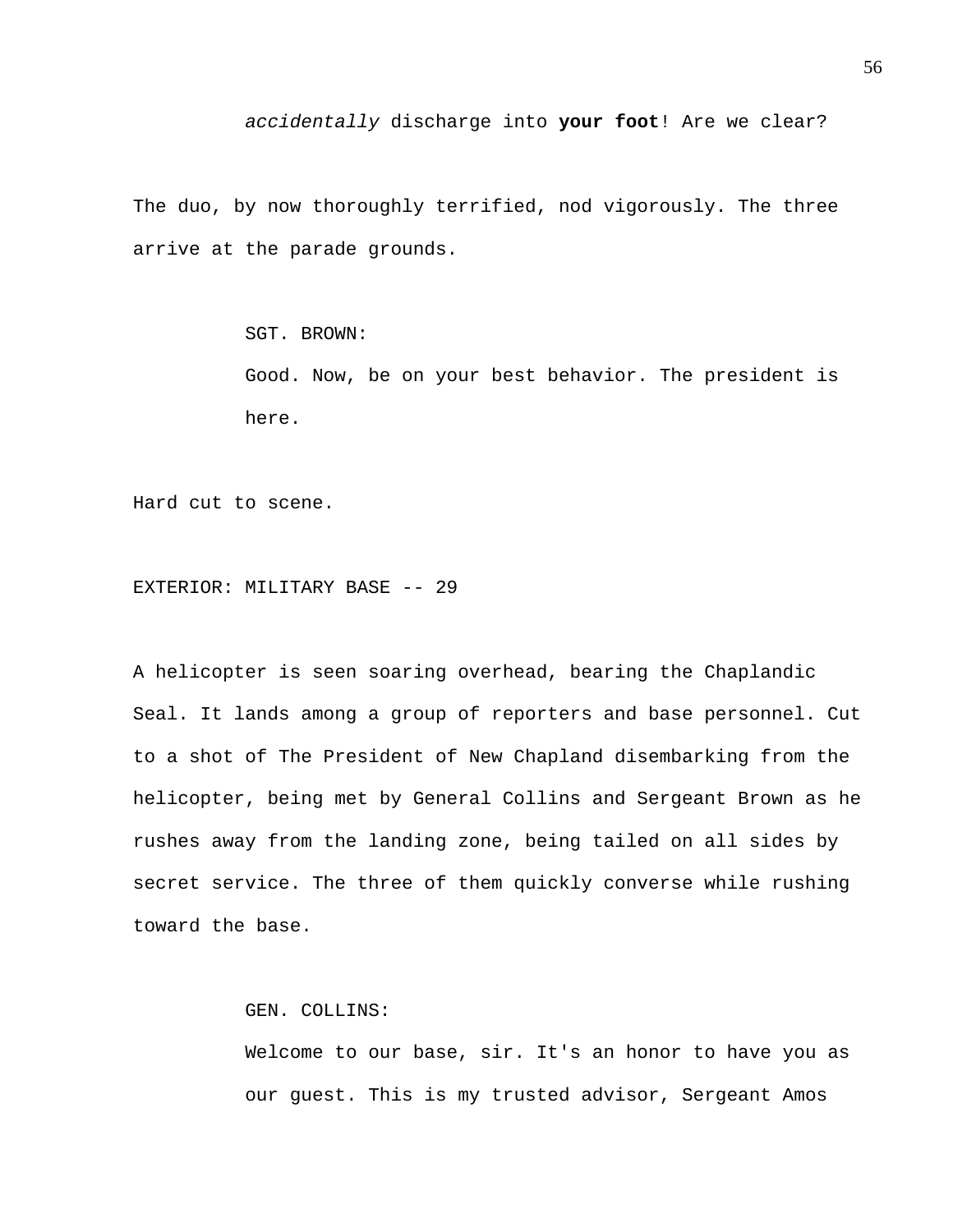Brown.

The President and Sgt. Brown shake hands.

 SGT. BROWN: It's a great honor, sir.

The President waves his hand carelessly.

PRESIDENT DEAN CHAPMAN:

Yeah, yeah. Charmed, I'm sure. Now, where are the cameras?

General Collins and Sgt. Brown look confused.

 SGT. BROWN: Ah... Over there, sir. But why-

As soon as Sgt. Brown indicates where it is, the President instantly looks in that direction and is all smiles. Switch to news camera's POV as The President rushes up to it and starts into a cheesy pre-prepared spiel.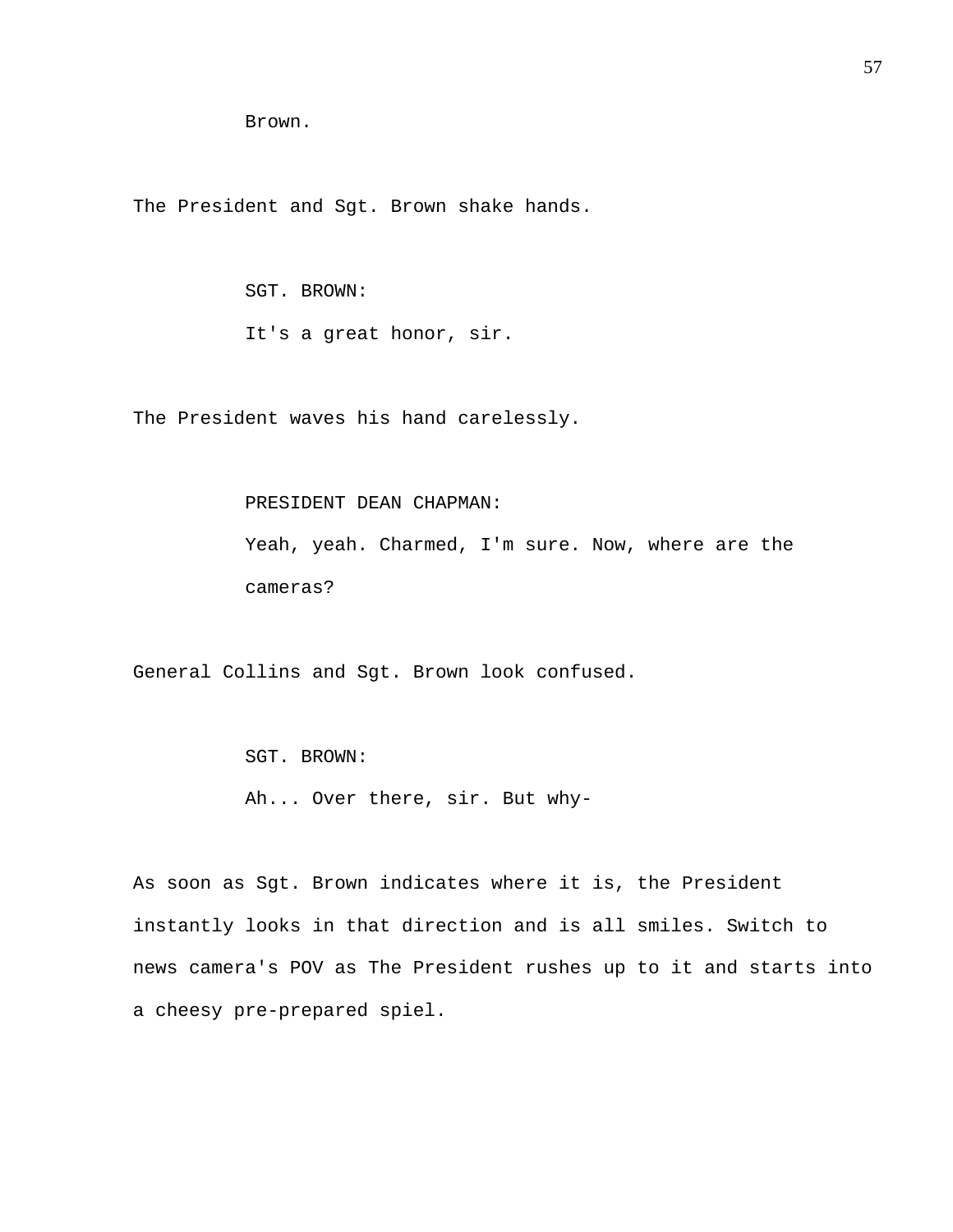PRESIDENT CHAPMAN:

General, the people of New Chapland appreciate your efforts and sacrifices. With your expertise and my guidance, we will put an end to this war and peace in our citizen's hearts. Please, let me shake your hand, as a sign to the people that we *will* send their boys home soon, safe and sound. And with a victory in their pockets.

General Collins slowly extends his hand, and President Chapman grasps it tightly and draws Collins in close for a personal looking handshake. Switch back to normal camera view, and while they are close together, General Collins whispers in President Chapman's ear.

# GEN. COLLINS:

Ah... sir? We are months away from any decisive victory, and even then we would need the troops to maintain order for the post-conflict clean-up. It could be years before we fully pull out.

# PRESIDENT CHAPMAN:

Yeah, but John Q. Voter doesn't need to know that. It's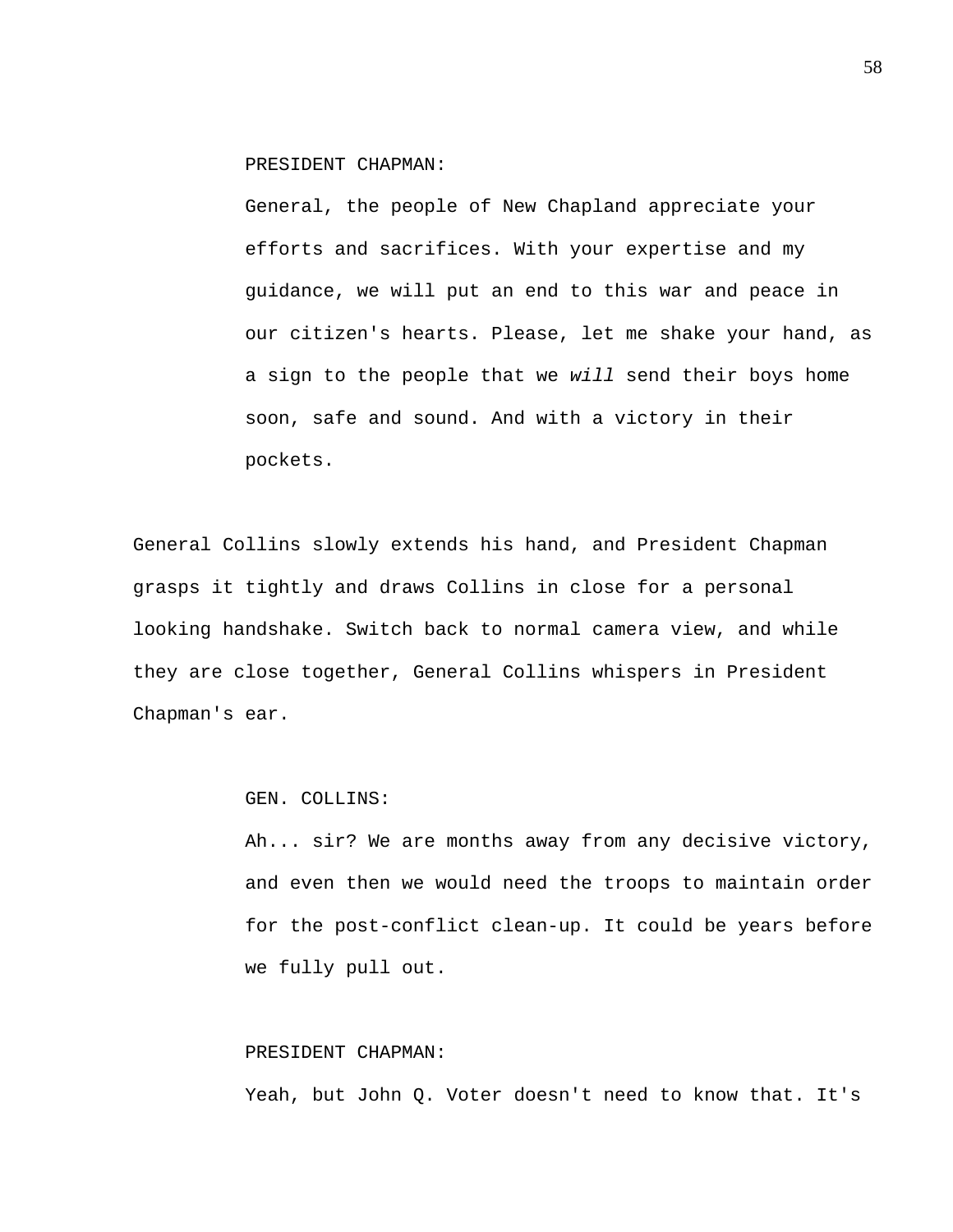### the election year. Work with me!

President Chapman looks back to the gathering of reporters with a cheesy smile, and gestures toward the base.

# PRESIDENT CHAPMAN:

I will be holding a public address tomorrow afternoon. Please, see base security about obtaining a press pass. Thank you.

The President, General Collins and Sgt. Brown walk past the ranks of assorted soldiers toward the base, when the president stops at one of the randomly placed men for another photo-op. It is Skip. President Chapman takes his hand and shakes it.

## PRESIDENT CHAPMAN:

Thank you young man, for all your work to protect this fair land of ours.

 SKIP BROWN: T-Thank you sir.

The three men leave, and Skip looks at Buddy with awe in his eyes.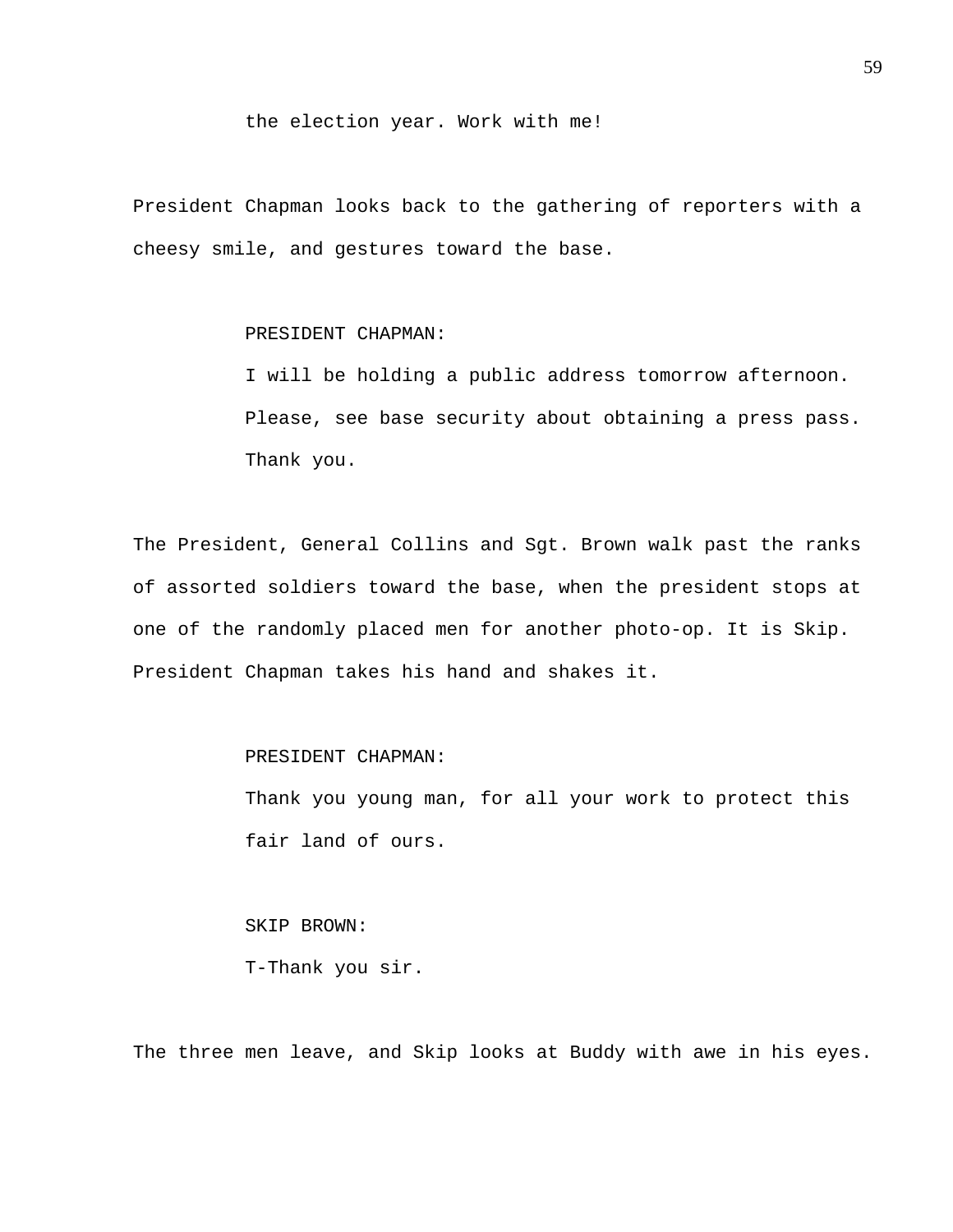SKIP BROWN:

Hear that Buddy? It was as though he knew that we were trying to save his life! We can't back out now!

Buddy holds up his hands in front of him.

 BUDDY SMITH: Ah... I don't think that this is such a good idea.

 SKIP BROWN: What do you mean?

# BUDDY SMITH: I like my hands un-pruned, thank you.

 SKIP BROWN: Oh, don't be a coward!

Buddy briefly looks at Skip's feet, then reluctantly agrees.

BUDDY SMITH:

Alright, Skip. But I'm not the one who is going to get shot in the foot.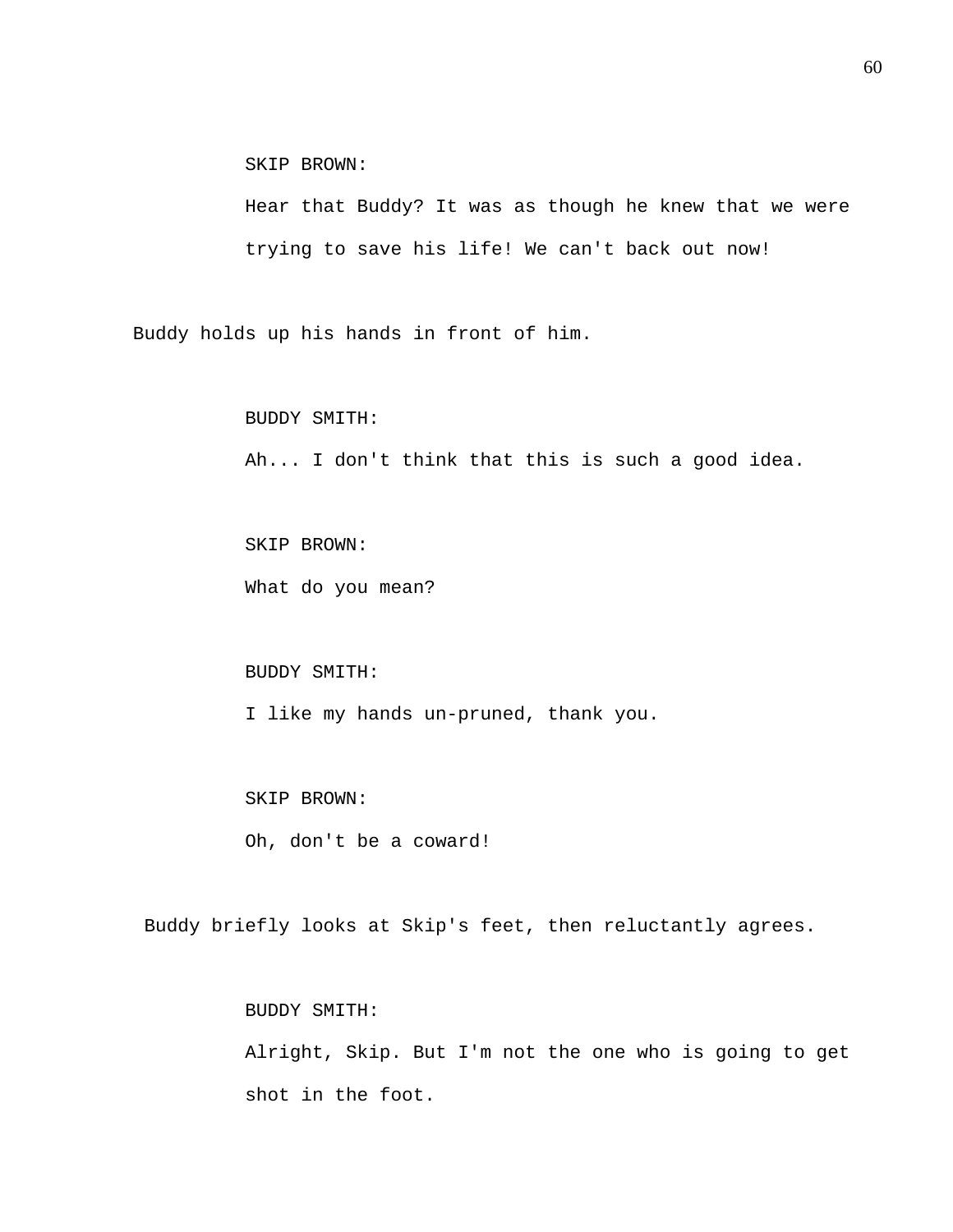Fade to scene.

EXTERIOR: MILITARY BASE -- 30

President Chapman is seen walking towards one of the buildings of the base while speaking to one of his Secret Service men. He also wipes the hand that he shook with Skip on his jacket.

### PRESIDENT CHAPMAN:

Find me a room in one of these buildings that I can use to prepare for my speech, Rodney. Boy, what a dump. Why am I visiting this run-down base again?

# RODNEY:

Well sir, it is an act of faith in our men on the front lines, who are fighting for our country and putting their lives on the line for our safety every day, and-

# PRESIDENT CHAPMAN:

And these ramshackle buildings make *me* look even better in comparison. Good thinking! This is gonna boost my polls through the roof!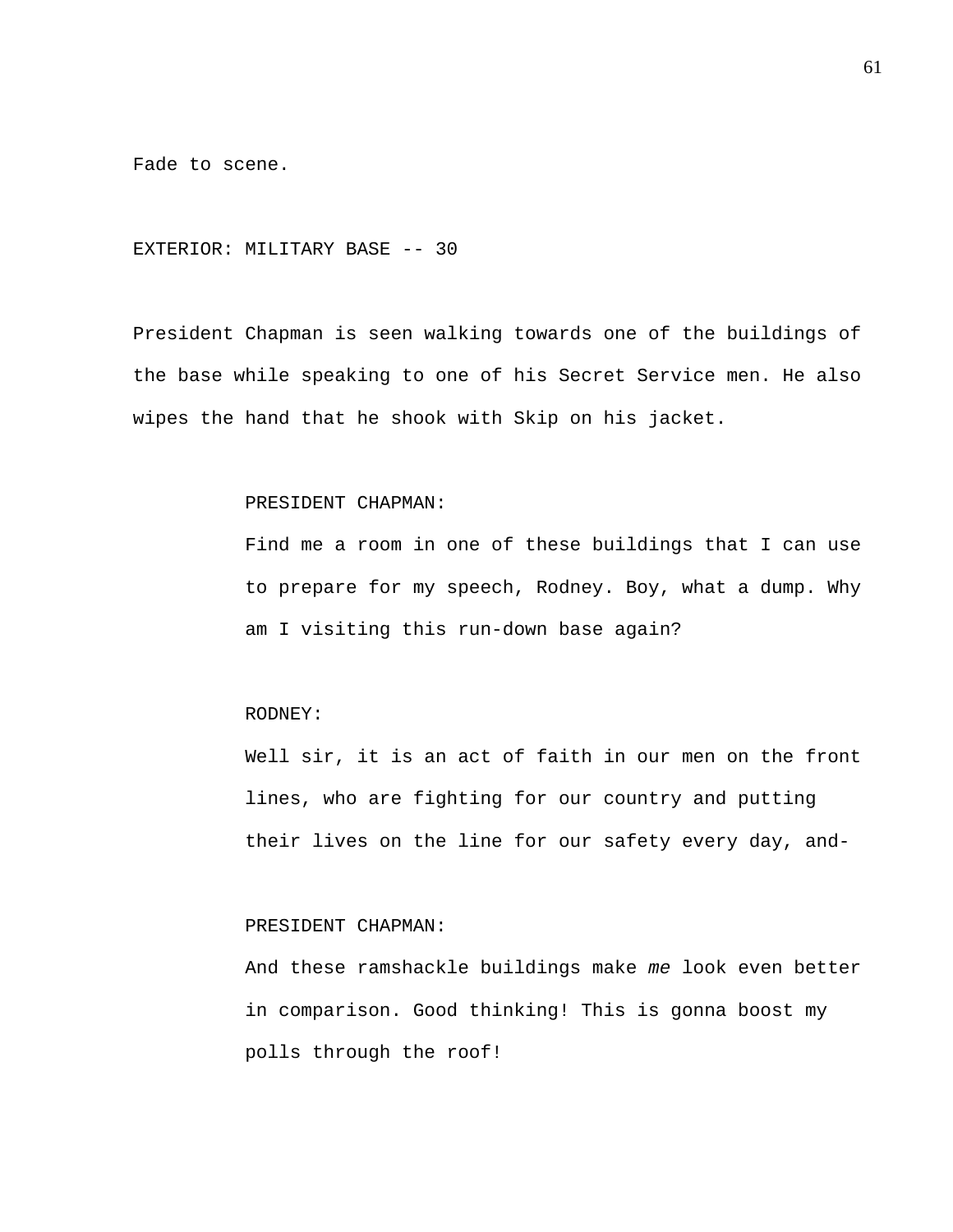Rodney rolls his eyes behind his sunglasses. They pass a man in a janitor's outfit. As they walk past, it is revealed that it is Davenport in disguise. He grins evilly. Fade out.

INTERIOR: BARRACKS -- 31

Buddy and Skip are sitting in the barracks, looking depressed. Chip Clark and Mumbles walk up and see that they look sad.

CHIP CLARK:

Heya, boys. What's with the long faces?

 MUMBLES MCVEY: [concerned sounding] Uuhhnnnn?

Skip sighs, so Buddy takes it upon himself to explain.

BUDDY SMITH:

Well, we've been sitting here since the President arrived trying to think of how Davenport could attack him, and our unsuccessful efforts are making Skip depressed, which is making *me* depressed.

Chip looks at them both, then shakes his head.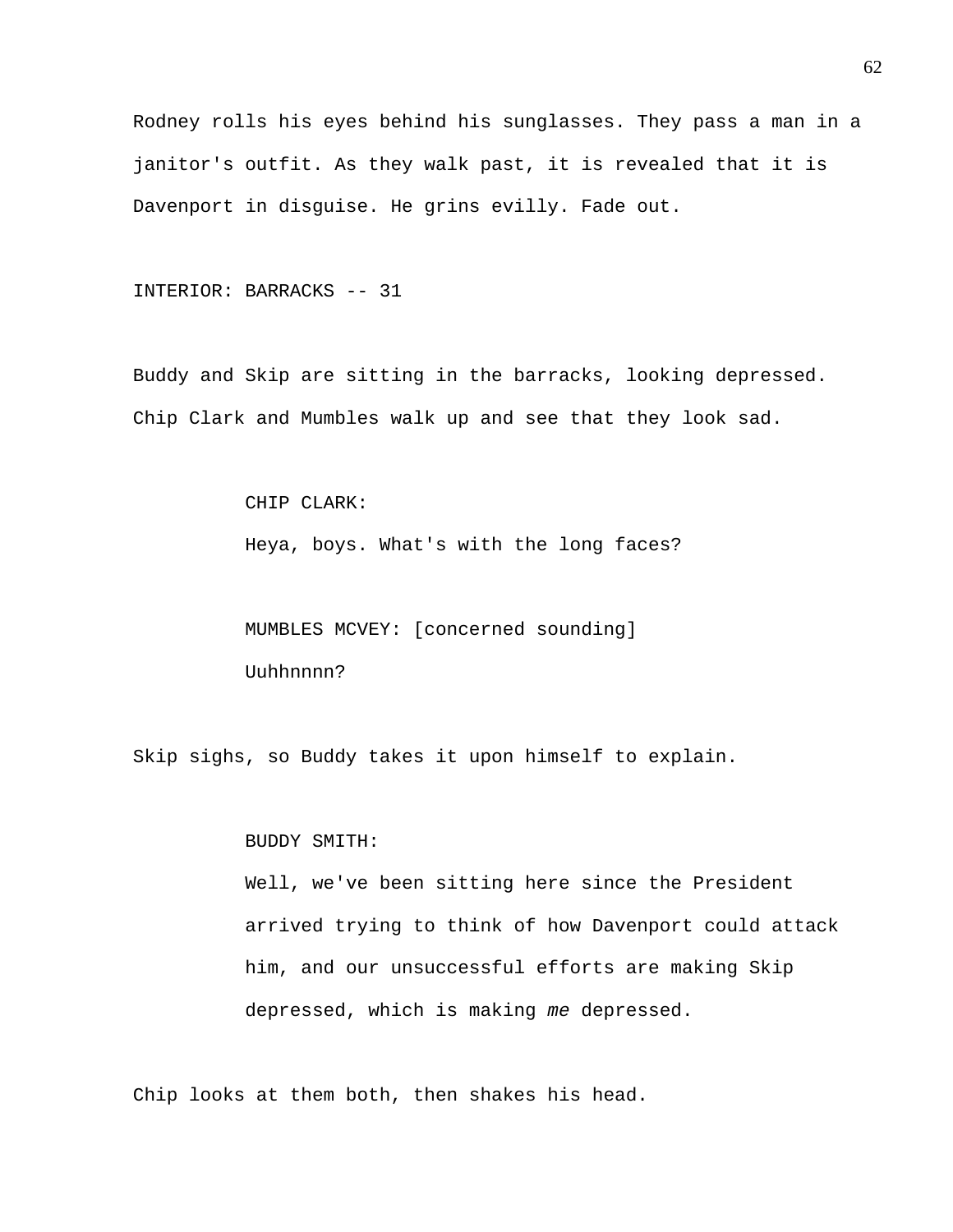CHIP CLARK:

Look at you two, like a canary in a cage, not happy, but doin' nothing about it. Why don't you tell someone?

SKIP BROWN:

We've tried, but Sgt. Brown just-

# CHIP CLARK:

Nah, forget that square. What you need to do is go *around* him, to someone more powerful, like-

## SKIP BROWN:

General Collins! Surely he will hear the voice of reason! C'mon, Buddy, we've got a leader to save! Thank you both for your help.

 CHIP CLARK: What are friends for?

Buddy and Skip rush out the door, leaving Chip and Mumbles behind in the barracks. Chip turns to speak to Mumbles.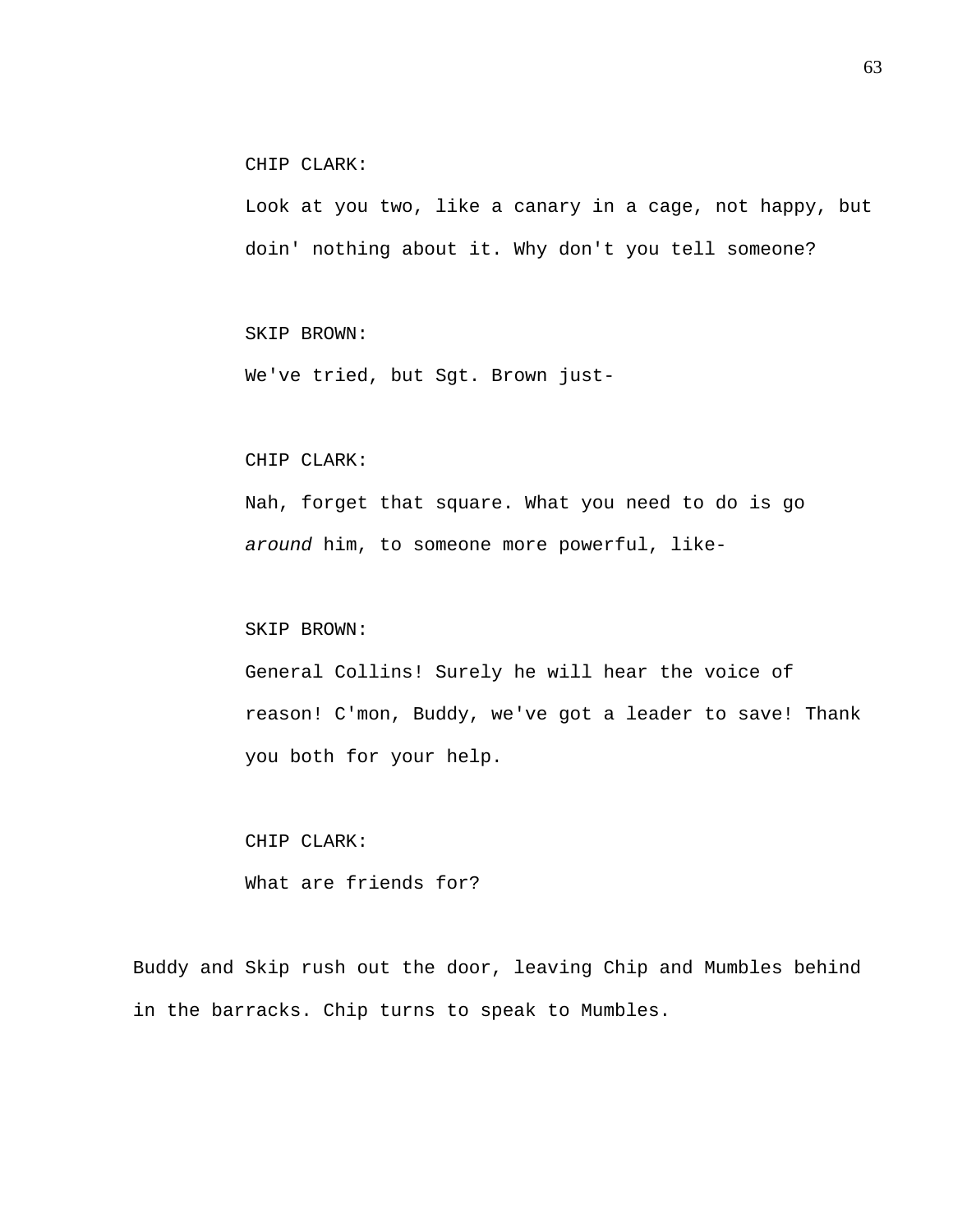CHIP CLARK:

I hope this doesn't come around and bite me in the butt. Wackos.

Fade to scene.

INTERIOR: PRESIDENT'S TEMPORARY OFFICES -- 32

Fade in to show a somewhat battered room, with a few impromptu desks and some press officers sitting, typing on old-fashioned type-writers. There is a door in the back, with Rodney standing guard. Camera swivels to show a delivery man, who is really Davenport in disguise, carrying a box through the front door. He walks past the camera and trips over a fold in the rug, jostling open the box to reveal a large pile of campaign buttons that show a picture of President Chapman giving the thumbs up sign and a text that says 'Be chaps with your President! Vote Chapman!'. Davenport gets all the way to the back door, only to be stopped by Rodney.

## RODNEY:

Excuse me, we weren't expecting any deliveries. You must be in the wrong place.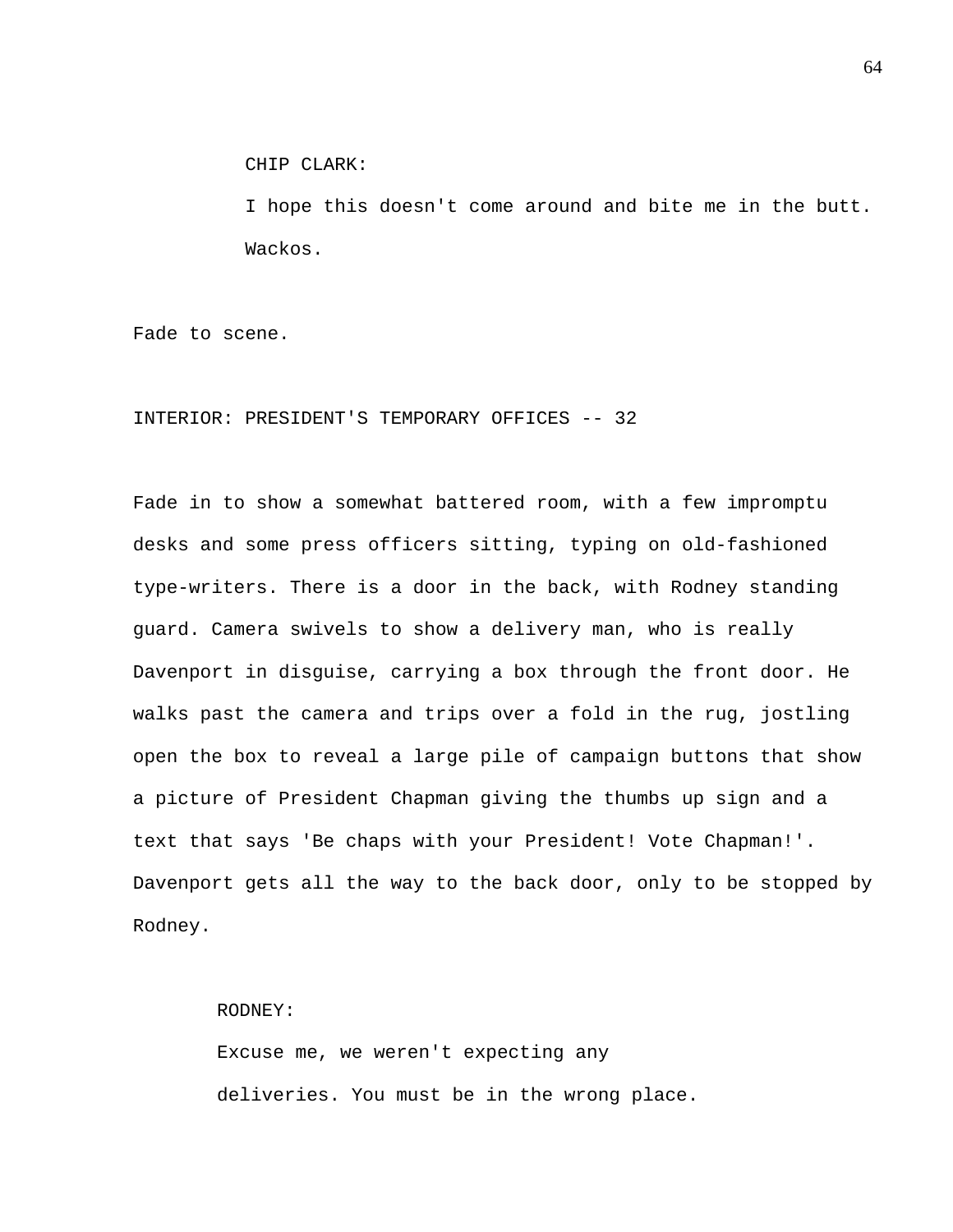Davenport speaks, but with a heavy NY accent.

# DAVENPORT:

Look guy, alls I know is that I got a delivery order of campaign buttons to this address, ordered by a Dean Chapman.

# RODNEY: [sighs]

You know, he would order something and then not tell *his head of security*. But still, I'm not letting anything through until ordered to. If he wants his campaign buttons so bad, he can come get 'em.

Davenport looks angry under his disguise, then comes up with an idea.

## DAVENPORT:

Hey, hows about you try one out? You can see that it's legitimate, and I can get back to my job. I got twenty more packages to deliver.

# RODNEY: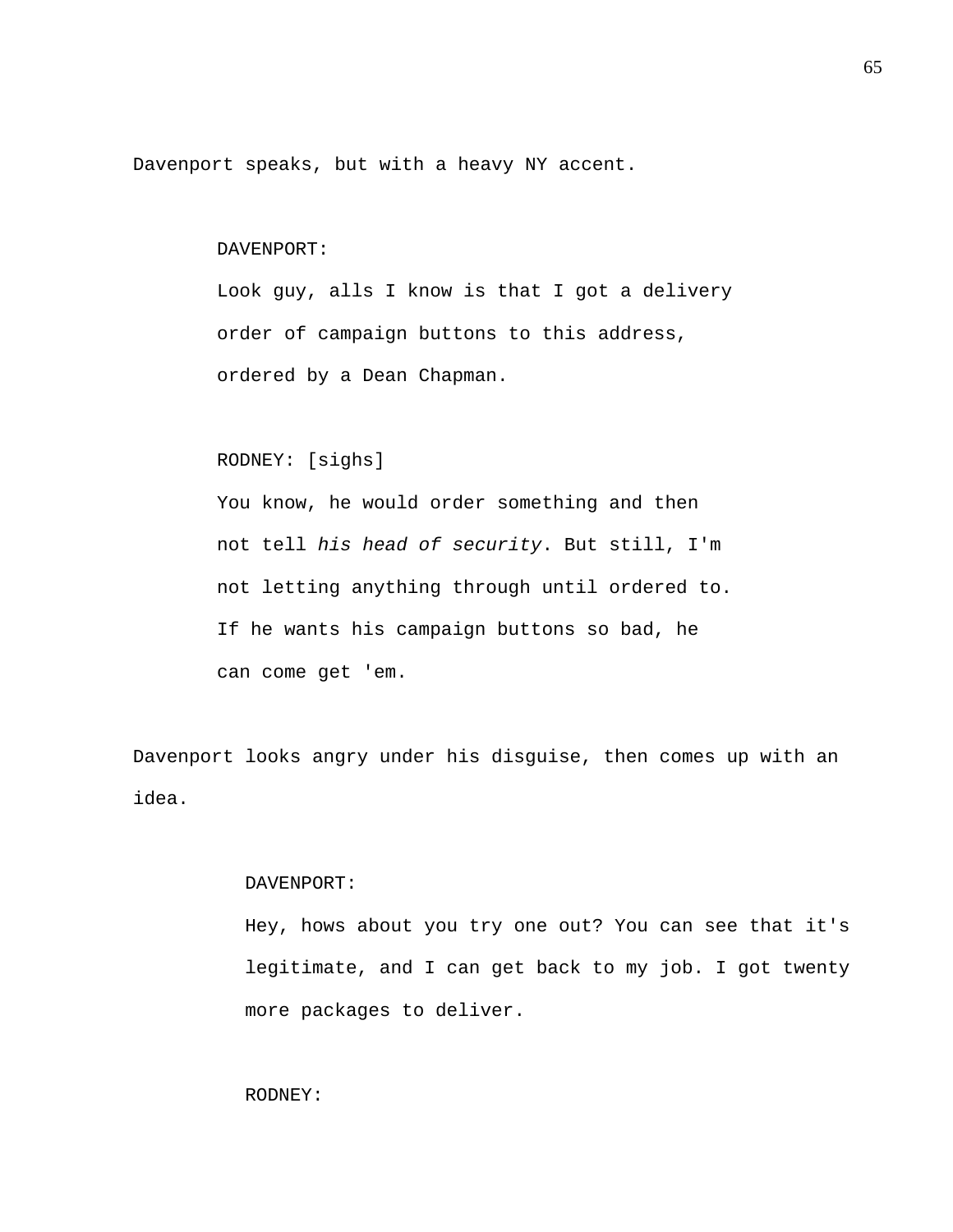Yeah, I guess. Here, let's see it. Although, I can pretty much guarantee that I'm not voting for this guy...

As soon as Rodney puts on the button, he goes wide-eyed and stares straight into the distance. Davenport speaks to him, in his normal voice now.

#### DAVENPORT:

I have an appointment with the President. You are going to let me in, then go and distribute these boxes of buttons among the base personnel.

Davenport hands a box of buttons to Rodney, who nods and opens the door for him.

INTERIOR: PRESIDENT'S ROOM -- 33

The door is seen opening, with Davenport entering. The president looks vaguely annoyed, until Davenport, still holding a single campaign button, starts speaking.

> DAVENPORT: [Ominously] Hello, sir. Delivery for you.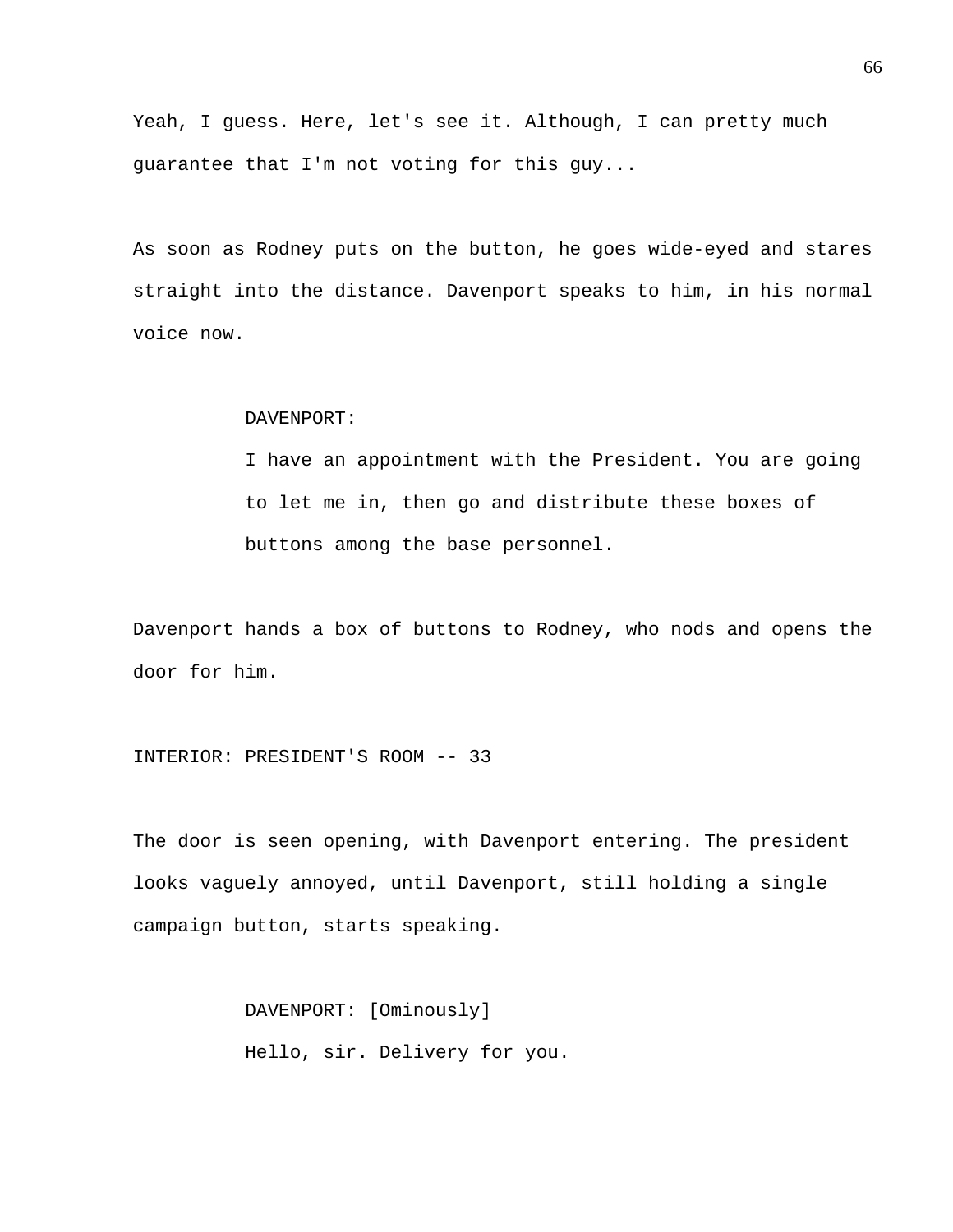The door slams shut, fade out to the sound of Davenport's laughter.

INTERIOR: GENERAL'S OFFICE -- 34

Buddy and Skip bust through a door, revealing General Collins' office. General Collins is sitting at his desk, surrounded by paper work. He looks up, and when he sees that it's Buddy and Skip, he lights up.

GEN. COLLINS:

 Ah! Just the boys I've been meaning to see! I've heard great things about you two!

They are both offset by this comment, and stammer out a response.

 BUDDY SMITH: Ah... Er... Thanks.

 SKIP BROWN: Yeah, thank you... Sir.

The general turns back to his paperwork.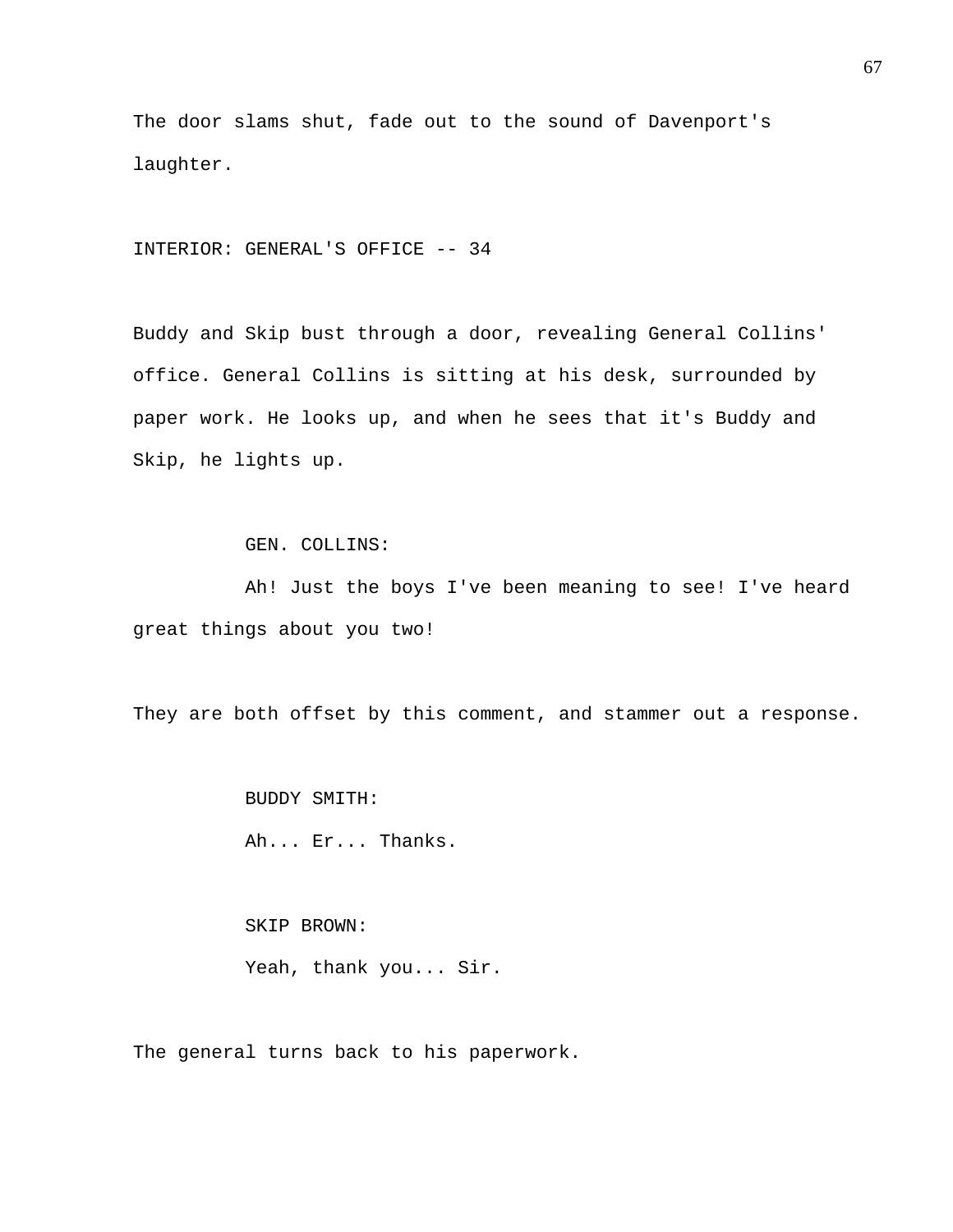SKIP BROWN:

Ah, sir? We have something very important to tell you. It's about the President!

The general gets an annoyed look on his face.

 GEN. COLLINS: [under his breath] Oh yeah? What could be so important about that bag of hot air?

 SKIP BROWN: We believe that there will be an attempt on his life!

The general instantly sits up straight, all annoyance gone, replaced by attentiveness.

> GEN. COLLINS: What? Are you serious?

 BUDDY SMITH: Dead serious, sir.

Both Skip and General Collins shoot sideways glances at Buddy.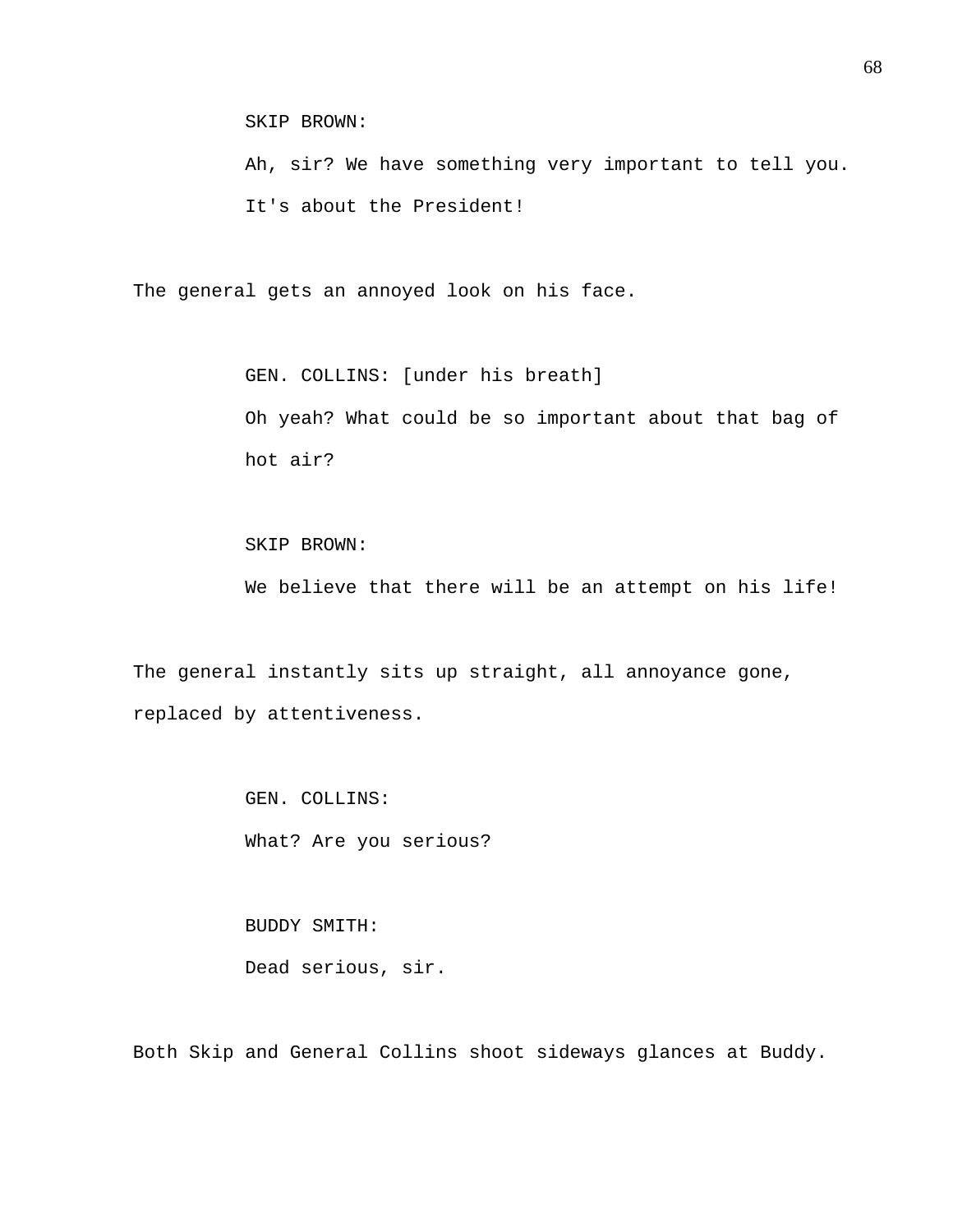BUDDY SMITH:

Sorry. Poor choice of words.

 SKIP BROWN: But there will be an attack on him, we believe sometime today.

The general looks thoughtful, then speaks.

GEN. COLLINS:

Who will attack him? Do you know?

BUDDY SMITH:

It will be \*pause\* Walter Davenport!

General Collins gasps, then looks at Skip.

 GENERAL COLLINS: \*Gasp!\* Who is that, again?

SKIP BROWN:

Erm... We're fighting his armies right now, sir.

GEN. COLLINS: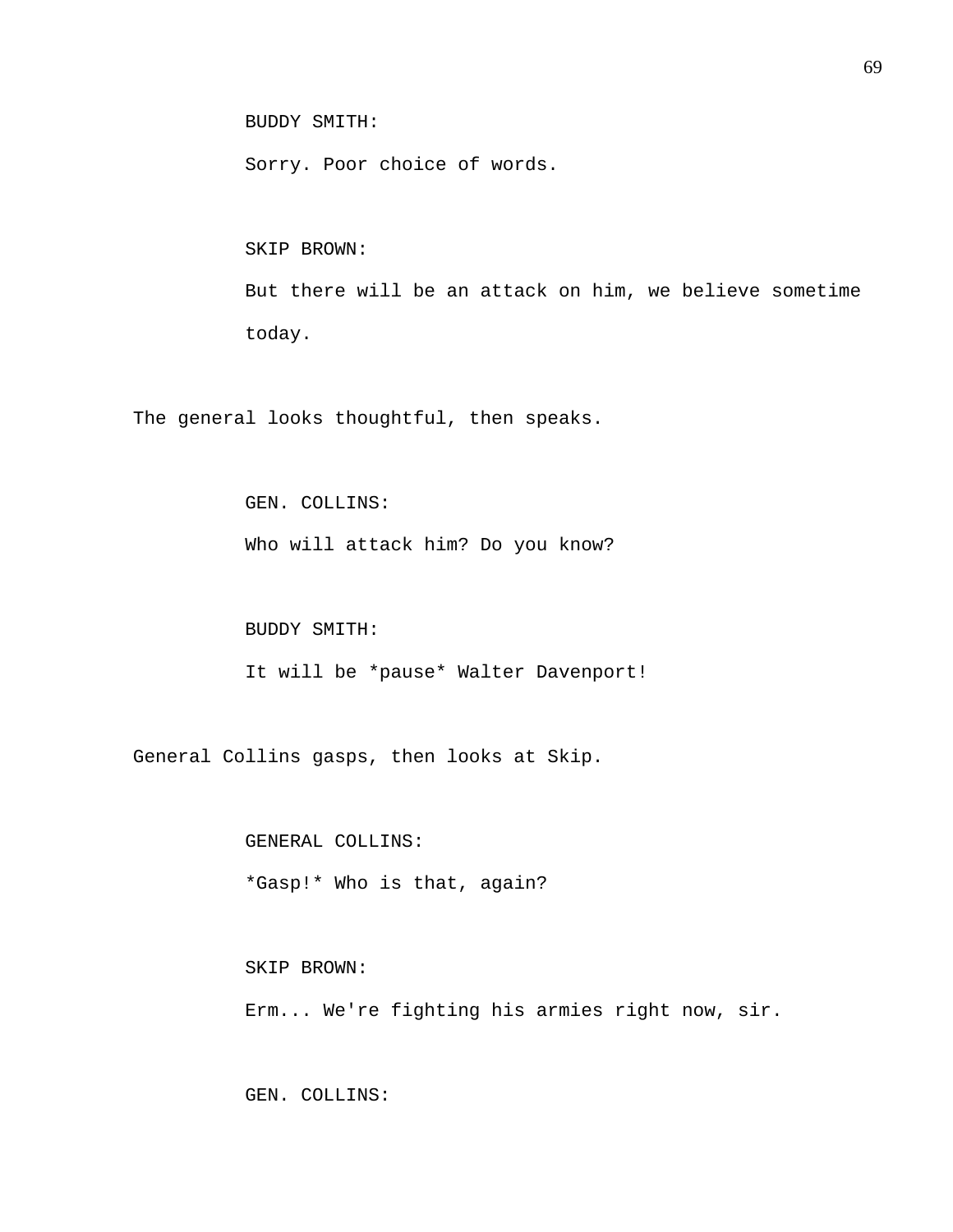The duo shake their heads.

# SKIP BROWN:

No sir. That's why we came to you. We were hoping that you could post some guards around him, or perhaps-

At that very moment, Sergeant Brown bursts in the room, yelling an announcement.

> SGT. BROWN: Excuse me, General? The President has just made a sudden announcement about-

Sgt. Brown sees Buddy and Skip, who wave at him.

 SGT. BROWN: What are *they* doing here?

GEN. COLLINS:

Never mind them. Just tell me what this important announcement is.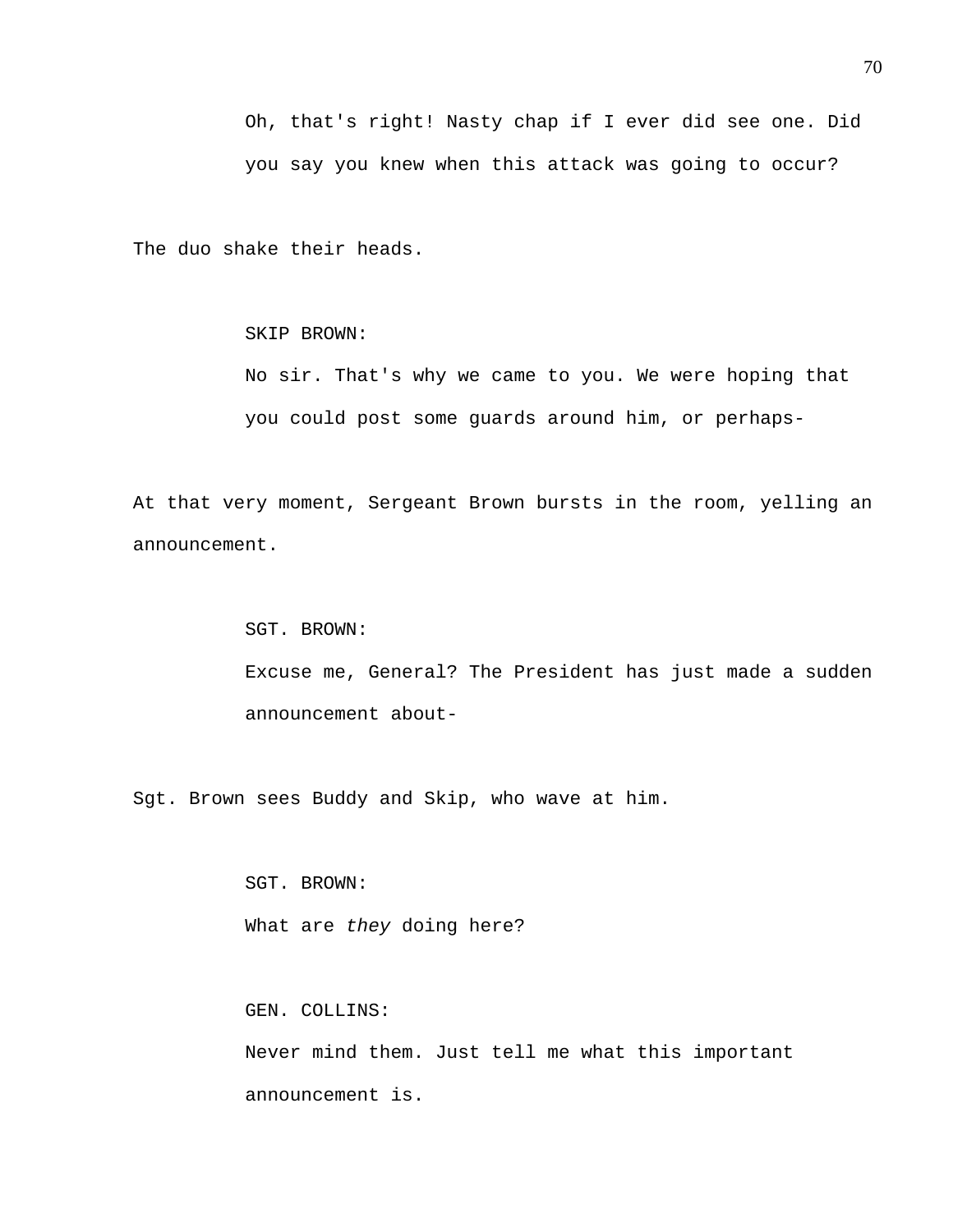SGT. BROWN:

The President has moved the public address from tomorrow to this afternoon! He says that there is going to be a big proclamation that will change New Chapland forever.

# GEN. COLLINS:

What? We're not nearly prepared! We need to get the troops ready, prepare the grounds, and-

He stops suddenly, and looks at Buddy and Skip. Sgt. Brown looks at them all, then gets angry.

# SGT. BROWN:

Wait. I know what this is about. I thought I told you to keep your ridiculous stories to yourself!

# GEN. COLLINS:

Sergeant Brown! I know I can get a bit carried away with my story telling, but there was no need for such boorish reprimand!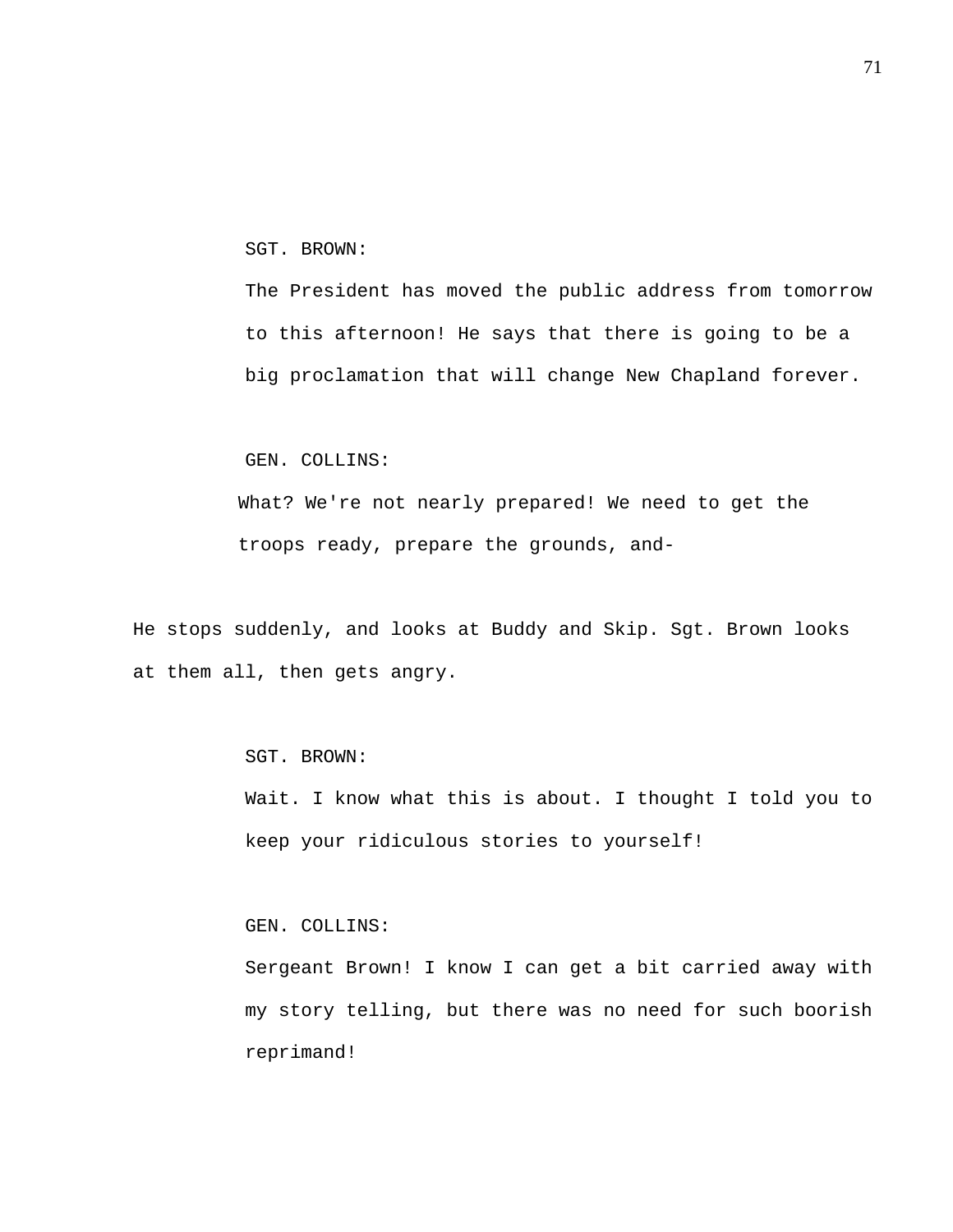The sergeant sighs, then points at Buddy and Skip.

## SGT. BROWN:

Not you, general. Them. I assume that you've been treated to their story about assassination plots and spies and whatnot?

The general nods.

 SGT. BROWN: Well, that's all they are. Stories. Just an ill conceived tale to get out of their responsibilities. Don't waste your time with them.

The general looks shocked, but then shakes his head as if to clear it, and looks around.

GEN. COLLINS:

Yes, yes you're right. As for you two, I can't believe that you would do something like this. I'm truly disappointed in you. Sgt. Brown, I assume you have an appropriate punishment in store?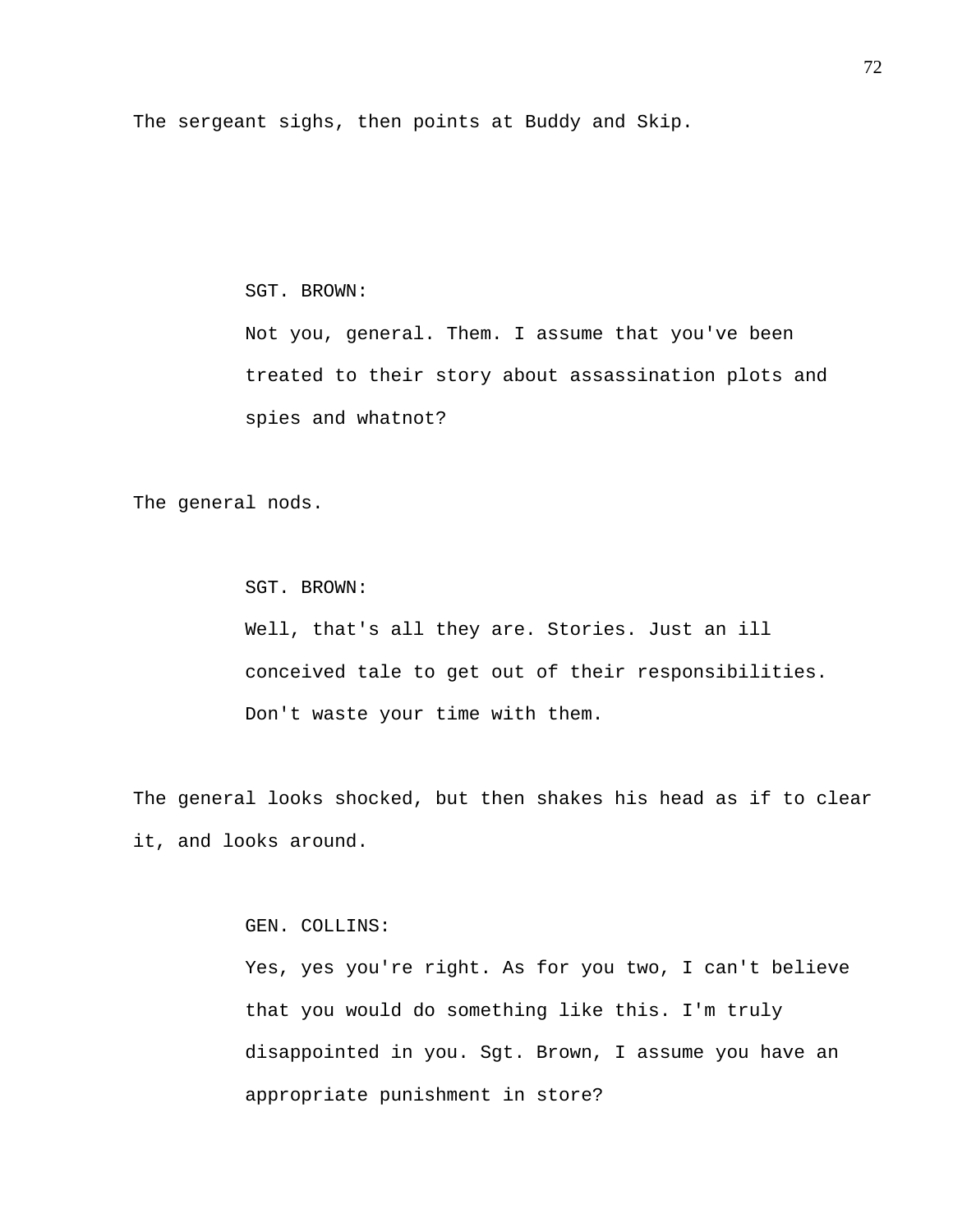Sgt. Brown nods.

GEN. COLLINS:

Good. See to it, then get the troops assembled on the parade grounds.

Sgt. Brown escorts the duo out of the room, leaving the General looking disappointed in his chair.

INTERIOR: LATRINES -- 35

Buddy and Skip are seen scrubbing toilets in the dirty latrines with toothbrushes as Sgt. Brown looks on.

SGT. BROWN:

For your blunder, you will be confined to these latrines until the President's announcement is over, and then afterwards, you are to report to the barracks for the duration of the President's stay. There will be no more warnings for you two. The next step is a court martial.

Sgt. Brown turns on his heel and walks straight out the door. Buddy and Skip continue cleaning for a few minutes, until Buddy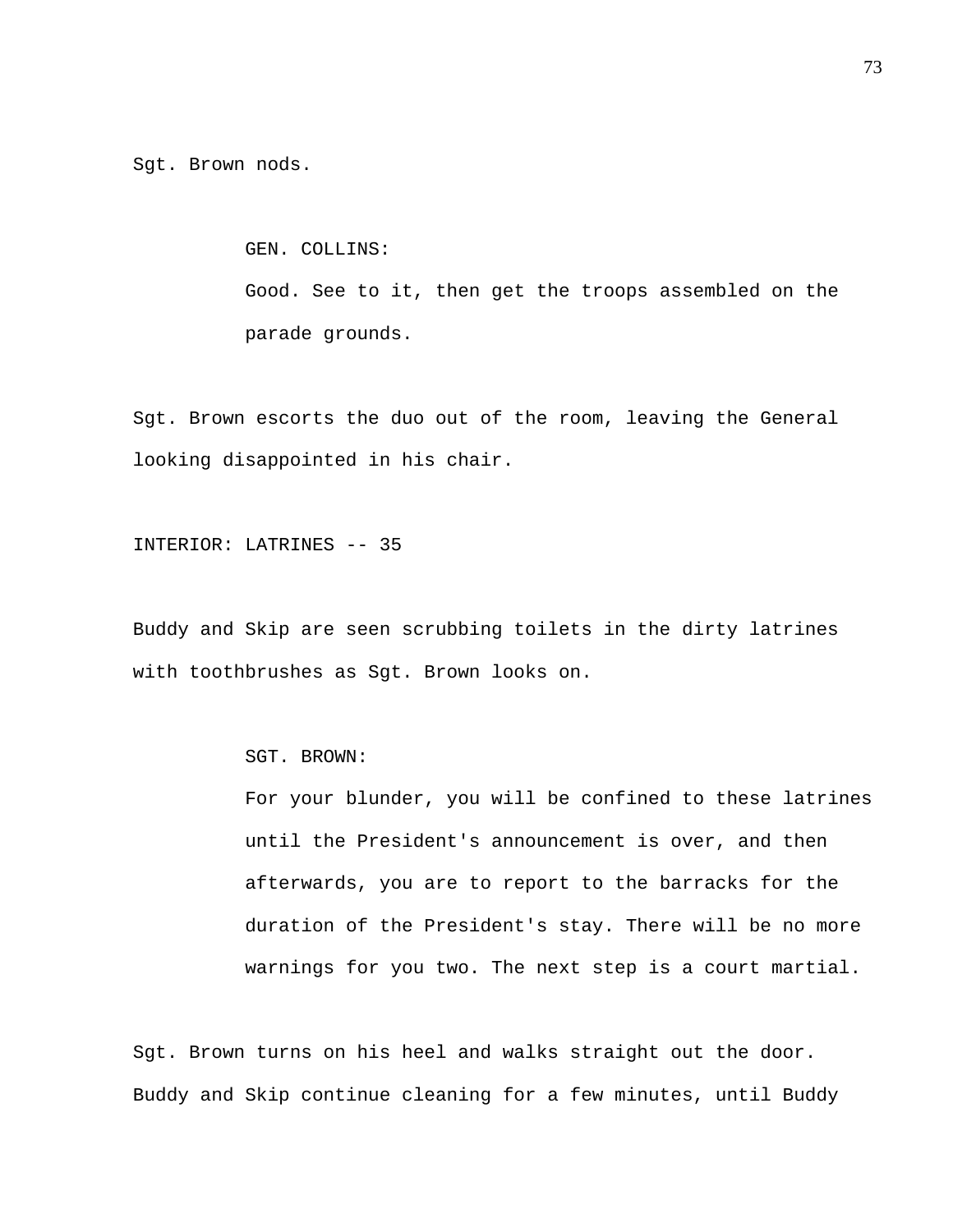leans over to Skip.

BUDDY SMITH:

So, Skip? What's the plan now?

 SKIP BROWN: [defeated] What plan? It's over Buddy. Nobody believes us, and I don't blame them. Our story sounds ridiculous even to me!

Buddy looks shocked, then confused.

 BUDDY SMITH: What's this? Coming from the one whose conviction couldn't be shaken?

#### SKIP BROWN:

I know, I know. But still, we don't know where his lab is, we don't know when or where he's going to attack, we don't even know if he got in the base. It's all a bunch of 'ifs'. We should just forget we even saw him-

At this, Davenport walks in to the rest rooms, whistling and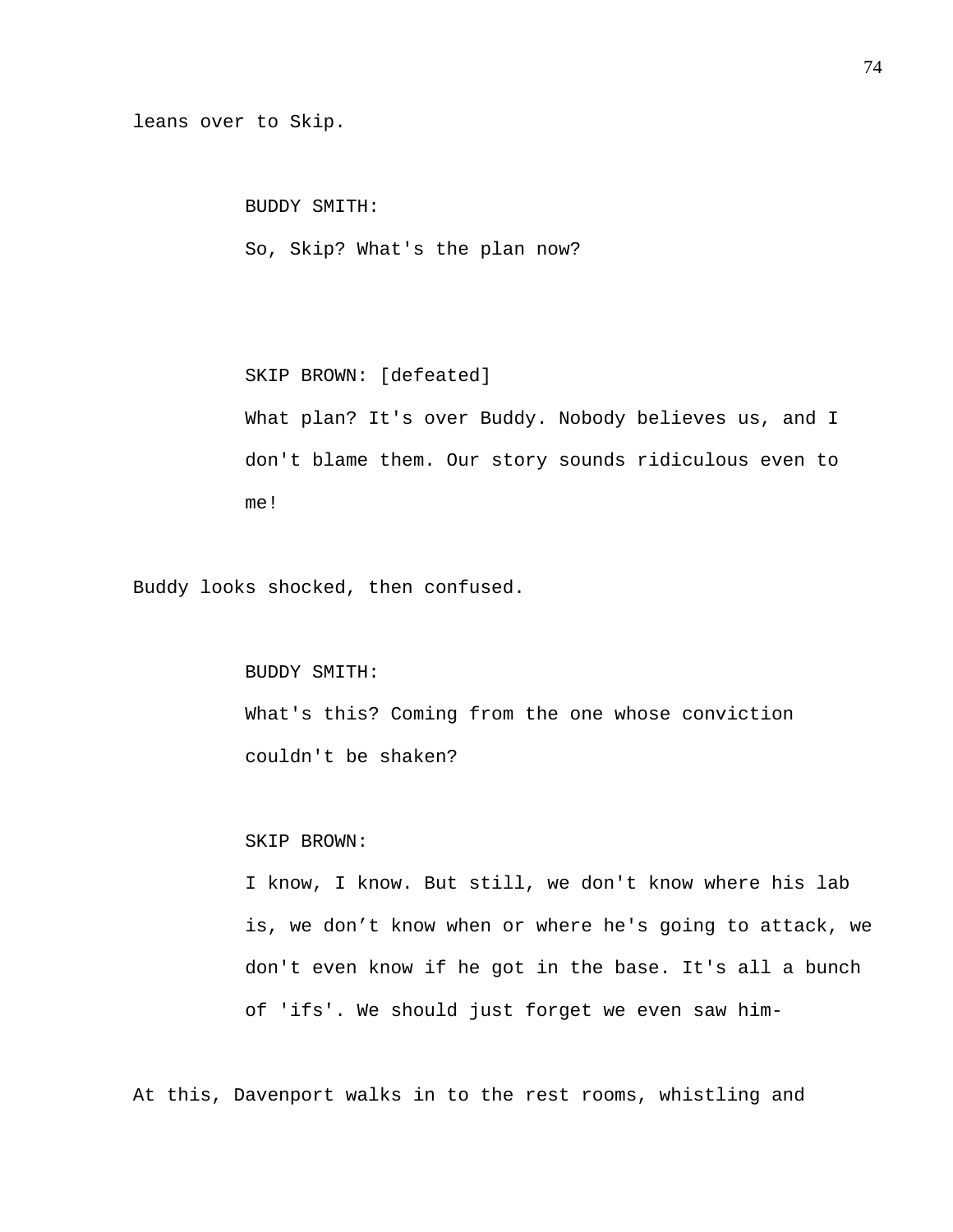happy. He still has his delivery man outfit on. Buddy and Skip just stare at him as he walks in, not noticing them. As he looks up, he instantly turns white as a ghost. They stand there for a split second, then Davenport bolts out the door. Skip rushes out the door, followed reluctantly by Buddy. Cut to next scene.

EXTERIOR: MILITARY BASE -- 36

Buddy and Skip are seen rushing out of the Latrines and in hot pursuit of Davenport. Davenport ducks around a building. The duo are thrown off for a second, then pick up the trail.

BUDDY SMITH:

Look! There he goes!

They too rush around the corner. Cut to next scene.

EXTERIOR: PARADE GROUNDS -- 37

Cut in to see the parade grounds completely transformed from a heli-pad to an oratory platform. There is a small stage with a podium on it, and chairs on the grass in front. There is a roped off section for reporters. As the soldiers start to arrive, about half of them get campaign buttons from President Chapman's press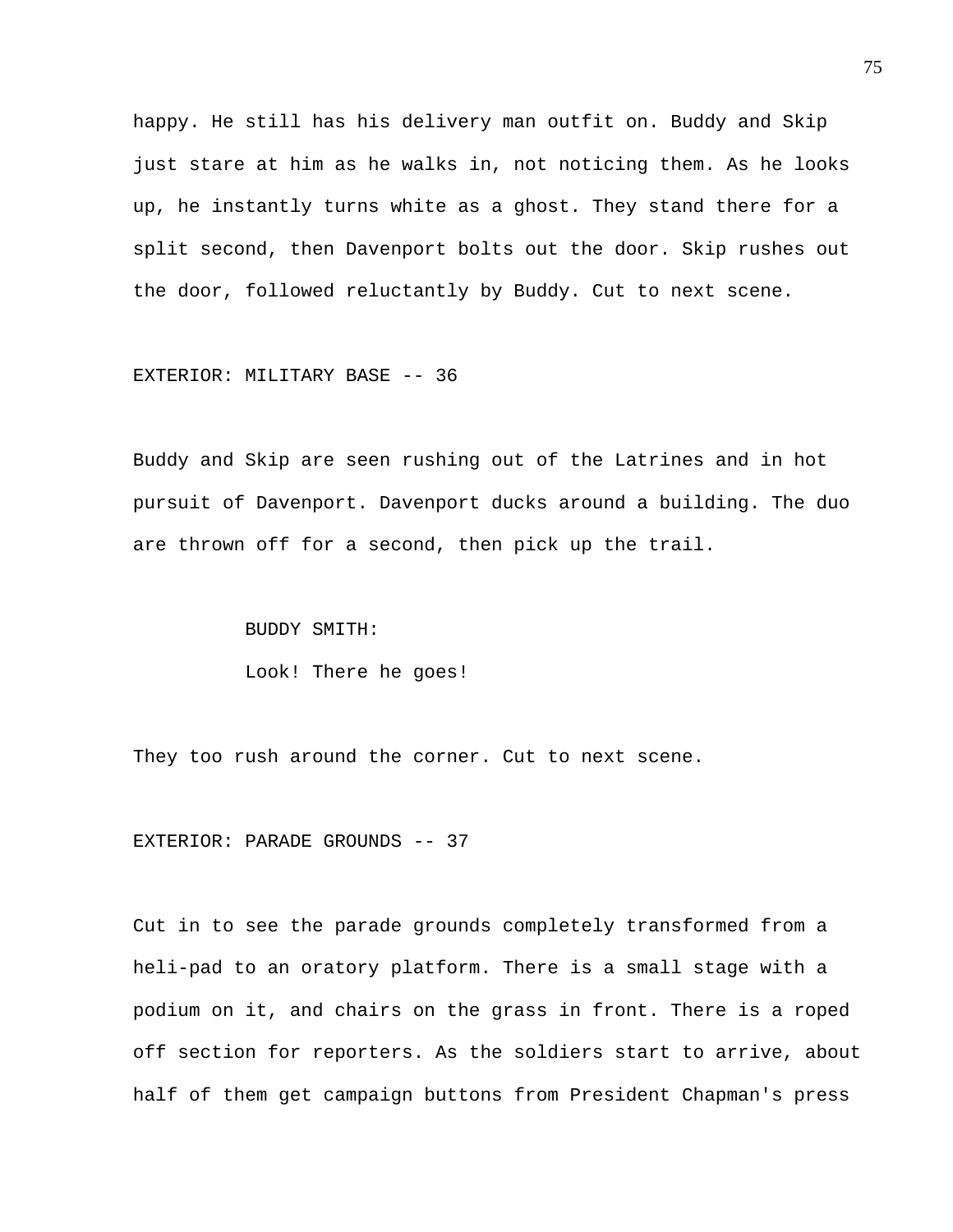officers as they begin sitting. The attendants try to give one to Sgt. Brown, but he throws it on the ground and keeps walking. Once they are all seated, the President gets up on the podium to some applause, but not much. He holds up his hands as if there was a lot of noise, then smiles and arranges his papers. Cut to next scene.

EXTERIOR: MILITARY BASE -- 38

Buddy and Skip are still seen pursuing Davenport, and are starting to gain on him.

EXTERIOR: PARADE GROUNDS -- 39

The president begins his speech, a strange look in his eyes.

# PRESIDENT CHAPMAN:

Countrymen, we are assembled to witness a great change in our nation, a change that will be felt throughout the whole world.

EXTERIOR: MILITARY BASE -- 40

Buddy and Skip are rapidly closing in on Davenport, and drawing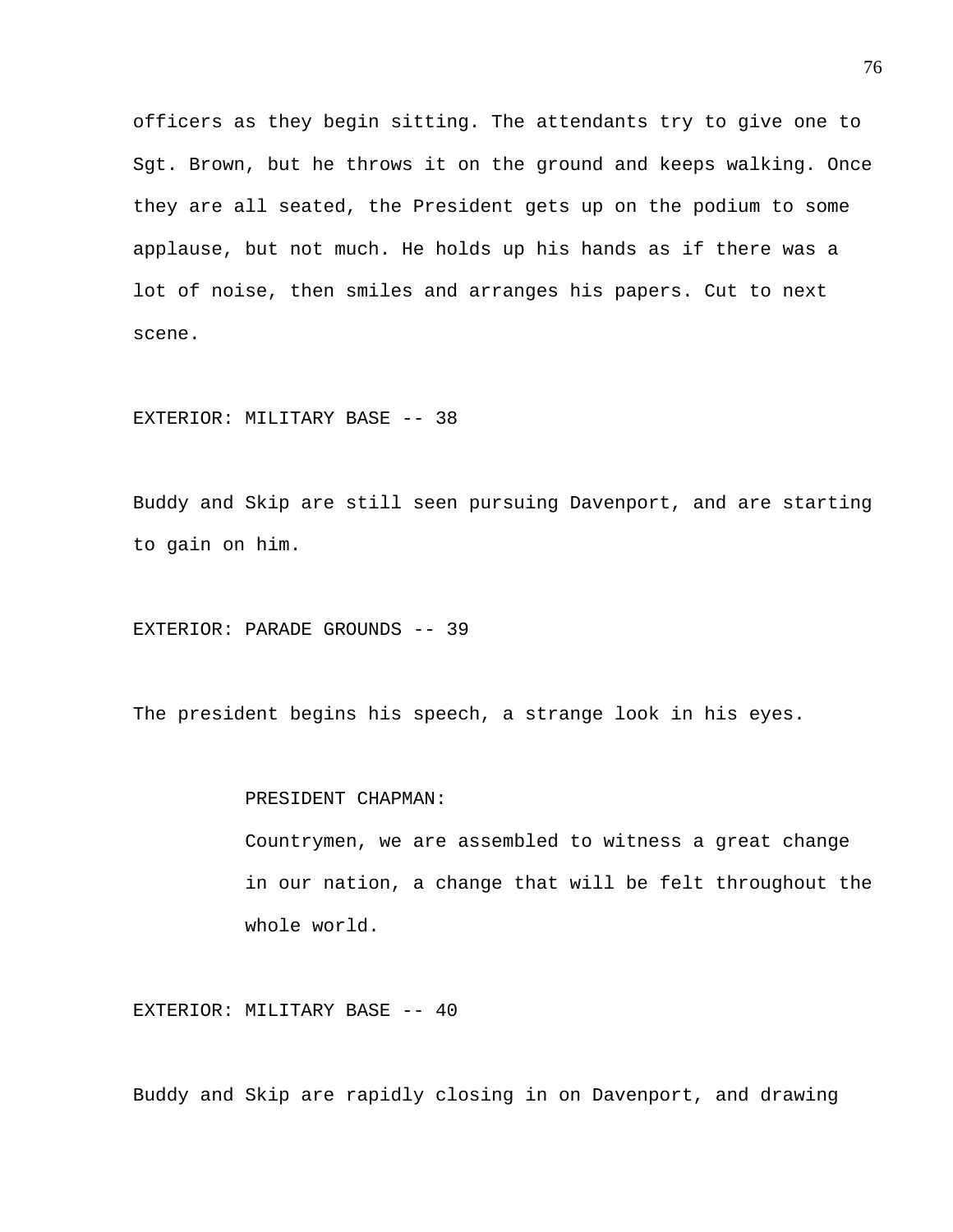steadily near the parade grounds. The duo realizes this, and redoubles their efforts.

> SKIP BROWN: You can't get away from us, you fiend!

Cut to next scene.

EXTERIOR: PARADE GROUNDS -- 41

President Chapman resumes his speech, clearly under Davenport's influence.

## PRESIDENT CHAPMAN:

This war we are fighting against the *brilliant* mind of Walter Davenport is pointless!

At this, murmurs begin to circulate among the crowd.

# PRESIDENT CHAPMAN:

These military men are prolonging this war for their own selfish reasons! We need to stand up and bring in a new reign to this country!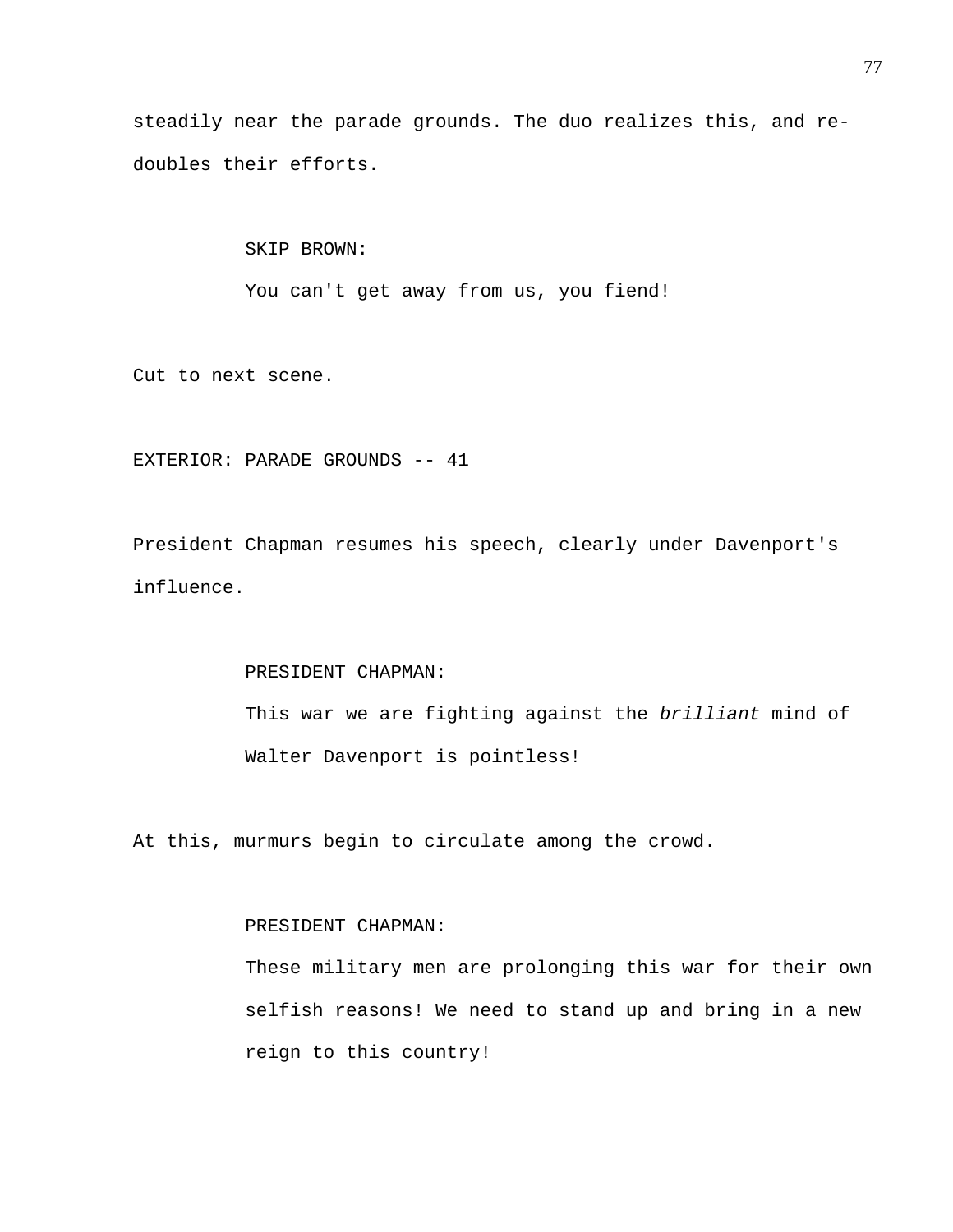Close up of one of the campaign buttons. A small light flickers to life, and all the soldiers wearing them sit up straight and look extremely attentive, the signs of mind control. Cut to next scene.

EXTERIOR: MILITARY BASE -- 42

Resume shot of the chase. They are mere feet from the back of the podium when Buddy and Skip temporarily lose sight of Davenport. They see the president directly ahead, and make a split-second decision.

SKIP BROWN:

He's after the president! We've got to warn him!

They rush towards the president. Cut to see Davenport hiding behind the corner of a building.

### DAVENPORT:

Those buffoons are going to ruin my plan!

He quickly follows them undetected and hides around the other side of the stage.

EXTERIOR: PARADE GROUNDS -- 43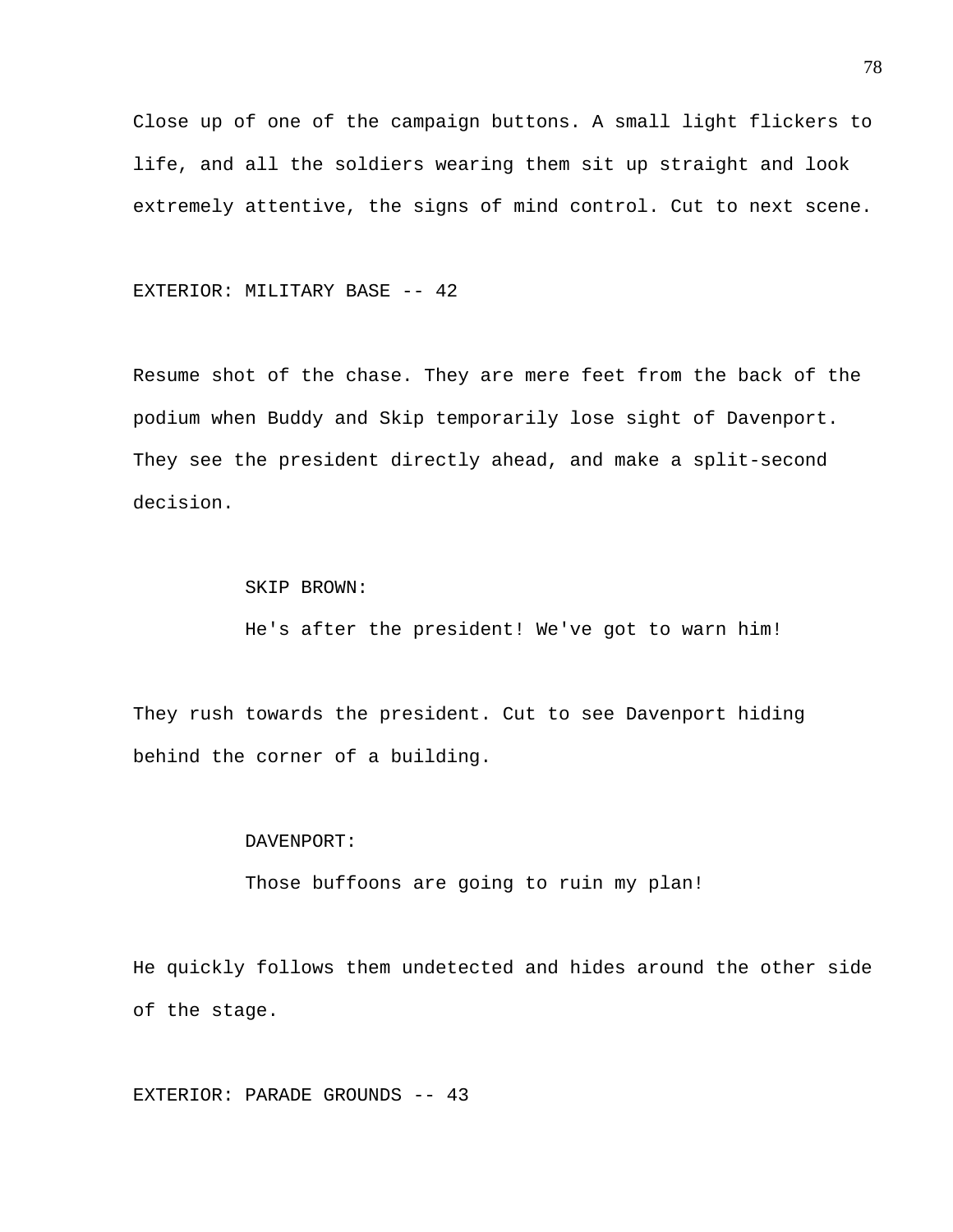President Chapman continues with his speech, and the brain-washed soldiers look on with strange glares.

## PRESIDENT CHAPMAN:

We need a leader, who is going to lead us to victory, not only in our petty struggle against Oslakia, but in our conquest for the world!

Cut to a mid shot of the President, then the focus shifts to see Buddy and Skip rushing toward him at breakneck speeds. Rodney, who is standing guard, tries to stop them, but they burst right past him.

SKIP BROWN: [distant]

Mr. President!

## PRESIDENT CHAPMAN:

We need strength, cunning, and the will to do what is necessary! There is only one man who can fulfill these requirements, and who I think should be the next leader of New Chapland. The great and powerful Walter Da-

At that moment, Buddy and Skip crash right into the President,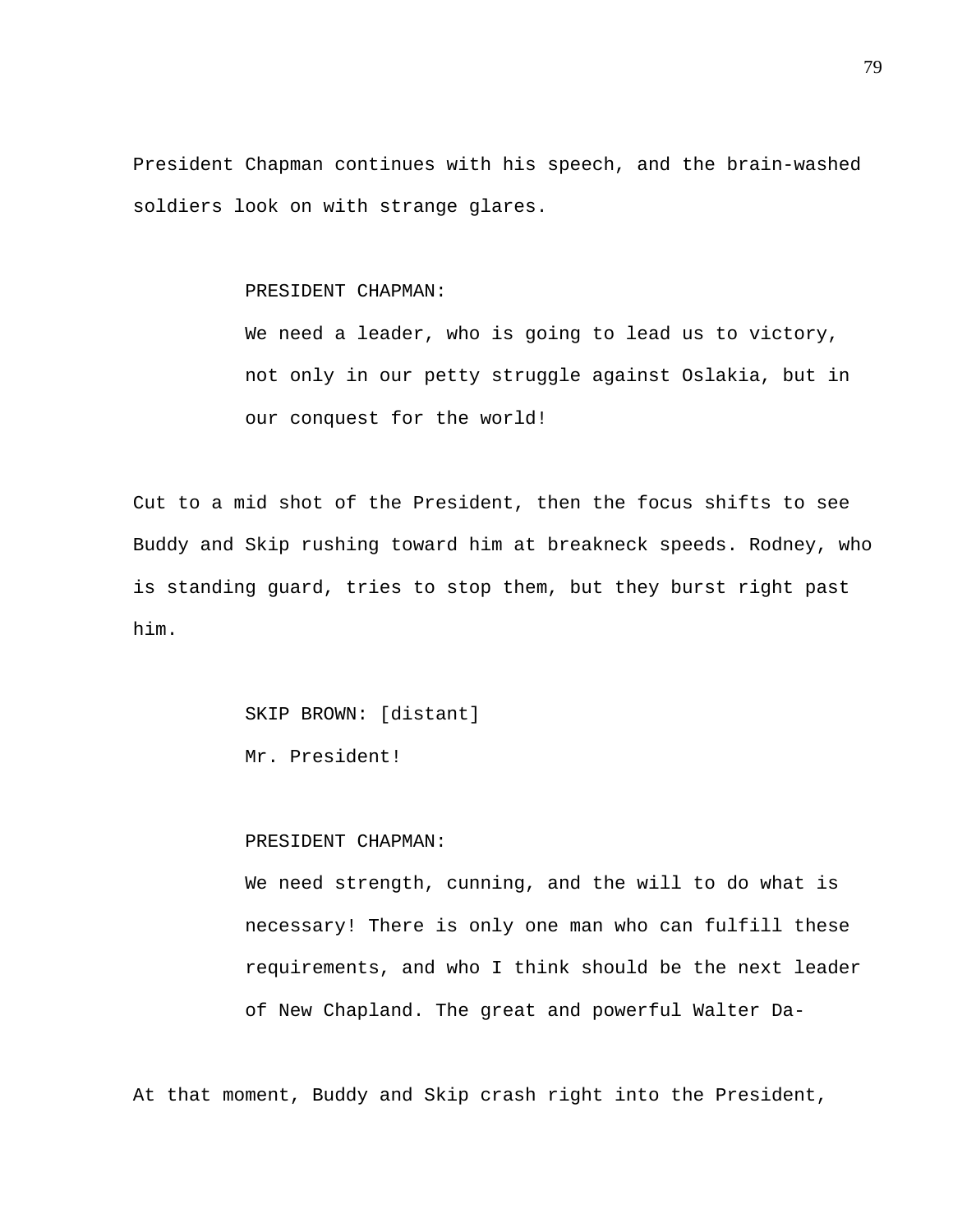knocking him off the platform and into a trough of water next to it. Buddy and Skip stop at the top and look down at the president, who is thoroughly soaked and spitting water.

#### SKIP BROWN:

Uh-oh.

Close-up of President Chapman's campaign button. It sputters, smokes, and then shorts out. The president shakes his head and looks around, very confused.

#### PRESIDENT CHAPMAN:

Wha- Where am I? What in the world is going on here?

Rodney helps him out, splashing water on his button in the process. They leave, both quite befuddled. Cut back to Buddy and Skip. They slowly turn on their heels, only to see Sgt. Brown standing right behind them, breathing heavily, and beet red. Buddy and Skip look at him sheepishly, until Sgt. Brown grabs them both by their collars and hauls them away. Shot of Davenport around the other side of the stage.

# DAVENPORT:

Drat! My plan, foiled! What to do, what to do...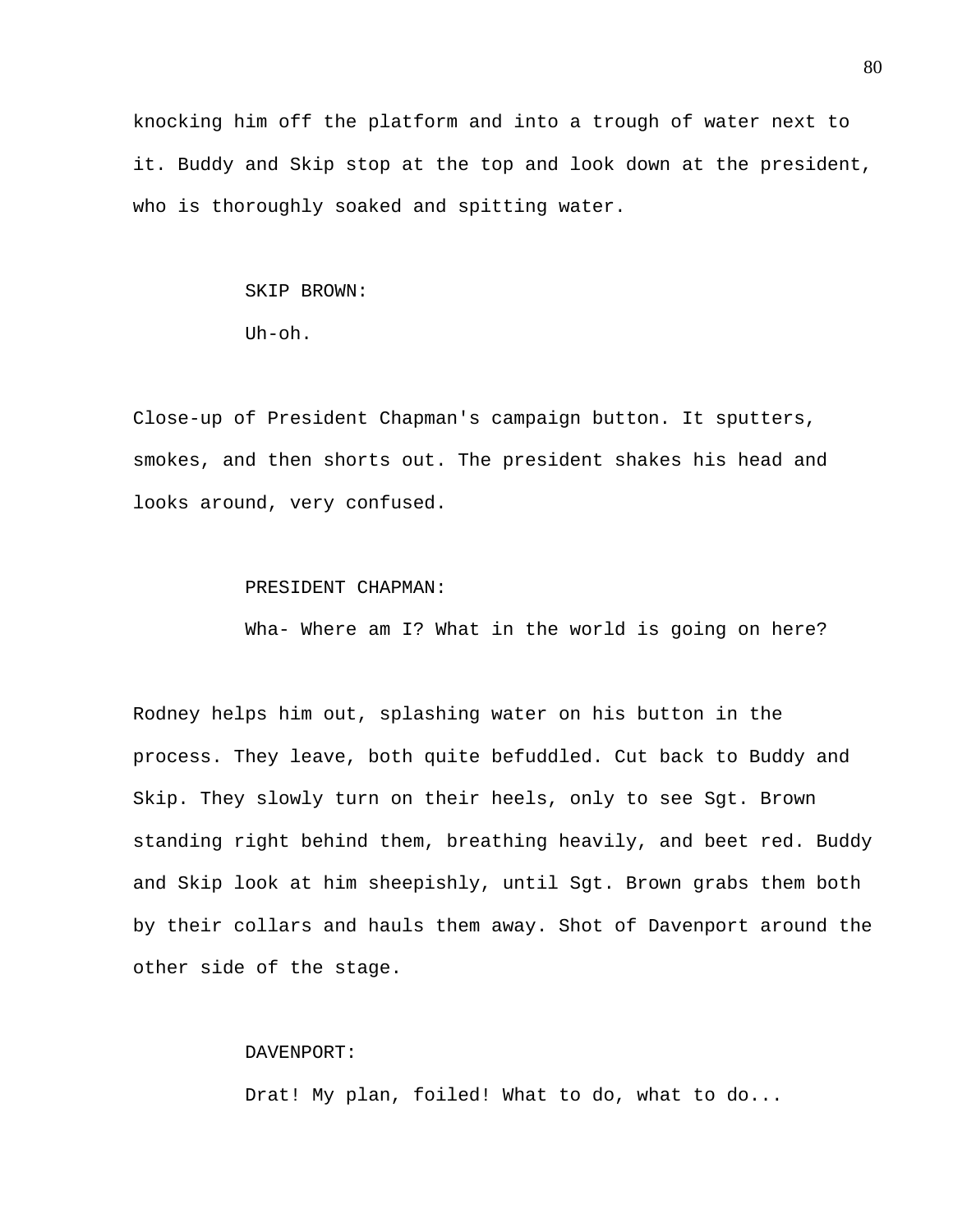He sticks his hands in his pockets, and gets a surprised look on his face. He pulls out the unstable liquid form of the mind control, and grins.

# DAVENPORT:

When one door closes...

He laughs, then rushes over to the mess hall. Cut to next scene.

EXTERIOR: PARADE GROUNDS -- 44

Out in the audience, we cut to Chip Clark and Mumbles. They are standing among other soldiers who aren't wearing buttons.

CHIP CLARK:

Wow. What a crazy day. First those two come up with some nut ball scheme, and now it seems like the whole base is coming apart at the seams!

 MUMBLES MCVEY: [agreeing] Uhhhhhnnnn!

Chip takes notice of another group of soldiers, standing directly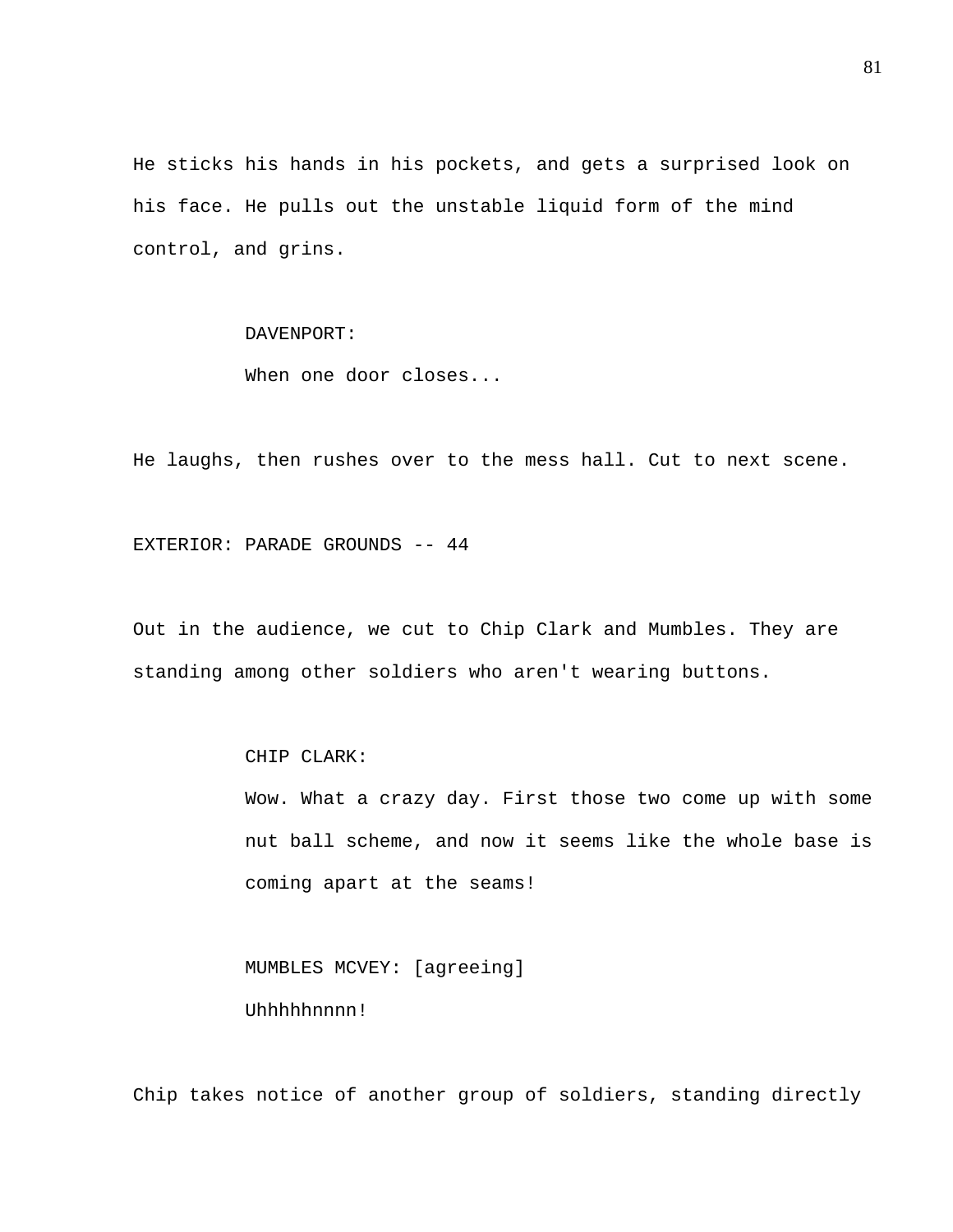across from the one that Chip is in. They are all the soldiers wearing campaign buttons, and they are giving the group without a strange look. Chip alerts the other men with him, then speaks to them.

CHIP CLARK: [friendly]

Heya boys. Makin' a pretty bold statement, wearing those things after what just happened. C'mon, let's head back to the barracks.

One of the men speaks up, still immobile.

### CORPORAL ROBERTS:

We don't take orders from you.

### CHIP CLARK:

Whoah, buddy. Simmer down. It was only a suggestion.

The group of brain-washed soldiers advance and the group of normal soldiers take a step back. Chip and Mumbles look worried. Cut to next scene.

INTERIOR: KITCHENS -- 45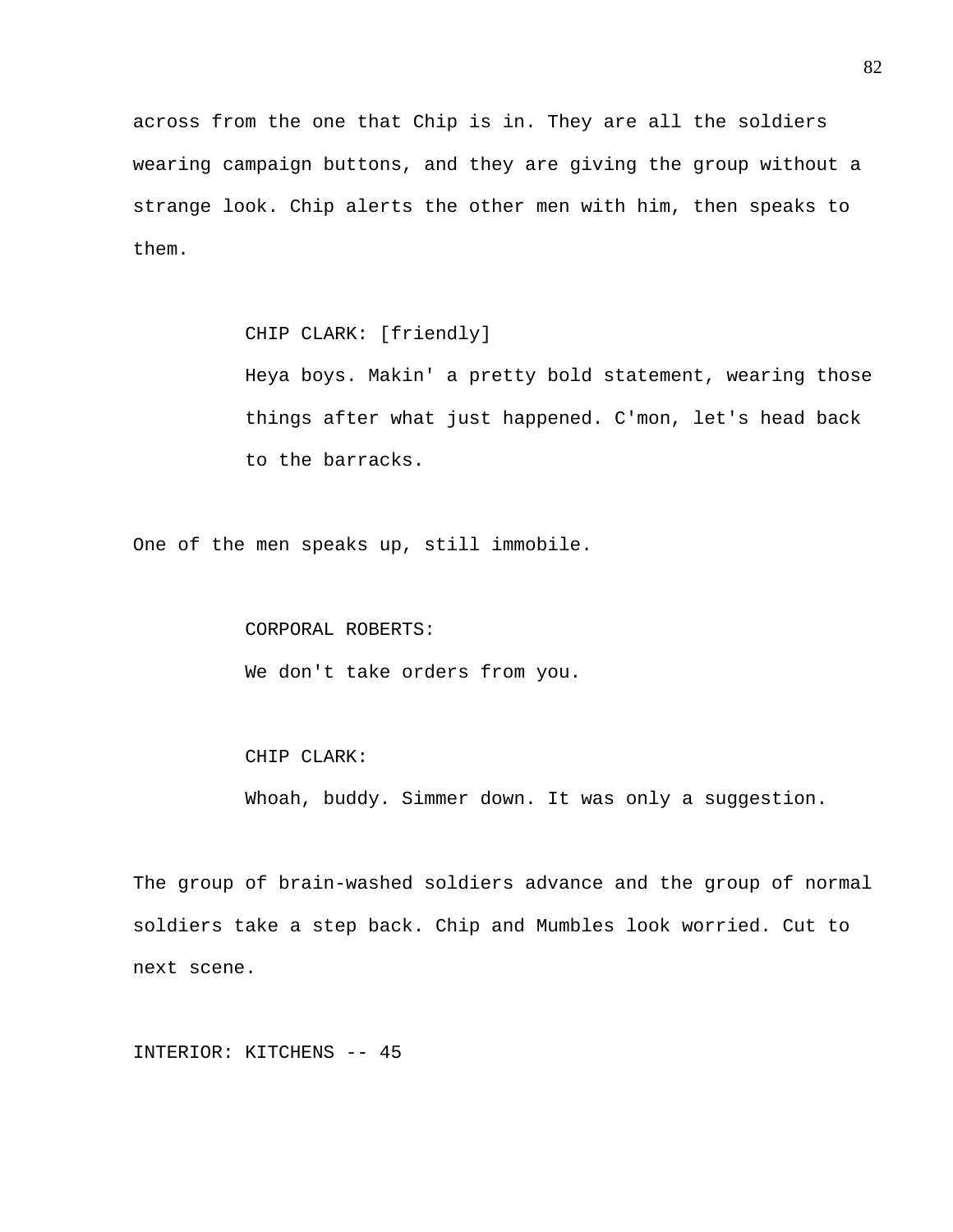Buddy and Skip are thrown into the kitchens by a furious Sgt. Brown.

SGT. BROWN:

I warned you two. That was your last warning, and then you went and assaulted the president. The *President*! Is there no limit to what you two will do?

The duo begin to protest, but are cut off by Sgt. Brown.

SGT. BROWN:

**NO!** I don't want to hear it. You two are going to be *dis*-honorably discharged in the morning, but until then, you can spend the rest of your military careers doing something useful for the army. Cleaning this kitchen. Get to work.

He exits, leaving Buddy and Skip behind in the kitchen with the desert for the night, banana crème pies. They sit there, dejected, and start to scrub the floors. They start to converse.

SKIP BROWN:

Well, we did it Buddy, we saved the president, even if the only people who know are us.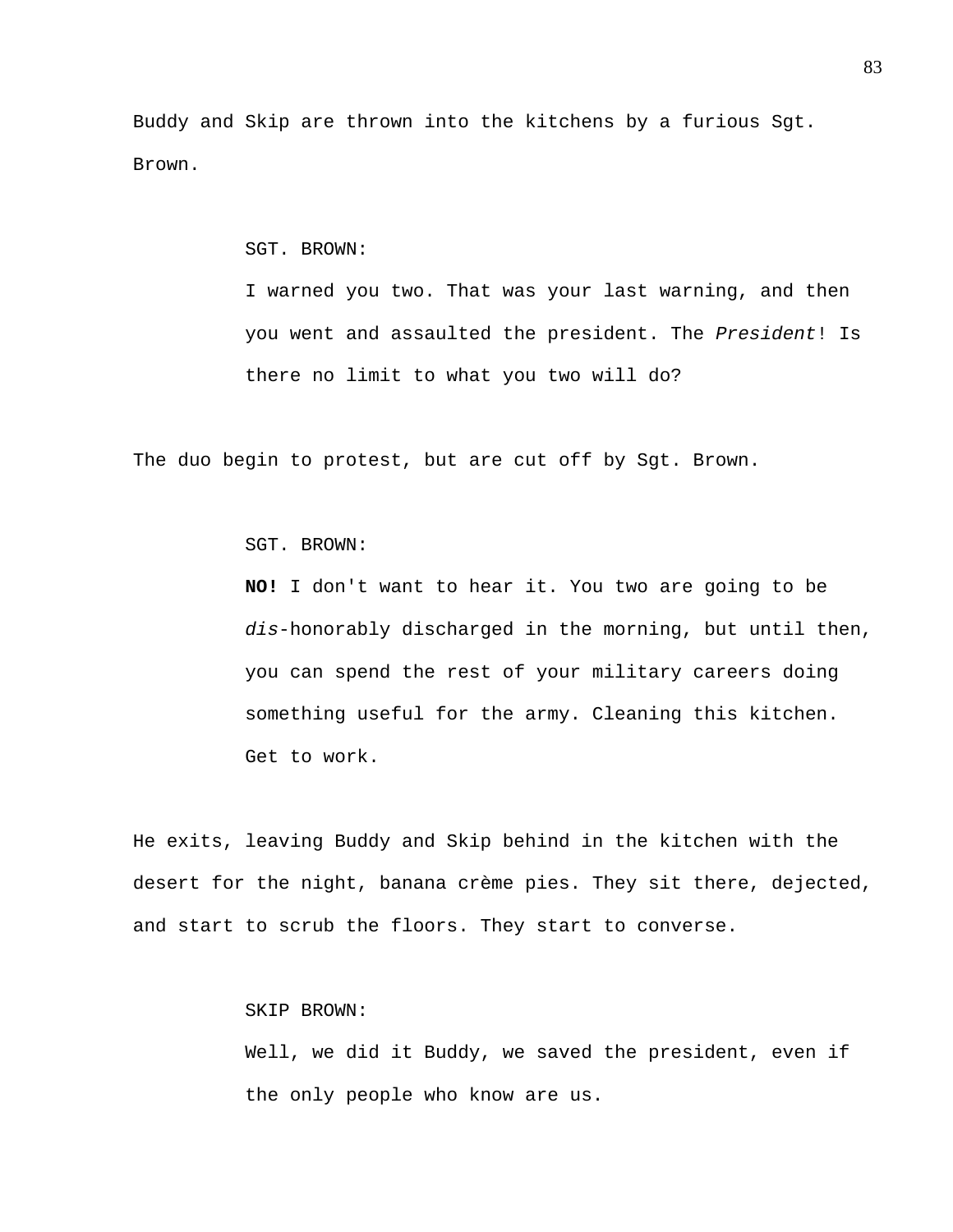BUDDY SMITH:

I know, Skip, but...

Skip looks concerned.

SKIP BROWN:

But what?

## BUDDY SMITH:

I just feel like we left the job half done. Davenport is still out roaming around the base, and we don't even know what his plan of attack was.

Skip looks sad for a minute, then happy.

 SKIP BROWN: Well, we did the best we could. Let's finish our job here then go home.

 BUDDY SMITH: [sad] I am going to miss this place Skip.

SKIP BROWN: [sad]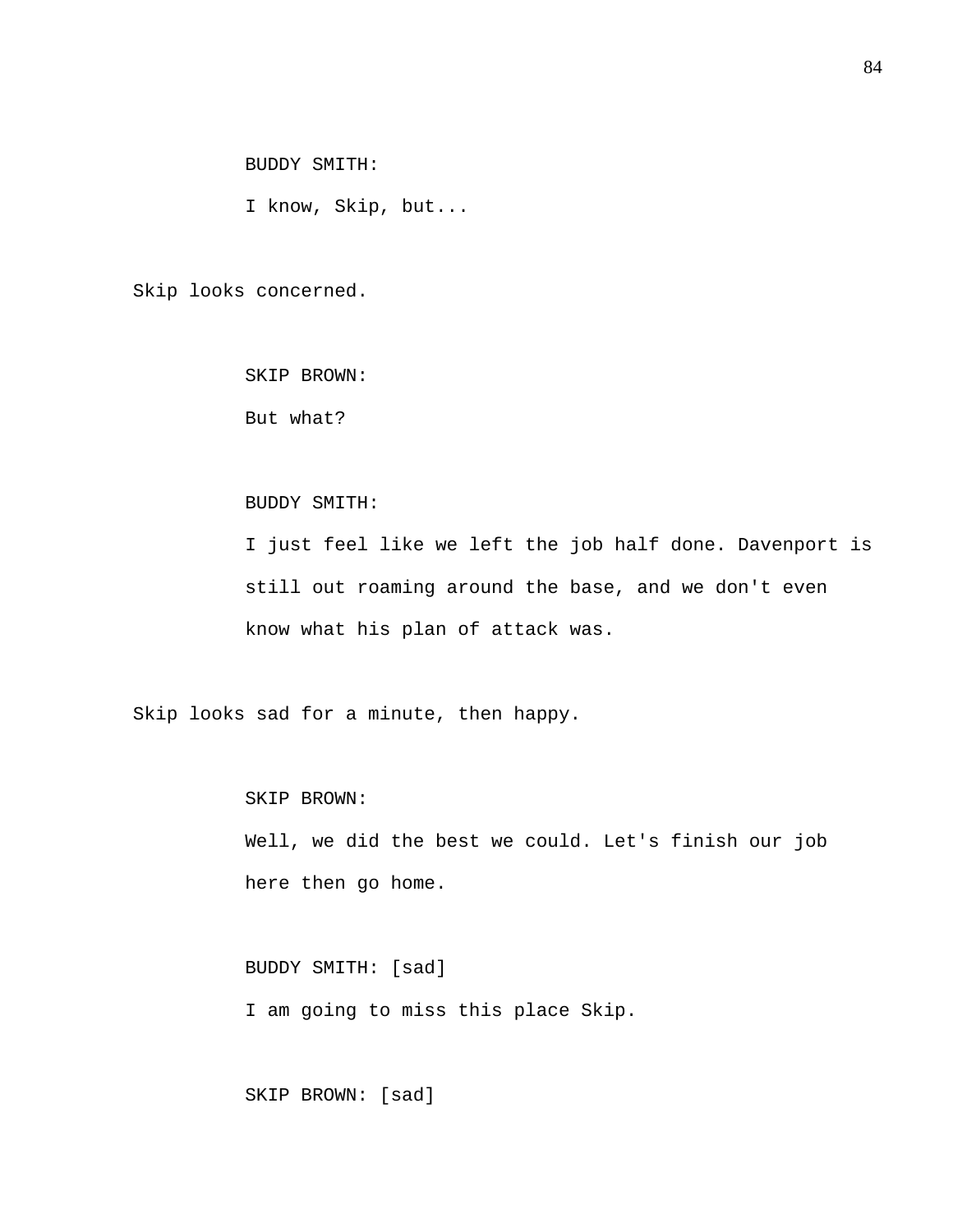### Me too buddy. Me too.

Skip tears up, and Buddy looks at him.

## BUDDY SMITH:

You ok, Skip?

Skip wipes his eyes.

#### SKIP BROWN:

Yeah, yeah. I'm fine. Let's go get some more soap. I want to show the army that we can do something right.

They leave the room. Right after they are out of sight, Davenport slips in through the back door, not knowing that Buddy and Skip were just there. Going up to the rows of pies, he takes out the bottle and an eye-dropper and starts to put the formula in. Buddy and Skip return as Davenport is about halfway through. Davenport looks up just as the duo pull out their guns from their holsters and aim at him.

SKIP BROWN:

Freeze!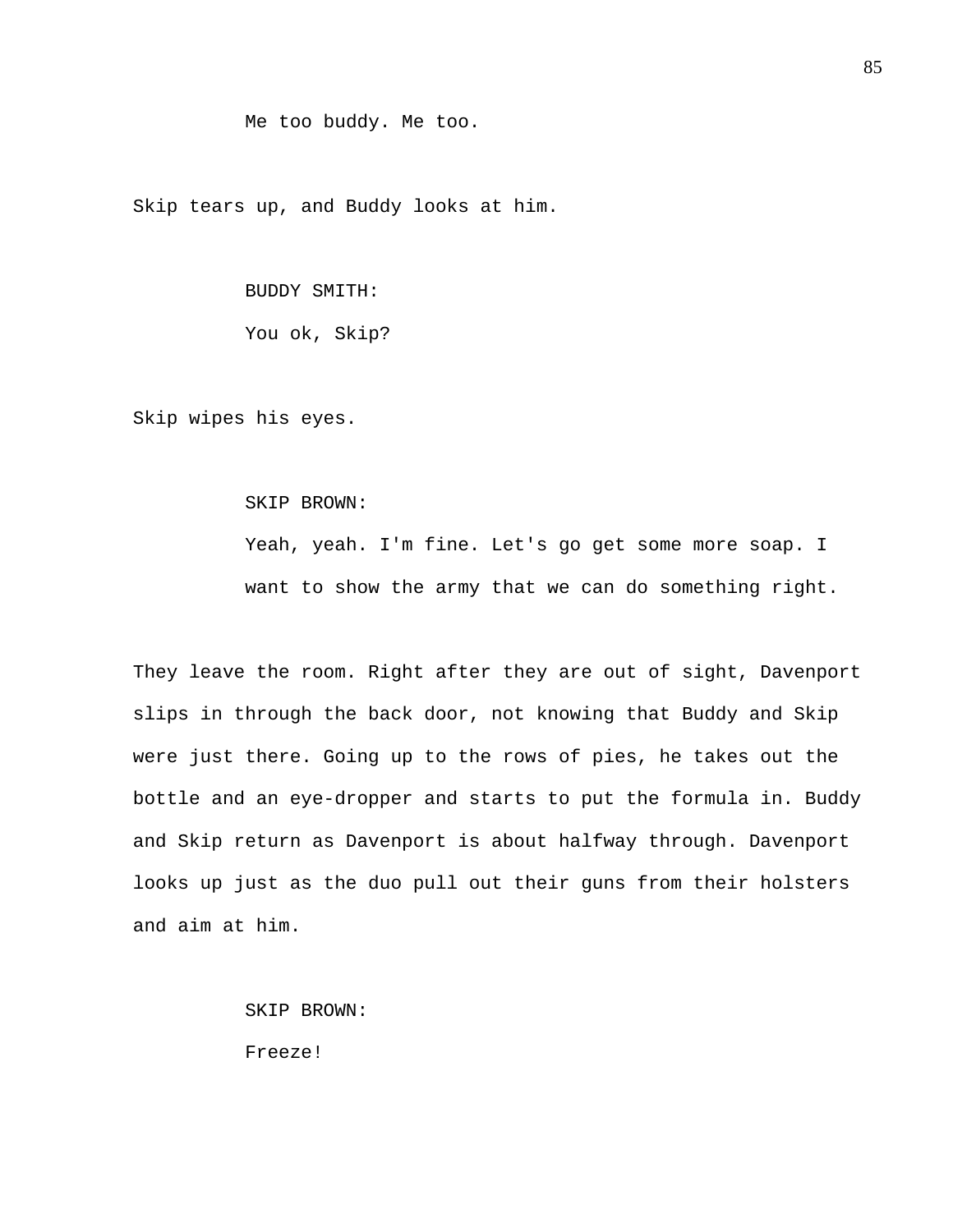Davenport drops the vial and puts his hands behind his back. Cut to a close-up of his hands, he pushes a button on his mind control remote. Cut to next scene.

## EXTERIOR: PARADE GROUNDS -- 46

Chip and Mumbles are seen still backing away from the brainwashed soldiers. All of a sudden, the soldiers look up as they receive the order from Davenport to attack. They turn to face the group of un-buttoned soldiers, then charge. The other soldiers scramble, and as cries are heard all over the base, it is revealed that similar events are occurring with everyone wearing a button.

## CORPORAL ROBERT:

Attack! Claim the base in the name of Davenport!

Chip and Mumbles run to an overturned table and hold off there while the brain-washed soldiers try to break through.

# CHIP CLARK:

I knew this would come around to bite me in the butt!

Iris to next scene.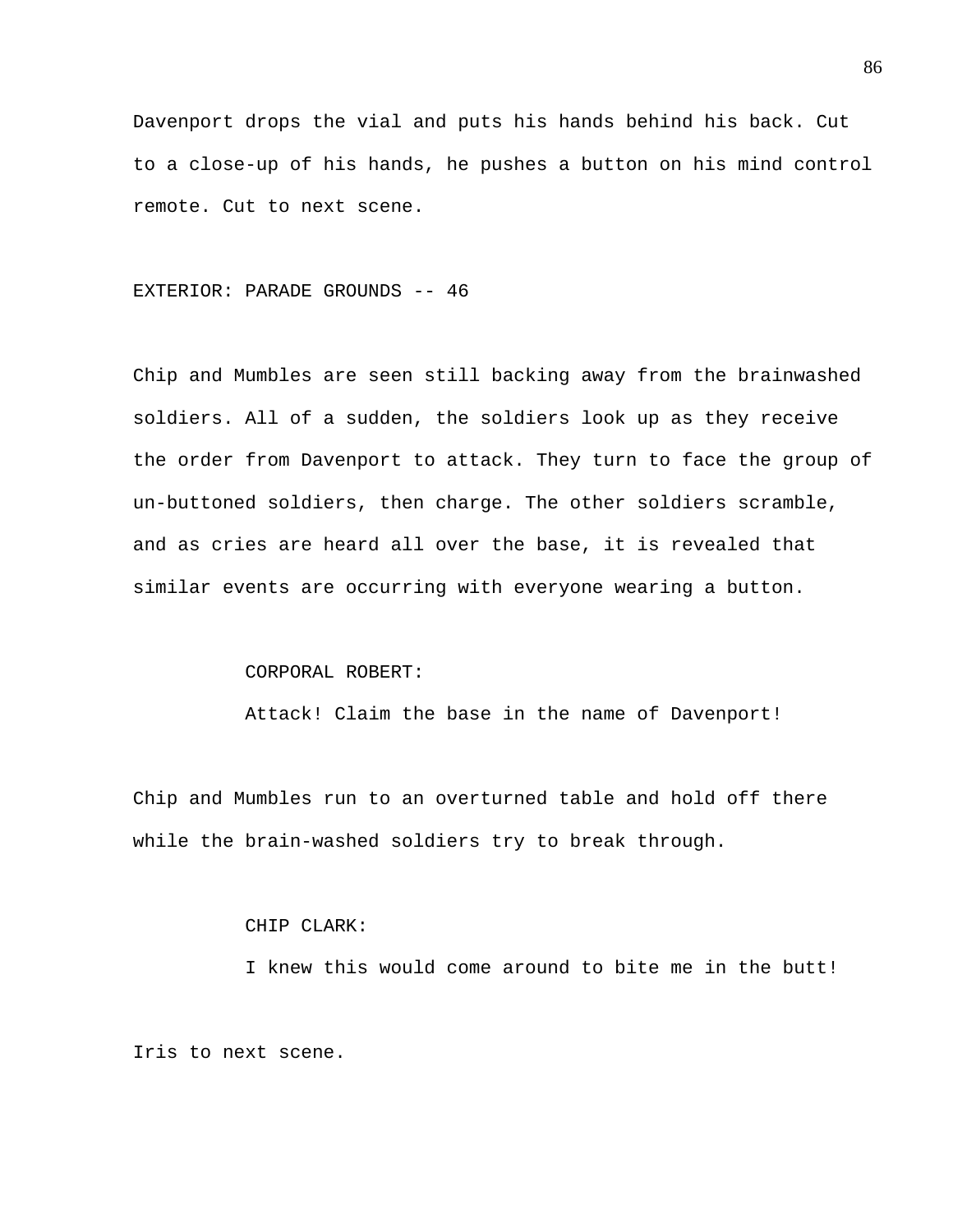INTERIOR: KITCHENS -- 47

Iris in to see Davenport being held up by Buddy and Skip. He laughs nervously, and tries to reason with them.

# DAVENPORT:

Long time no see, gentlemen.

SKIP BROWN:

We've got you this time, Davenport.

BUDDY SMITH:

The shoe's on the other foot now, isn't it?

Davenport discreetly grabs a pie behind his back and gives the duo a grin.

### DAVENPORT:

It is *indeed!* 

Davenport launches the pies into Buddy and Skip's faces and quickly snatches their guns.

DAVENPORT: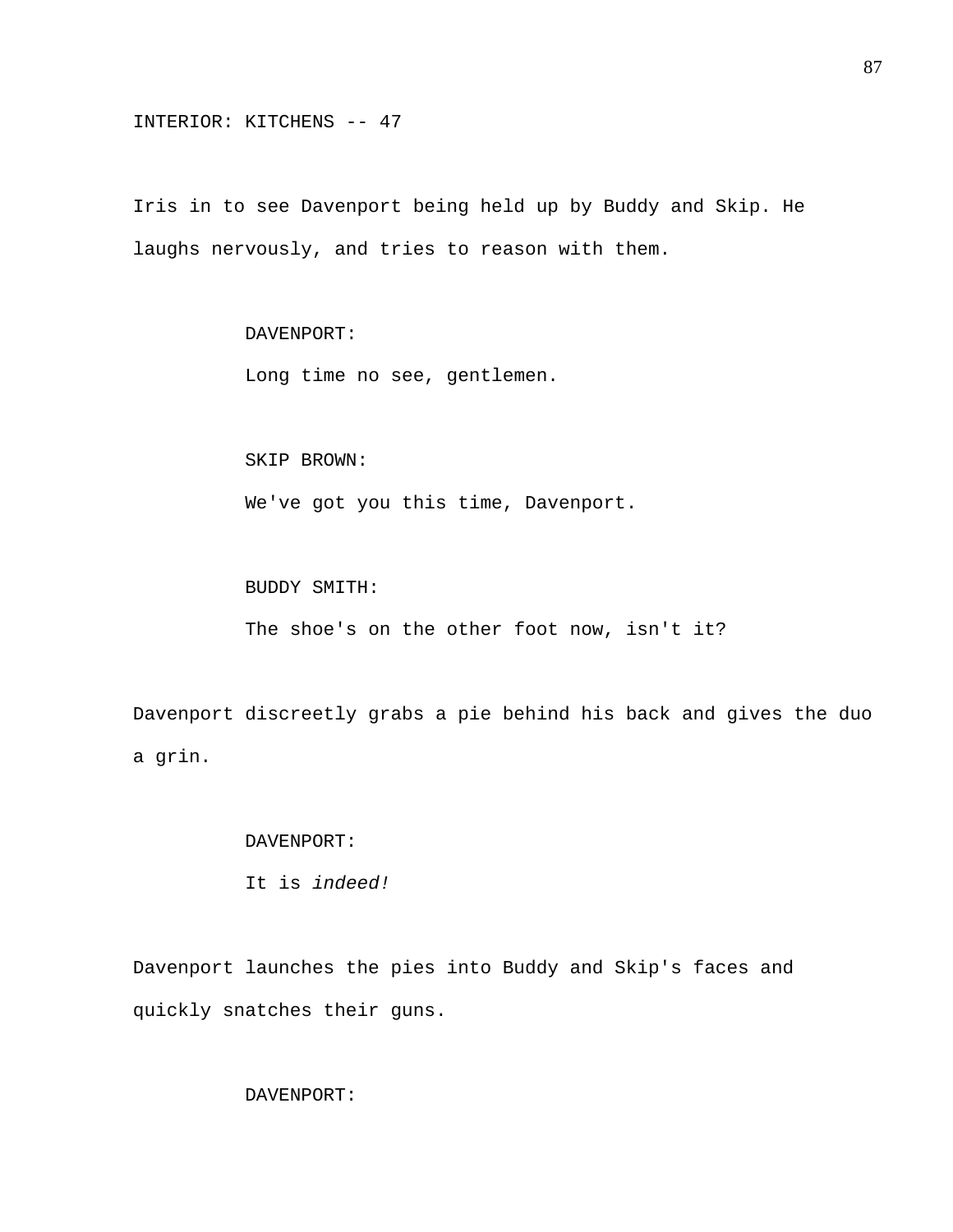Well gentlemen, it's been fun, but I have an important task to complete here. If I'm correct, **\*cocks ear, faint sounds of struggle are heard\*** my new troops should be assuming control soon, and I wouldn't want to miss this triumphant moment. I'm sorry it had to be like this. Oh wait. No I'm not! Ah ha ha ha! Now, goodbye!

He pulls the trigger, only to find the gun making an empty click. He quickly examines it, aims, and tries again, but to no avail. Thinking quickly, Buddy and Skip nod to each other and vault over a table. They each grab pies in both hands and fire at Davenport. Davenport, covered in pie, also launches over a table and begins firing pies at Buddy and Skip. Cut to next scene.

### EXTERIOR: MILITARY BASE -- 48

Cut back to Chip and Mumbles. The other soldiers have started firing at their table, but they don't fire back. Sgt. Brown scrambles over amidst gunfire.

SGT. BROWN:

Are you hit? Why isn't anyone returning fire?

CHIP CLARK: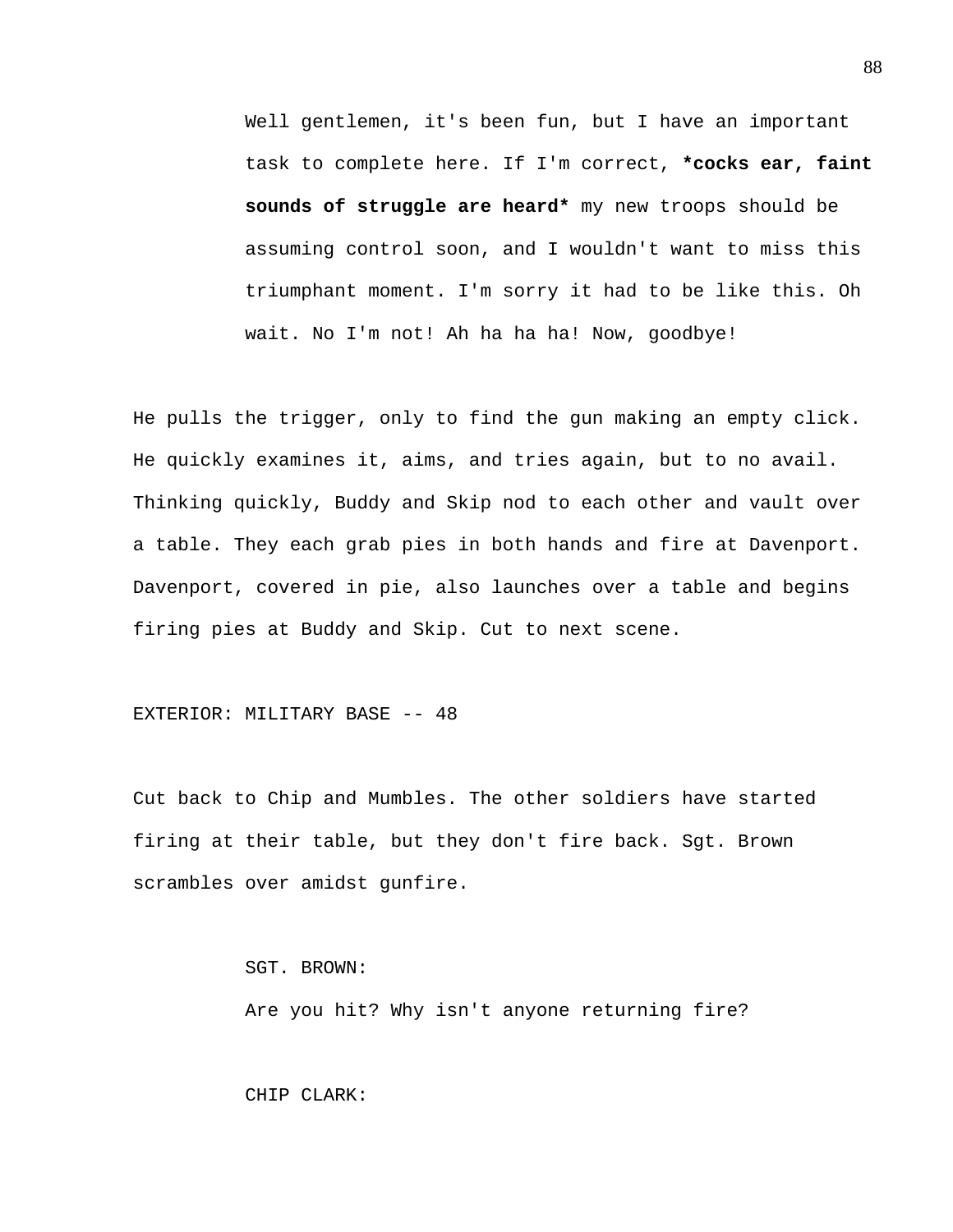No, we're fine. But nobody wants to shoot their friends!

Cut to a shot of other soldiers nearby, they nod in agreement. Sgt. Brown looks sympathetic, and unholsters his pistol. He fires his clip into the air over the brain-washed soldier's heads.

#### SGT. BROWN:

That should scare them off, at least for a little while. We need to figure out how this is happening, or we might as well give up the base.

As he says this, the small white lab mouse that escaped with Buddy and Skip scurries up to Chip and Mumbles, dragging a campaign button.

### CHIP CLARK:

Hey there, little guy. Whatcha got there?

He picks up the button, then throws it on the ground.

### CHIP CLARK:

Aw, it's just another one of those stupid buttons. Seems like everyone is wearing them.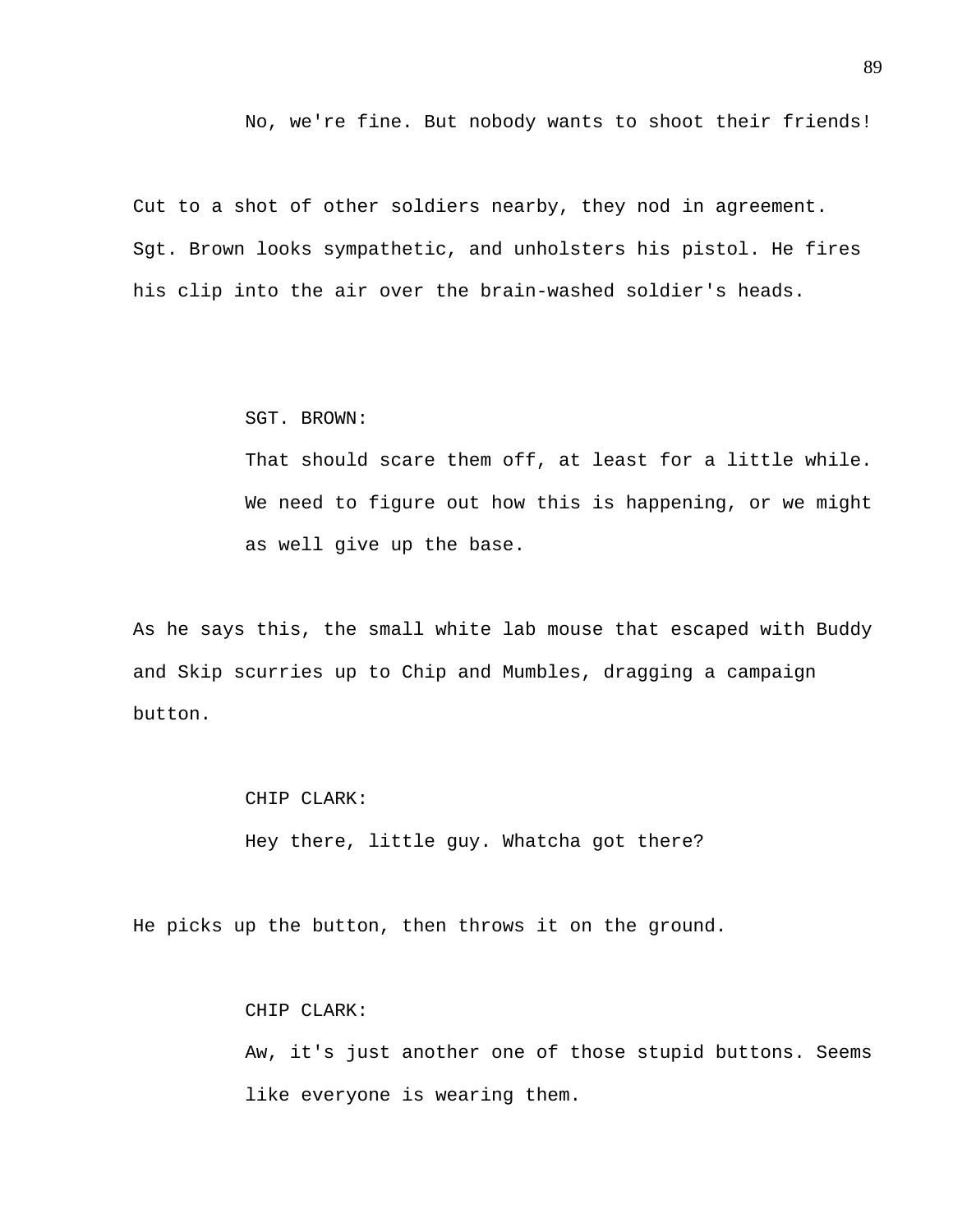The mouse drags the button over to Mumble's canteen and tips it over onto the button.

## CHIP CLARK:

Hey, what are you doing? We might need that water!

The button fizzes and shorts out, giving off a cloud of black smoke. Chip's eyes light up with recognition.

### CHIP CLARK:

C'mere guys. I think I have the solution to our sticky situation.

He winks at the mouse, which scurries away. Cut to next scene.

INTERIOR: KITCHENS -- 49

Inside the mess hall, the pie fight intensifies, with the addition of a mini-marshmallow gun and a makeshift catapult made out of utensils. Skip gets hit in the face, and he slides down.

> SKIP BROWN: He got me, Buddy... Uhhgg.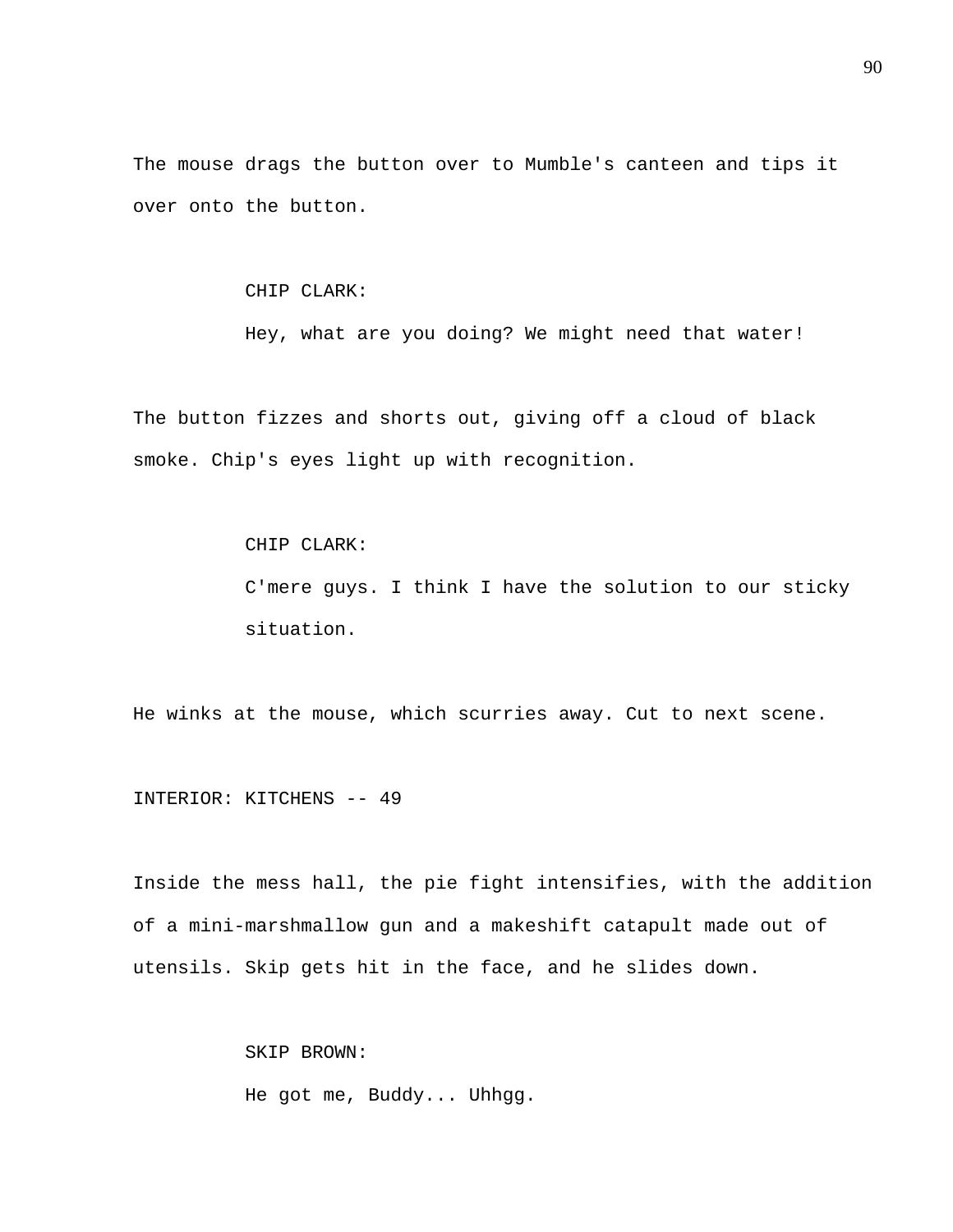Buddy gasps, grabs a helmet of an adjoining table and looks ready for war.

BUDDY SMITH:

Skip! [Looks at Davenport] You!

Buddy starts firing pies at double pace. Davenport is beat back until he hides behind cover. Skip stands up and congratulates Buddy.

> SKIP BROWN: Good work Buddy!

 BUDDY SMITH: Skip! You're alive!

SKIP BROWN:

Of course. It was only a pie, you know.

They are pelted with pies by Davenport, so they return fire and decide to finish the fight.

SKIP BROWN: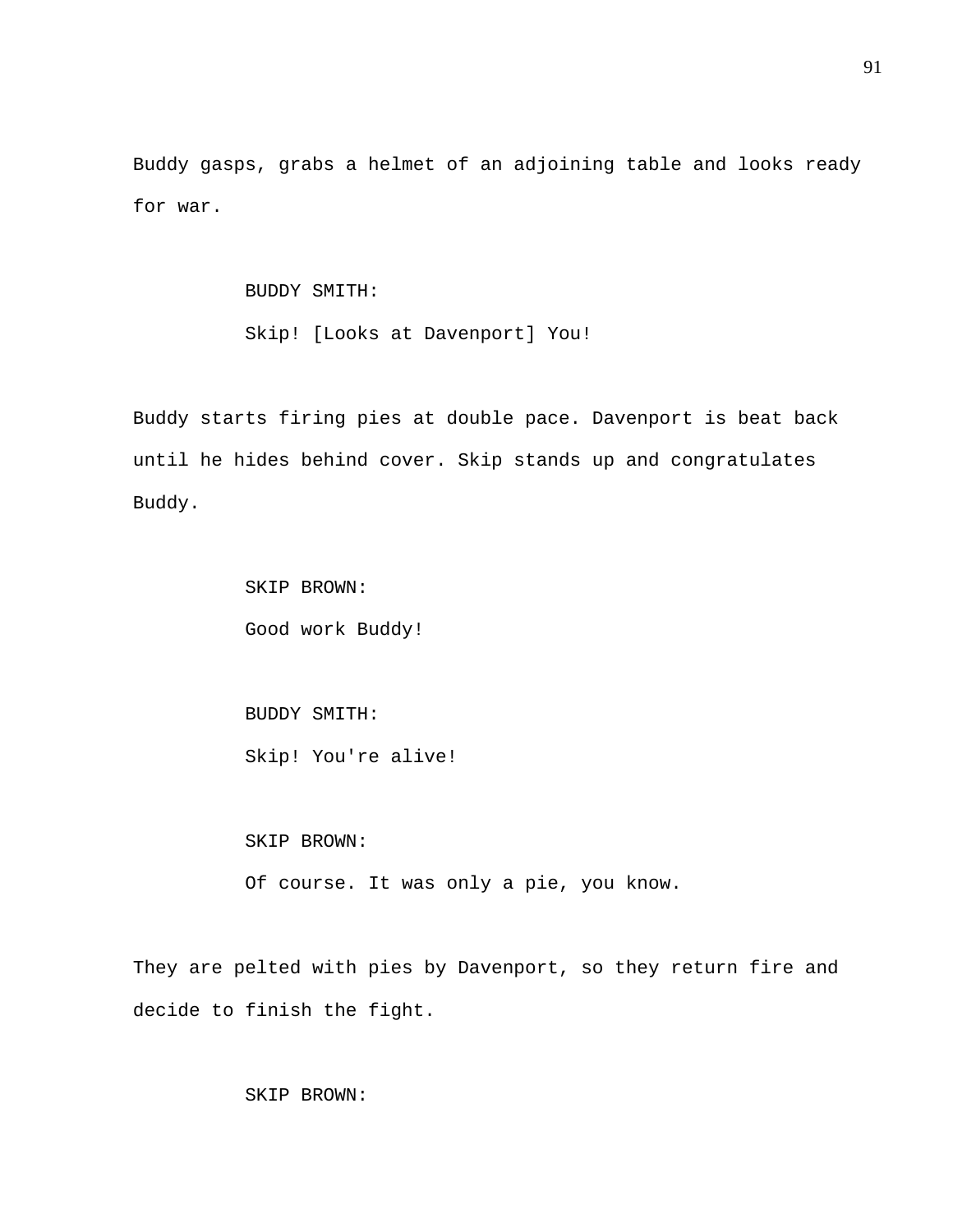Let's finish this bozo, Buddy!

BUDDY SMITH:

Yes, let's!

They duck behind their table. Cut to next scene.

# EXTERIOR: MILITARY BASE -- 50

The barricade where Chip Clark, Sgt. Brown and Mumbles is seen, and the brain-washed soldiers are slowly advancing, wary of more gunfire. They tense up as they see someone rise up, but it is Chip Clark holding a white flag. They look confused, then Chip starts speaking.

CHIP CLARK:

Hey there, boyos. That's right; we're giving ourselves up to the great and powerful Davenport.

The men slowly edge forward, still wary. Chip gives them a reassuring smile. Cut to show Sgt. Brown and Mumbles behind the barricade with buckets of water.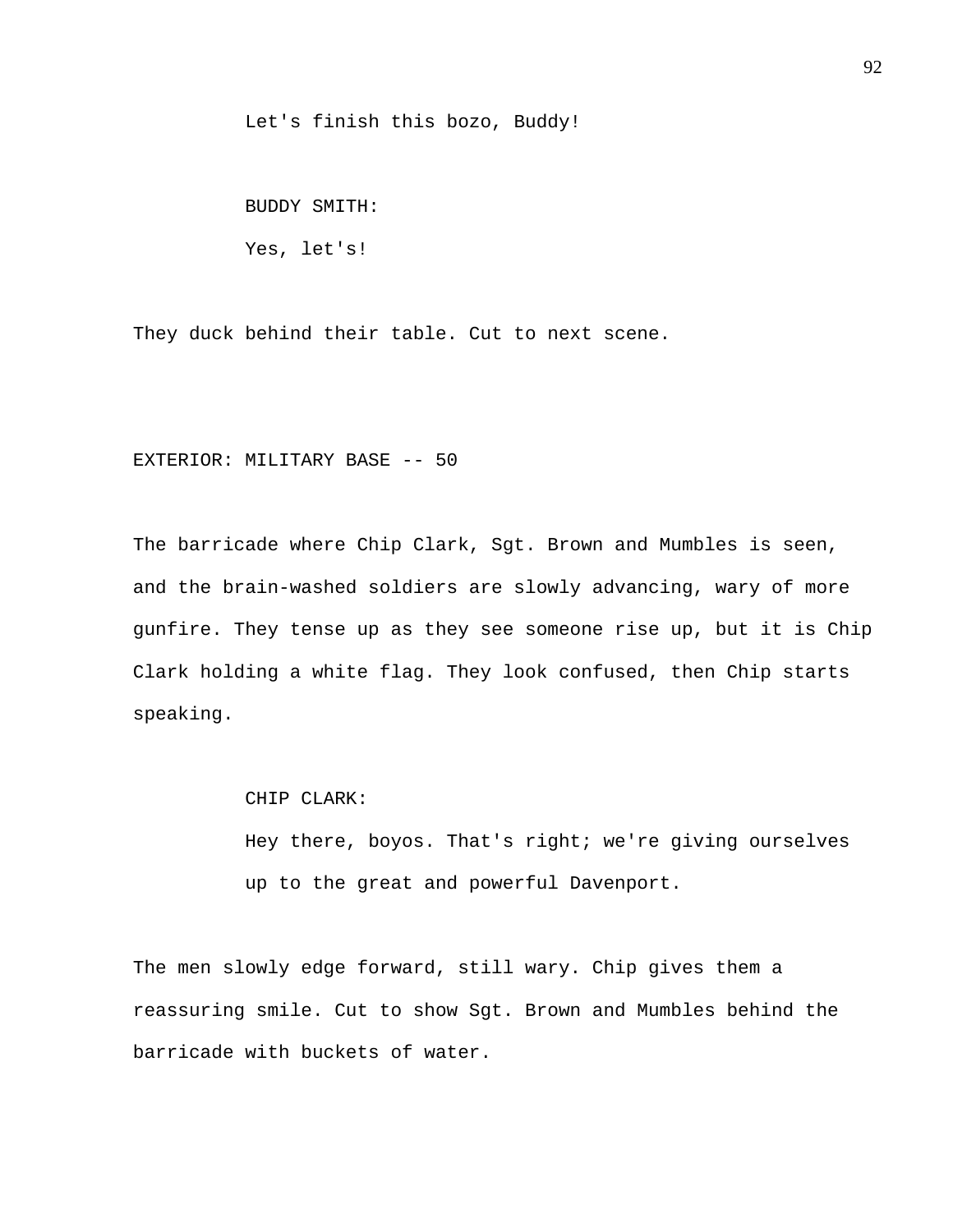CORPORAL ROBERTS:

What angle are you playing?

CHIP CLARK:

Oh, no angle. But, we do have one request before you take us in.

CORPORAL ROBERTS:

Oh yeah? What's that?

CHIP CLARK:

Well, I could really go for a drink. Couldn't *you?* 

As he says this, Sgt. Brown and Mumbles shoot up and dump the buckets of water on them. Their buttons short out and they stand around, confused. Similar events are seen happening all over the base, and a weary cheer goes up as the New Chaplanders take back the base. Sgt. Brown rushes up to Corporal Roberts and shakes him out of his daze.

SGT. BROWN:

Corporal! Corporal! Where is Davenport? Where is he?

CORPORAL ROBERTS: [dazed]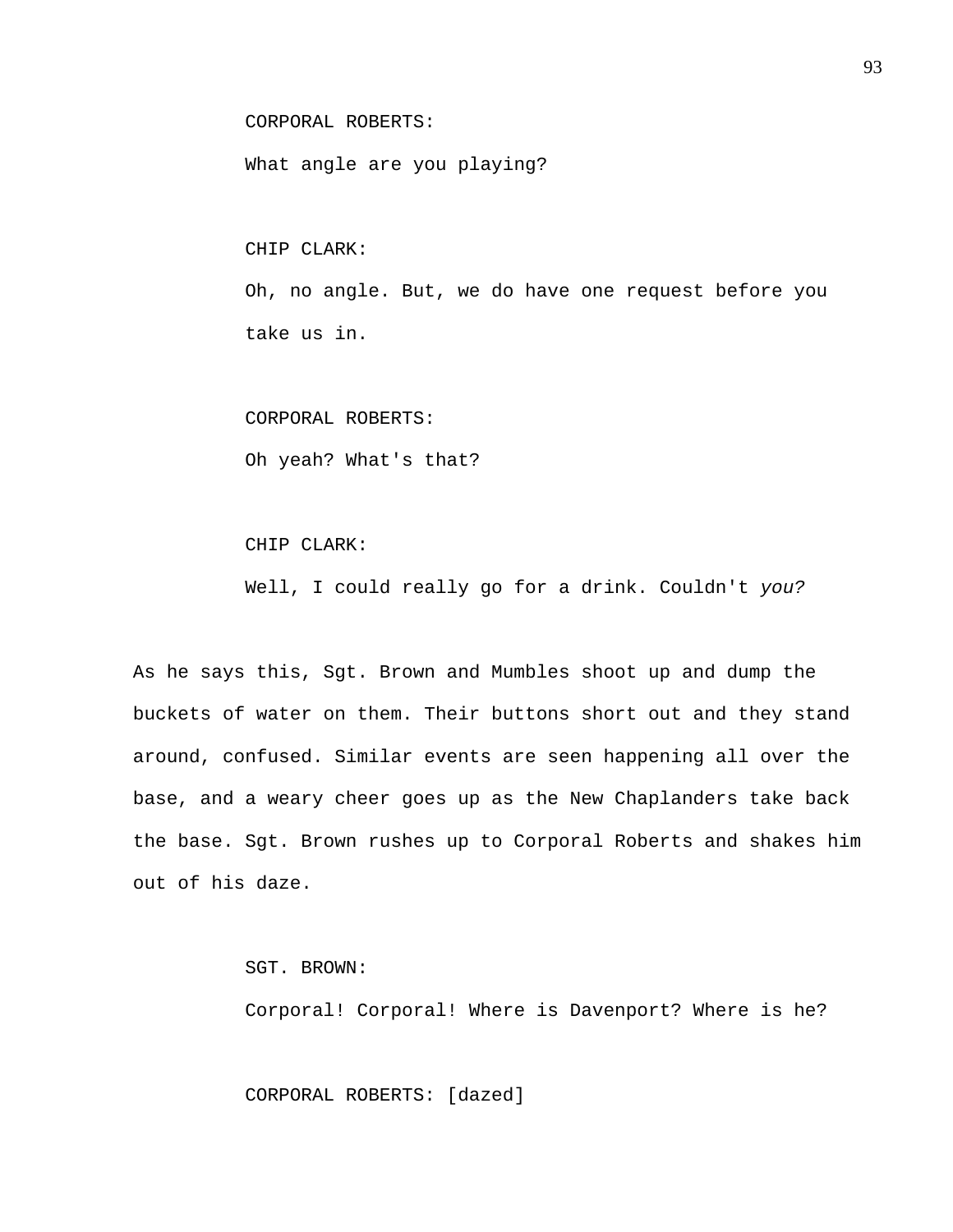Uhhh... He's in the mess hall. Having a *pie fight*.

Sgt. Brown looks worried.

SGT. BROWN:

Skip. Buddy. Oh no.

Cut to next scene.

INTERIOR: KITCHENS -- 51

Davenport peeks over his table at Buddy and Skip's table. They aren't throwing pies anymore, and he can't see them. He stands up and taunts them.

DAVENPORT:

Out of pies? Or just giving up?

Buddy and Skip stand up, hefting a huge pie between them.

 SKIP BROWN: Not giving up.

BUDDY SMITH: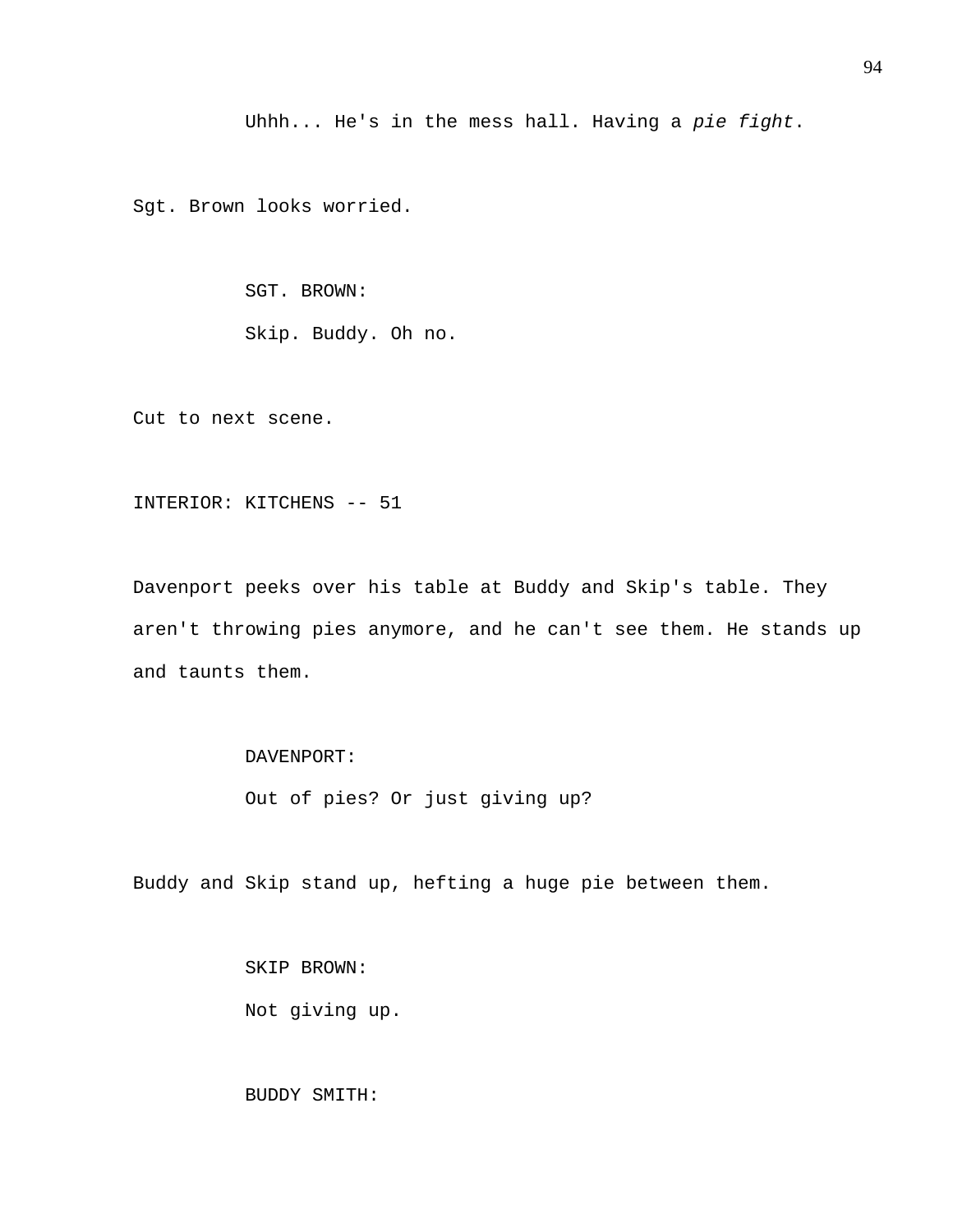Just putting up!

They both launch the pie through the air, and as it sails, Davenport screams and tries to run, but doesn't make it. The pie crushes him, and just as Buddy and Skip start to celebrate, twenty armed soldiers crash in and aim their rifles down on Davenport. Sgt. Brown rushes in after them, and looks down at Davenport.

SGT. BROWN:

Well Davenport, it looks like you just couldn't *cut it*. But don't feel bad. You were bested by \*looks at Buddy and Skip\* two of the best soldiers I've ever had the pleasure to have served with. Good work.

Fade out from a shot of Buddy and Skip shaking hands.

EXTERIOR: PARADE GROUNDS -- 53

All the men are once again assembled on the parade grounds, for a completely different reason. Both General Collins and Sgt. Brown are on the podium, with Buddy, Skip, Chip, and mumbles standing in front of them. The general comes around to each of them, starting with Chip and Mumbles.

95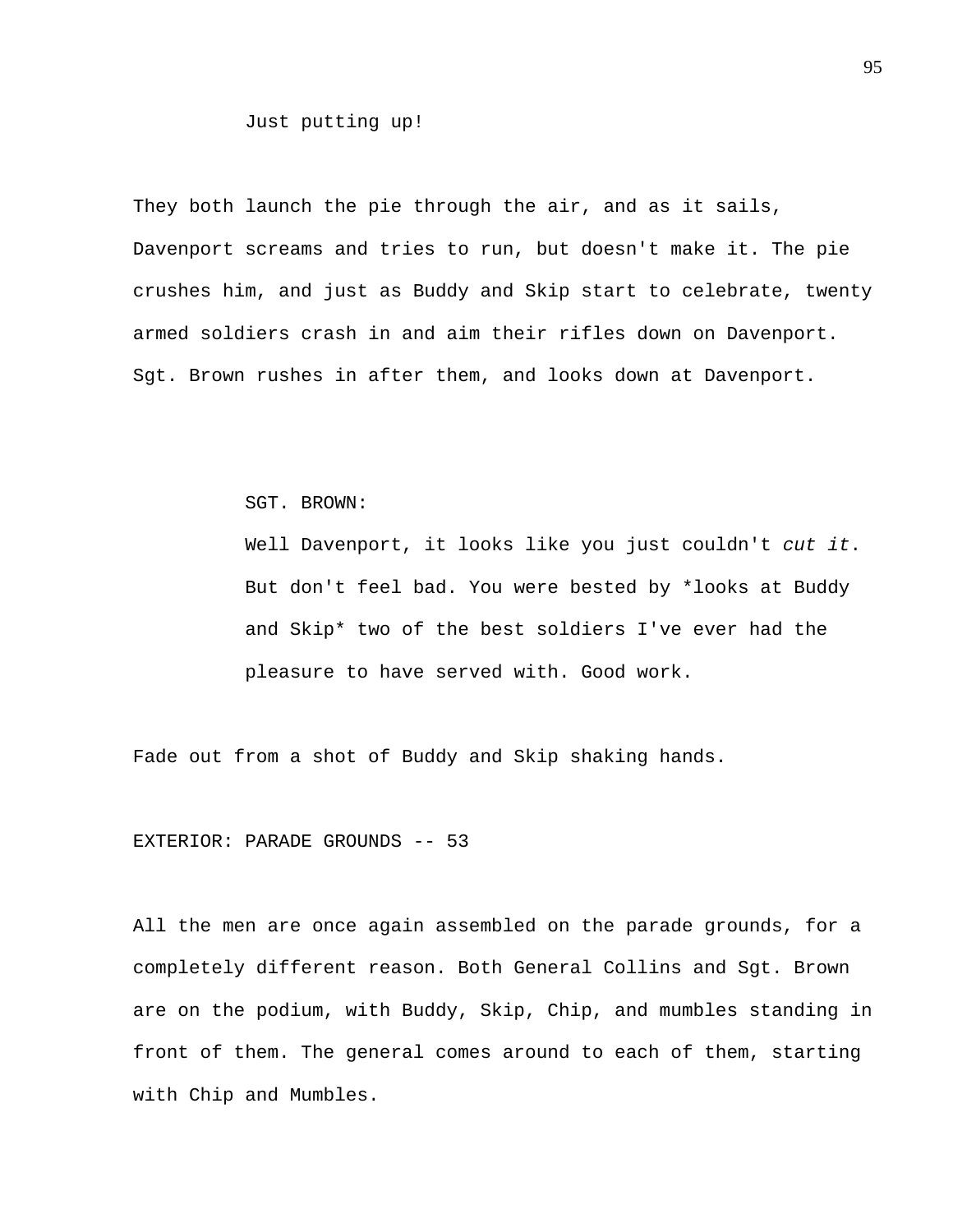GENERAL COLLINS:

We are gathered here to honor these men's accomplishments. Almost single-handedly, they stopped a major plot and repulsed an invasion.

He approaches Chip.

## GENERAL COLLINS:

For razor sharp ingenuity.

He pins a medal onto Chip, then moves to Mumbles.

## GENERAL COLLINS:

For bravery in the face of insurmountable odds.

He pins a medal onto Mumbles, then stands in front of Buddy and Skip, looking proud.

# GENERAL COLLINS:

And for you two, the greatest heroes of this journey, for unyielding belief in what you knew was right, no matter what others had to say. For this, I thank you.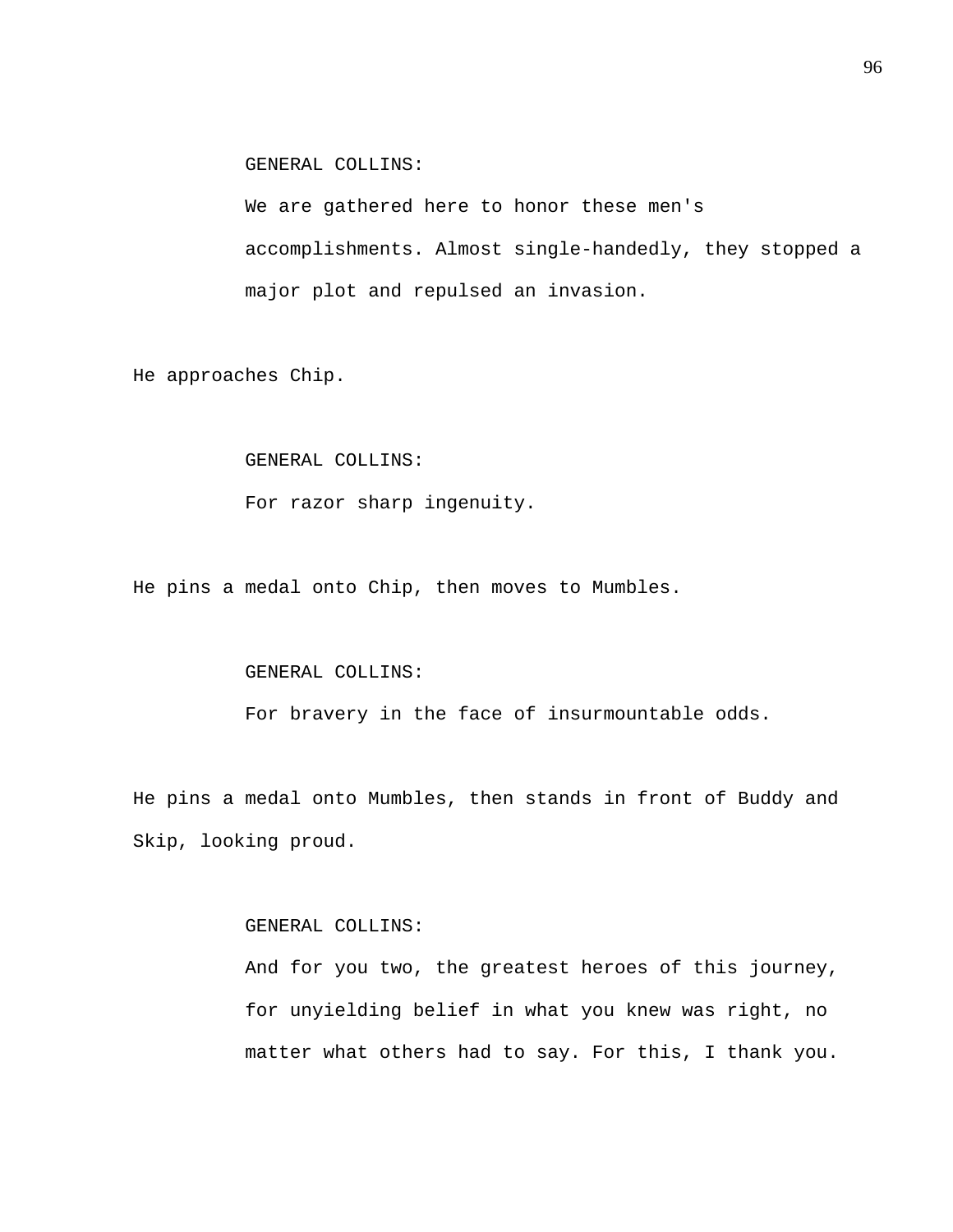He pins the medals onto Buddy and Skip at the same time, and the crowd explodes with applause. The duo look out on the crowd, beaming. The general also hands them a set of papers. They look down on it with surprise, then shock as they read.

BUDDY SMITH:

Wha- What are these?

### GENERAL COLLINS:

Those are your honorable discharge papers. You've done a great service to the army, but your enlistment is up. It has been an honor serving with you.

The General salutes, then turns on his heel and walks away. Sgt. Brown walks up behind them.

SGT. BROWN:

Technically, your service doesn't run out for three more hours, so how about you do one more deed for the army?

Buddy and Skip both nod.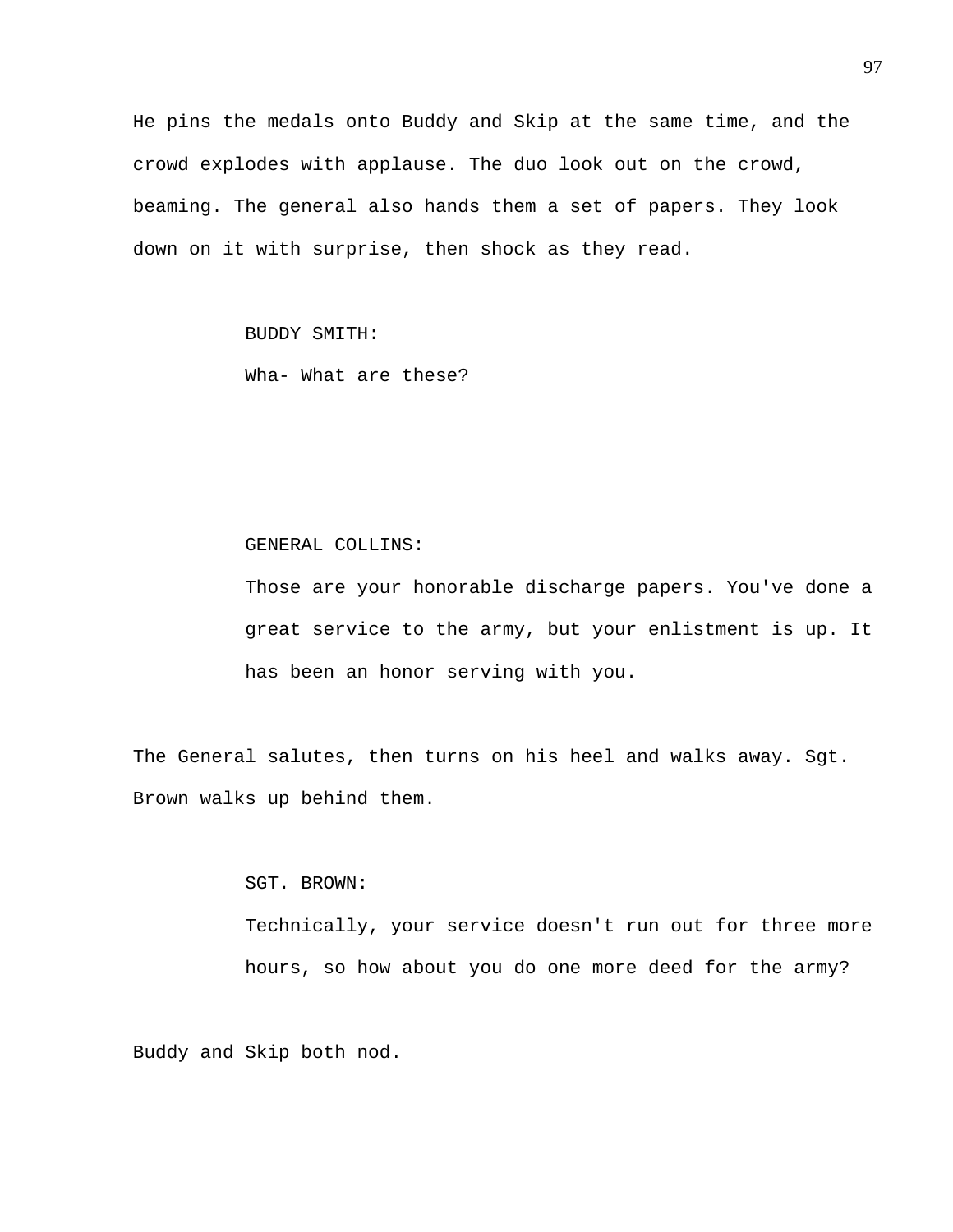SKIP BROWN:

Sure, anything.

Sgt. Brown smiles, then iris to next scene.

INTERIOR: KITCHENS -- 54

Buddy and Skip are seen scrubbing the kitchen floors of the pie fight mess. Skip and Buddy converse while cleaning.

> SKIP BROWN: Well Buddy, this is another fine mess we've gotten ourselves into.

The camera slowly zooms out to show that Davenport, in a prison outfit, is also scrubbing the floors with them.

DAVENPORT:

Yeah? What about me?

Sgt. Brown walks in.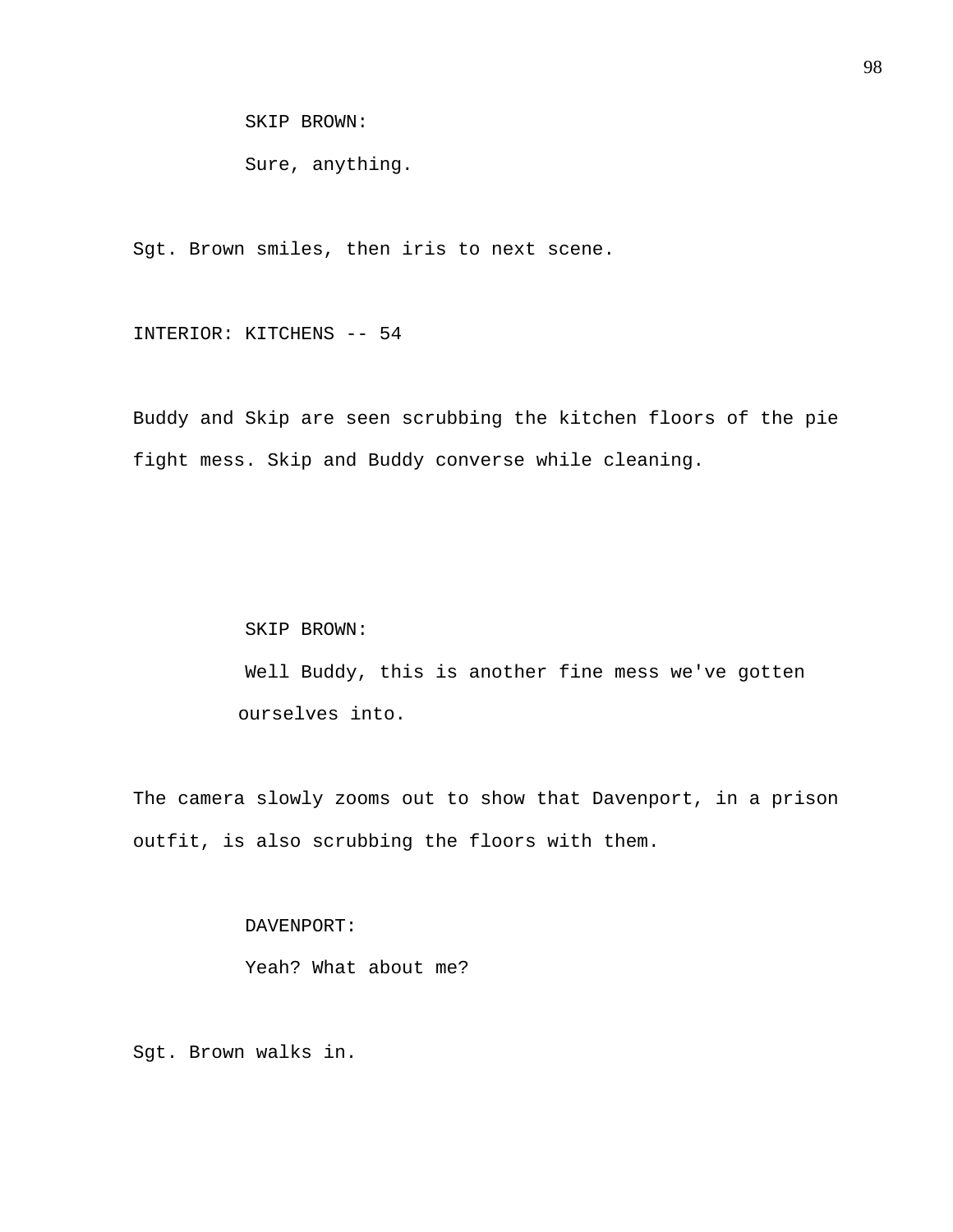SGT. BROWN:

 Don't worry. You'll be getting a cozy little cell in the Chaplandic State Penitentiary.

They all laugh, even Davenport, until Sgt. Brown becomes serious again.

SGT. BROWN:

Get back to work.

The three of them begin scrubbing again, fade to next scene.

EXTERIOR: MILITARY BASE -- 55

Fade in to show Buddy and Skip at the gates of the base, waving goodbye to all their friends. Davenport is being loaded into a prison truck, and as He is pushed aboard, he yells out.

DAVENPORT:

I will have vengeance, Buddy and Ski- whoah!

He is forcibly pushed into the van, and Buddy and Skip start down the road toward town, and away from their military adventure. They cross a billboard with a help wanted sign on it, and they pause to